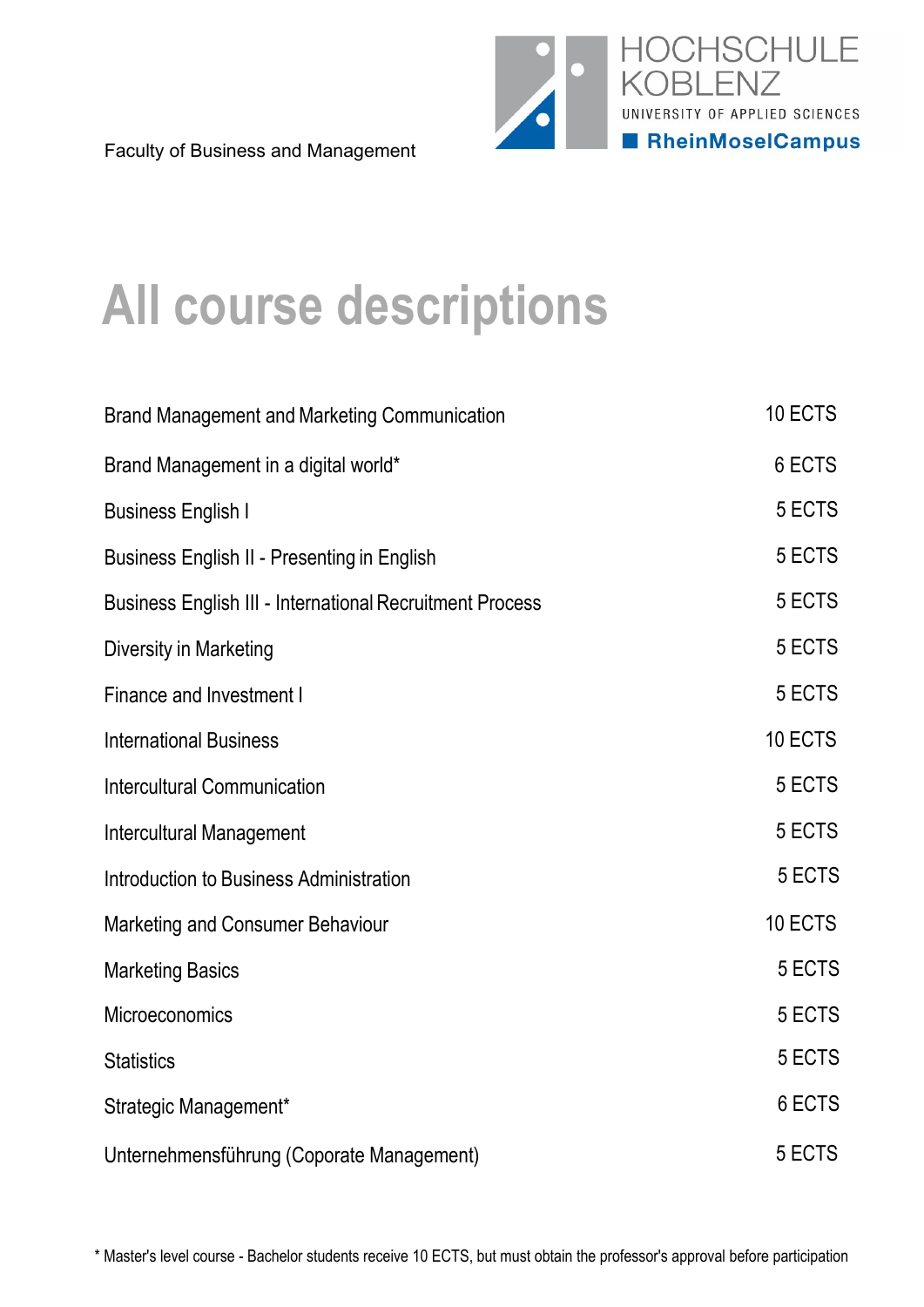

# **Brand Management and Marketing Communications**

| Course module                                          | Workload                            | <b>ECTS</b>         | <b>Semester</b> |                                                                      |  | <b>Frequency</b>                                                                                                                                                                                                   | Lecture period |
|--------------------------------------------------------|-------------------------------------|---------------------|-----------------|----------------------------------------------------------------------|--|--------------------------------------------------------------------------------------------------------------------------------------------------------------------------------------------------------------------|----------------|
| <b>BSBMC</b>                                           | 300 h                               | 10                  |                 | 4 <sup>th</sup> semester/2 <sup>nd</sup> year                        |  | At least once an academic year                                                                                                                                                                                     | 1 semester     |
| <b>Course type</b>                                     |                                     | <b>Contact time</b> |                 | Self-study time                                                      |  | <b>Group size</b>                                                                                                                                                                                                  |                |
| Lecture                                                |                                     | 8 SWS / 128 h       |                 | 172 hours                                                            |  | max. 40 students                                                                                                                                                                                                   |                |
| <b>Teaching language</b>                               |                                     |                     |                 |                                                                      |  |                                                                                                                                                                                                                    |                |
| English                                                |                                     |                     |                 |                                                                      |  |                                                                                                                                                                                                                    |                |
| Use of the course/module in Bachelor's study programme |                                     |                     |                 |                                                                      |  |                                                                                                                                                                                                                    |                |
| <b>Business Administration</b><br>□                    |                                     |                     |                 |                                                                      |  |                                                                                                                                                                                                                    |                |
| □                                                      | <b>Business Administration dual</b> |                     |                 |                                                                      |  |                                                                                                                                                                                                                    |                |
| <b>Business Administration - Steuern dual</b><br>□     |                                     |                     |                 |                                                                      |  |                                                                                                                                                                                                                    |                |
| □                                                      |                                     |                     |                 |                                                                      |  | Business Administration (berufsbegleitendes Studium/part-time study programme), VWA"                                                                                                                               |                |
| $\boxtimes$                                            |                                     |                     |                 | Marketing and International Business (Mandatory focus module/course) |  |                                                                                                                                                                                                                    |                |
| ப                                                      | Mittelstandsmanagement              |                     |                 |                                                                      |  |                                                                                                                                                                                                                    |                |
| ப                                                      | Bau-Wirtschaftsingenieurwesen       |                     |                 |                                                                      |  |                                                                                                                                                                                                                    |                |
| □                                                      | Wirtschaftsingenieurwesen           |                     |                 |                                                                      |  |                                                                                                                                                                                                                    |                |
|                                                        |                                     |                     |                 |                                                                      |  |                                                                                                                                                                                                                    |                |
| <b>Learning outcomes</b>                               |                                     |                     |                 |                                                                      |  |                                                                                                                                                                                                                    |                |
|                                                        |                                     |                     |                 |                                                                      |  | After this module, students will have the essential professional skills to perform qualified tasks in the field of brand                                                                                           |                |
|                                                        |                                     |                     |                 |                                                                      |  | management and marketing communication. This implies the knowledge of brand management, the effectiveness of                                                                                                       |                |
|                                                        |                                     |                     |                 |                                                                      |  | marketing communication as well as strategies and instruments in the fields of brand management, media                                                                                                             |                |
|                                                        |                                     |                     |                 |                                                                      |  | advertising, public relations, sales promotion, direct marketing, online and social media marketing (digital marketing),                                                                                           |                |
|                                                        |                                     |                     |                 |                                                                      |  | event and trade fair marketing, sponsoring, personal sales and outdoor advertising. Questions of comparative                                                                                                       |                |
|                                                        |                                     |                     |                 |                                                                      |  | advertising as well as ethical and legal aspects of marketing communication are also dealt with.<br>In addition, students will be able to assess the contribution of marketing communication to the achievement of |                |

In addition, students will be able to assess the contribution of marketing communication to the achievement of marketing and corporate goals in a situation- and industry-specific manner. Finally, they develop their personal skills in the areas of communication and presentation.

## **Content**

This course provides an extensive overview of the key concepts, techniques and applications of brand management and marketing communications. In part 1, we start off with an introduction to consumer behavior before addressing different communication objectives. The basis of all further discussion is set by an intensive look at the theory of brand management. Based on those insights, in part 2, learning covers all elements of the communications mix, including advertising, public relations, sponsorship, sales promotion, direct marketing, point-of-purchase communications, exhibitions and personal selling. Due to its growing importance, the instruments of digital marketing are discussed in part 3. The course blends inspired examples with wide ranging theories and applications to provide a complete introduction to this popular subject.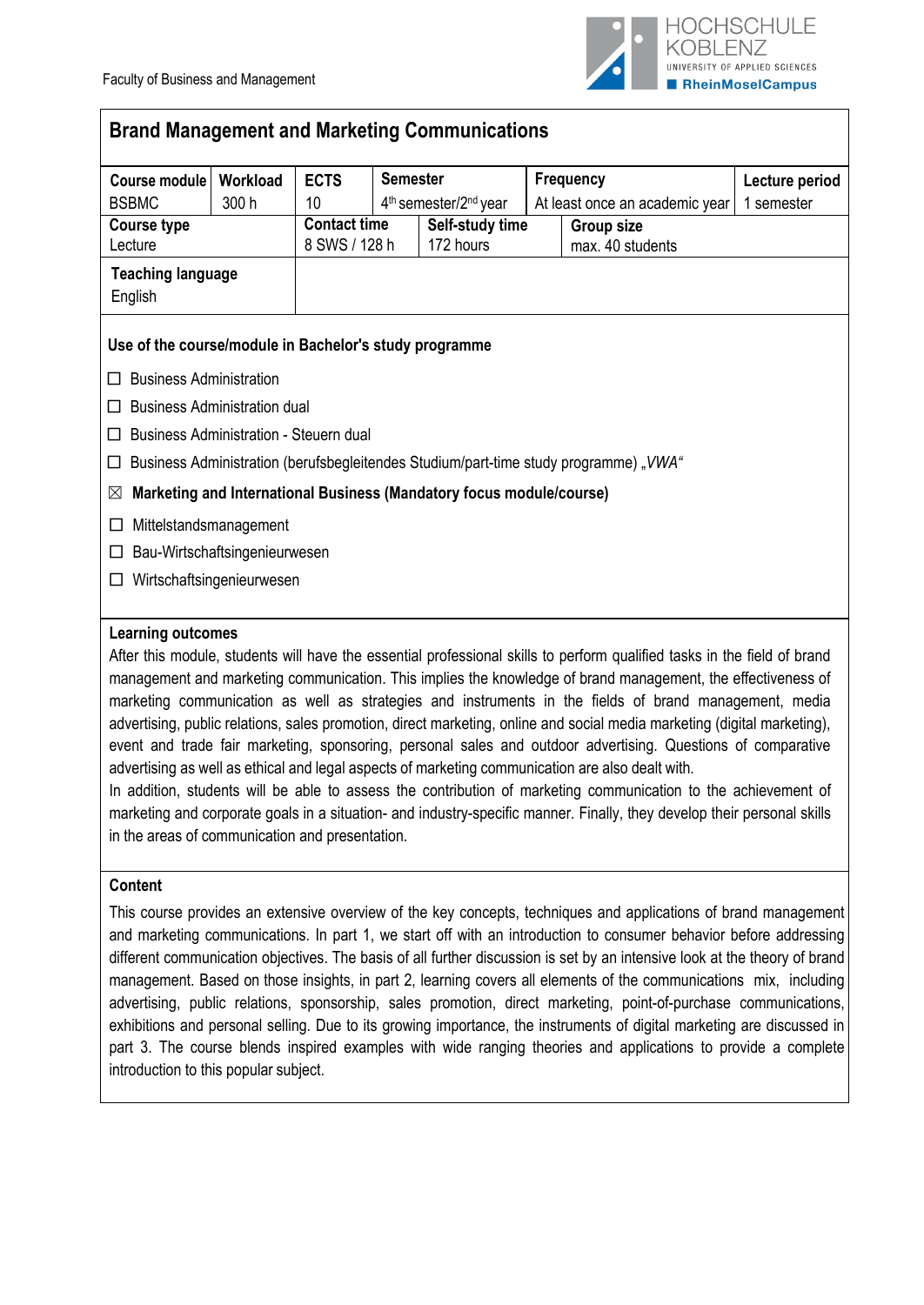

In the following, the three parts of the module are explained in more detail:

## **Part 1: Brand Management & Integrated Marketing Communications**

How can companies grow in saturate and competitive markets? Most marketing researchers and practitioners will agree that today, a strong brand is the key to market success! But brands are not only built by advertising, they emerge from peak performances and grow from inside to outside. In interactive lectures, we will have a closer look at the history and theory of branding and its application to real business cases. Looking at the implementation of branding strategies, we then focus on integrated marketing communication that combines different media in different cultures and countries to improve the results of branding campaigns. Many practical examples and case studies will be discussed.

## **Part 2: From Advertising Strategy to Implementation**

The development process of communication campaigns may vary according to budget, timings and audience. But there is hardly any doubt among marketing experts that most successful campaigns follow a ststep-bysteppproach that has been intensively investigated. Target groups have to be selected, communication objectives need to be set and a message, creative, and media strategy must be defined before a campaign can be implemented and evaluated. In this course, we take a deep look at all the different stages in campaign development through a combination of interactive lectures, case studies, and class discussions.

## **Teil 3: Digital Marketing**

The technical and societal developments of digitalisation are shown. Students are given an overview of today's possibilities of online communication. The focus here is on marketing communication via online or social media platforms. In addition to the definition of terms, current trends, strategies, and measurement parameters, monitoring and legal foundations are discussed.

## **Teaching methods**

Lecture/seminar (depending on number of participants) with lecture, discussion and exercise elements.

## **Preliminary requirements**

**Formal:** Access to Bachelor's programme

**By Content:** none

## **Form of assesment**

Written exam or portfolio examination and presentation (one or more papers, each relating to parts 1, 2 and 3)

## **Necessary conditions for ECTS credits**

Successful completion of the course/ passed exam

## **Weight of grading**

According to ECTS credits

#### **Module coordinator**

**Prof. Dr. Holger J. Schmidt** 

**Lecturers**

**Prof. Dr. Holger J. Schmidt and Anna J. Hoffmann** 

## **Literature (current edition)**

- Schmidt: Markenführung. Wiesbaden.
- De Pelsmacker / Geuens / v. d. Bergh: Marketing Communications: A European Perspective, Essex.
- Dahlem / Lange / Smith: Marketing Communications: A Brand Narrative Approach, Chichester.
- Chaffey / Smith: Digital Marketing Excellence, London and New York
- Charlesworth: Digital Marekting, London and New York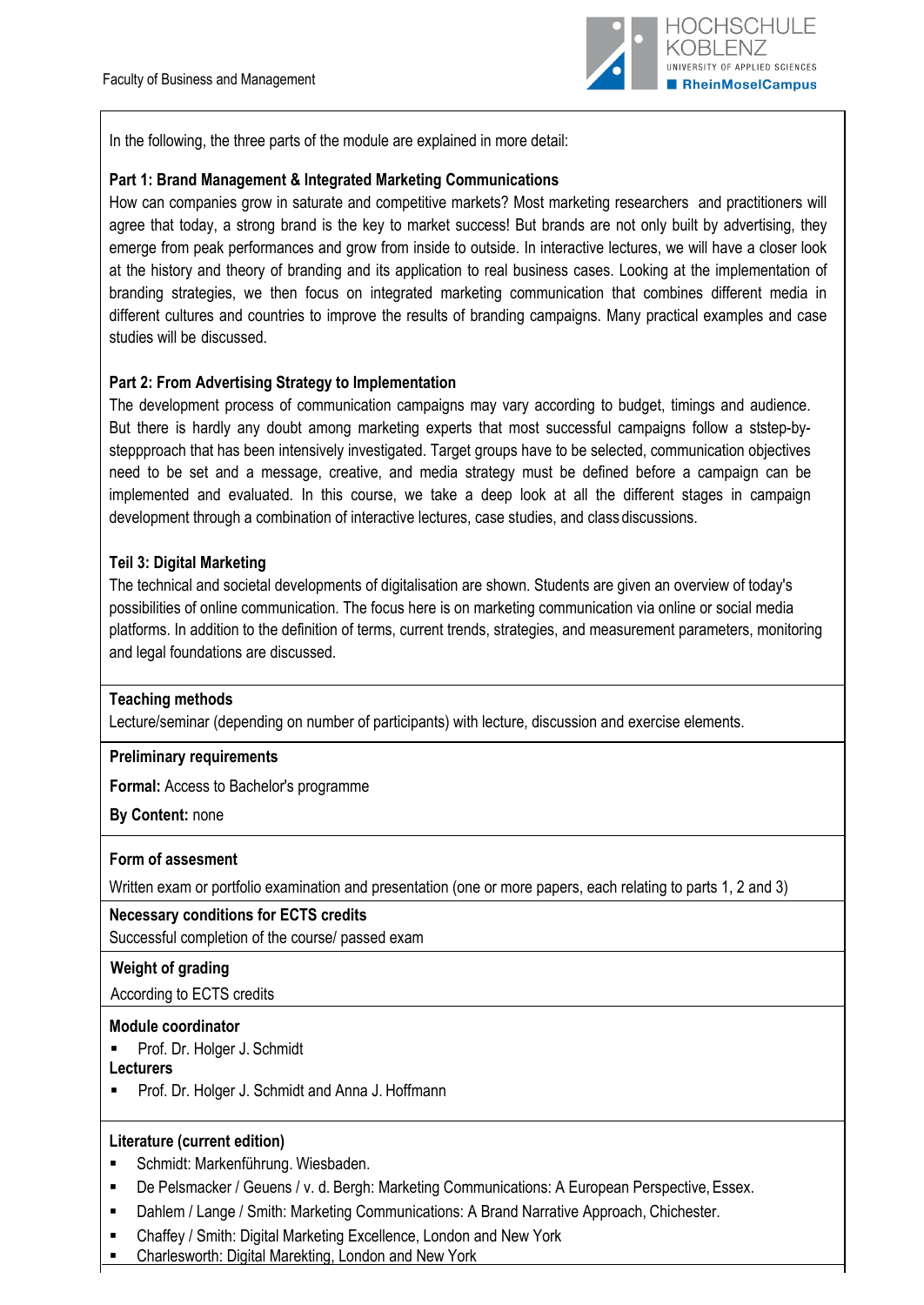

# **Brand Management in a Digital World**

| Course module                                | Workload | <b>ECTS</b>         | <b>Semester</b> |                 |                       | Frequency          | Lecture period |
|----------------------------------------------|----------|---------------------|-----------------|-----------------|-----------------------|--------------------|----------------|
| <b>BSBMC</b>                                 | 360 h    | 6                   | Master          |                 | Every winter semester |                    | semester       |
| Course type                                  |          | <b>Contact time</b> |                 | Self-study time |                       | <b>Group size</b>  |                |
| Seminar (5 SWS) +                            |          | 80 h / 5 SWS        |                 | 232 hours       |                       | $20 - 30$ students |                |
| Exercise (3 SWS)                             |          | 48 h / 3 SWS        |                 |                 |                       |                    |                |
| <b>Teaching language</b><br>English / German |          |                     |                 |                 |                       |                    |                |

## **Applicability of the module**

Master's programme "Business Management" (focus module)

#### **Content**

- The history of brands and their management
- The era of globalization, digitalization and co-creation
- Generating and understanding brand-related insights
- Defining and aligning brand strategy
- Co-creating brand meaning
- Situational challenges for brands in various industries (e.g., B2B, retail, services, non-for-profit)
- Ethics in the context of brand management
- Future directions of brand management

## **Acquisition of competences**

1. Subject-related competences

After participating in the module course, the students are able to understand the nature of brands as well as current development trends in brand management, to analyse their current anchoring/importance in the economy and society, to evaluate different methods, approaches and instruments of brand management and to independently solve complex practical tasks in the context of brand management.

2. Methodological competences

After participating in the module, the students are able to understand, apply and evaluate scientific methods in order to collect and evaluate information required for brand management. They are also able to evaluate scientific literature and apply its findings to the practice of brand management.

#### 3. Interdisciplinary key qualifications

After participating in the module course, the students have considerably improved their competences in teamwork, presentation and scientific work. The competences acquired here can be applied across disciplines.

## **Learning objectives with regard to the overall qualification / degree to be acquired**

After this module, the students have extensive knowledge in the field of brand management against the backdrop of a global and digital world in order to deal with complex tasks related to brand management both in theory and in practice. Furthermore, they have practical application competence and have intensified their knowledge by means of case studies and practical exercises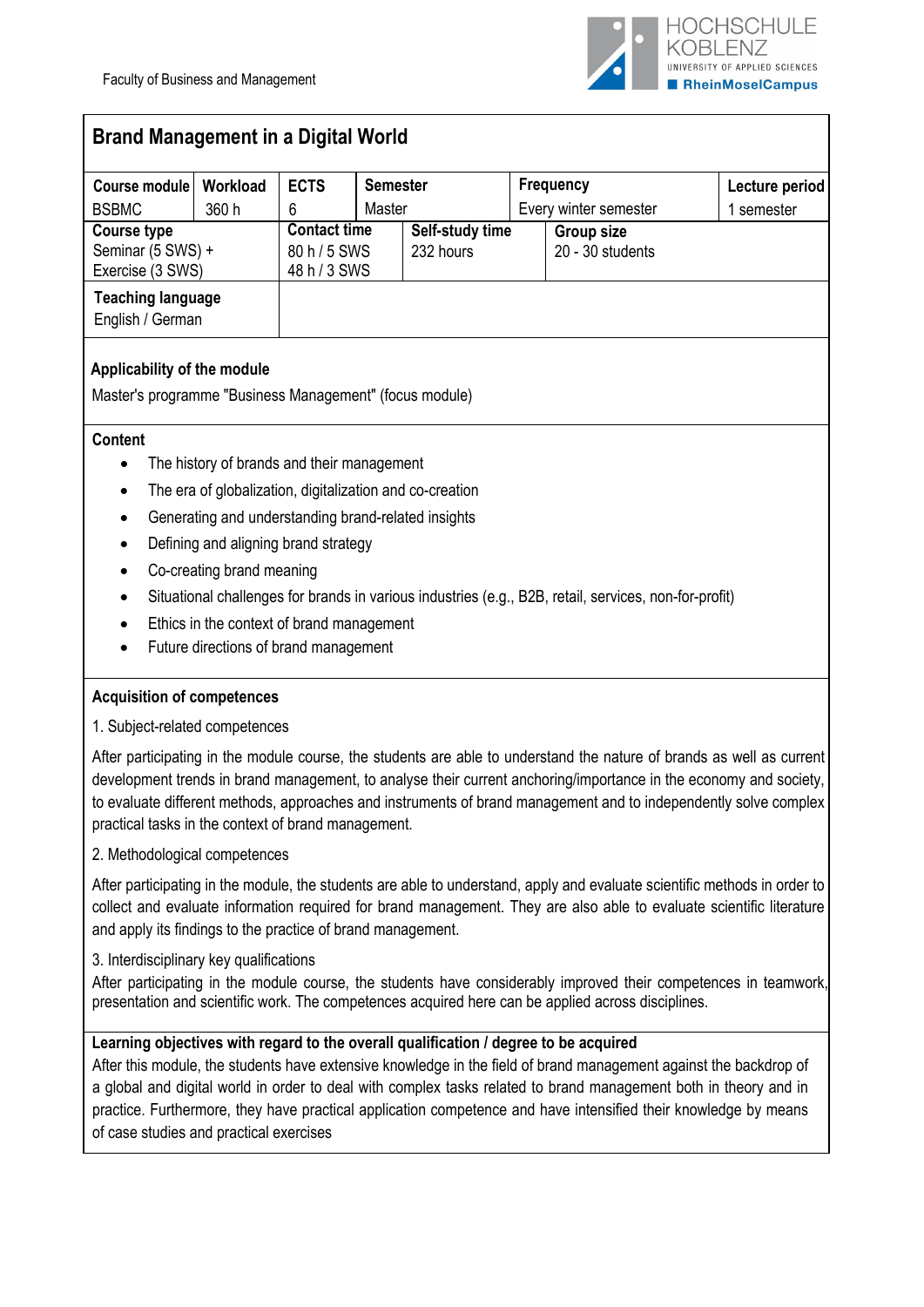

#### **Teaching methods**

Seminar-based teaching (mostly based on the flipped-classroom principle), case studies, group discussions, presentations, self-study. Complemented by electronic teaching and learning opportunities.

## **Preliminary requirements**

**Formal:** Access to Master's programme **By Content:** fluent in English

## **Performance (type of performance and duration)**

Portfolio examination consists of at least 2 of the following 3 forms of examination: Written examination, academic paper, case study discussion.

#### **Necessary conditions for ECTS credits**

Successful completion of the course/ passed exam

#### **Weight of grading**

According to ECTS credits

#### **Module coordinator**

- **Prof. Dr. Holger J. Schmidt**
- **Lecturers**
- Prof. Dr. Holger J. Schmidt

#### **Literature (current edition)**

- Beverland, M. (2018). Brand Management: Co-creating Meaningful Brands. London: Sage.
- Burmann, Chr., Riley, N.-M., Halaszovich, T., Schade, M. (2017). Identity-Based Brand Management. Wiesbaden: Springer Gabler.
- Ind, N., Schmidt, H. J. (2019). Co-creating Brands. London: Bloomsbury.
- Steenkamp, J.-B. (2017). Global Brand Strategy. London: Palgrave Macmillan.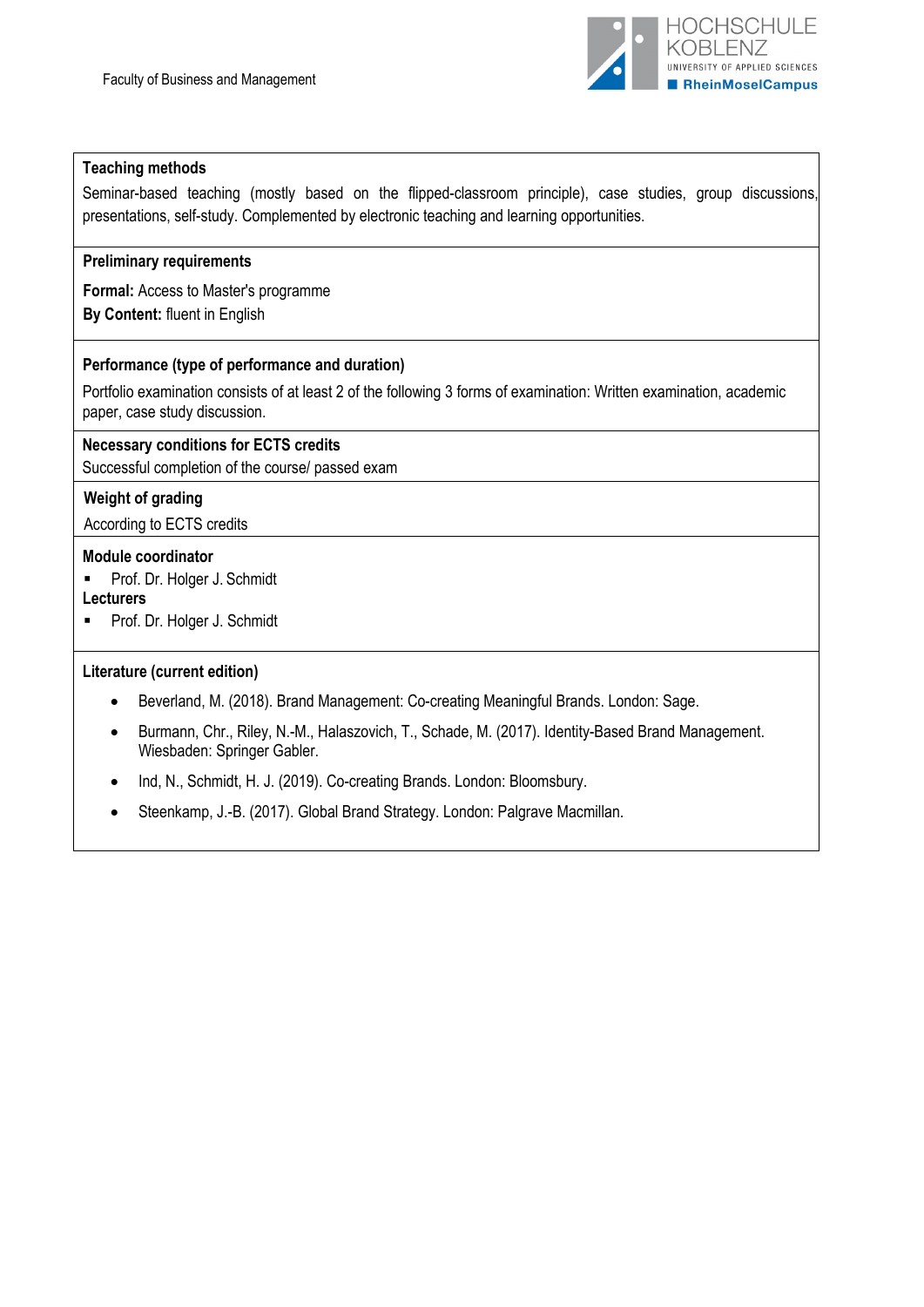

| <b>Course</b><br>module                                                                                | Workload<br>150 h                                           | <b>ECTS</b><br>credits | <b>Semester</b><br>1 <sup>st</sup> semester |                                                                       | <b>Frequency</b><br>Each semester |                                                                                                                  | Lecture<br>period                                                                                                    |
|--------------------------------------------------------------------------------------------------------|-------------------------------------------------------------|------------------------|---------------------------------------------|-----------------------------------------------------------------------|-----------------------------------|------------------------------------------------------------------------------------------------------------------|----------------------------------------------------------------------------------------------------------------------|
| BPEN1                                                                                                  |                                                             | 5                      |                                             |                                                                       |                                   |                                                                                                                  | 1 semester                                                                                                           |
| <b>Course type</b>                                                                                     |                                                             | <b>Contact time</b>    |                                             | Self-study time                                                       |                                   | <b>Group size</b>                                                                                                |                                                                                                                      |
| Seminar                                                                                                |                                                             | 2 SWS / 32 h           |                                             | 86 h                                                                  |                                   | 20 students                                                                                                      |                                                                                                                      |
| <b>Tutorial</b>                                                                                        |                                                             | 2 SWS / 32 h           |                                             |                                                                       |                                   |                                                                                                                  |                                                                                                                      |
| <b>Teaching language</b><br>English                                                                    |                                                             |                        |                                             |                                                                       |                                   |                                                                                                                  |                                                                                                                      |
| Applicability of the module                                                                            |                                                             |                        |                                             |                                                                       |                                   |                                                                                                                  |                                                                                                                      |
| Master's programme "Business Management" (focus module)                                                |                                                             |                        |                                             |                                                                       |                                   |                                                                                                                  |                                                                                                                      |
| Use of the course/module in Bachelor's study programme                                                 |                                                             |                        |                                             |                                                                       |                                   |                                                                                                                  |                                                                                                                      |
| <b>⊠ Business Administration</b>                                                                       |                                                             |                        |                                             |                                                                       |                                   |                                                                                                                  |                                                                                                                      |
| $\Box$ Business Administration dual                                                                    |                                                             |                        |                                             |                                                                       |                                   |                                                                                                                  |                                                                                                                      |
| $\boxtimes$ Business Administration - Steuern dual                                                     |                                                             |                        |                                             |                                                                       |                                   |                                                                                                                  |                                                                                                                      |
|                                                                                                        |                                                             |                        |                                             |                                                                       |                                   | □ Business Administration (berufsbegleitendes Studium/part-time study programme) "VWA"                           |                                                                                                                      |
| ⊠ Marketing and International Business                                                                 |                                                             |                        |                                             |                                                                       |                                   |                                                                                                                  |                                                                                                                      |
| ⊠ Mittelstandsmanagement                                                                               |                                                             |                        |                                             |                                                                       |                                   |                                                                                                                  |                                                                                                                      |
| $\Box$ Bau-Wirtschaftsingenieurwesen                                                                   |                                                             |                        |                                             |                                                                       |                                   |                                                                                                                  |                                                                                                                      |
|                                                                                                        | Wirtschaftsingenieurwesen                                   |                        |                                             |                                                                       |                                   |                                                                                                                  |                                                                                                                      |
|                                                                                                        |                                                             |                        |                                             |                                                                       |                                   |                                                                                                                  |                                                                                                                      |
| Learning outcomes and competences                                                                      |                                                             |                        |                                             |                                                                       |                                   |                                                                                                                  |                                                                                                                      |
|                                                                                                        |                                                             |                        |                                             |                                                                       |                                   |                                                                                                                  |                                                                                                                      |
|                                                                                                        |                                                             |                        |                                             |                                                                       |                                   |                                                                                                                  | Students are divided into small groups based on the results of an English language placement test given at the start |
|                                                                                                        |                                                             |                        |                                             |                                                                       |                                   | of the semester. The module is split into two components, business vocabulary and business communication.        |                                                                                                                      |
|                                                                                                        |                                                             |                        |                                             |                                                                       |                                   |                                                                                                                  |                                                                                                                      |
|                                                                                                        |                                                             |                        |                                             |                                                                       |                                   | On successful completion of Business English I, participants should have reached a minimum level of B2, however, |                                                                                                                      |
| this is dependent on their respective language level on entry.<br>Students should also have developed: |                                                             |                        |                                             |                                                                       |                                   |                                                                                                                  |                                                                                                                      |
|                                                                                                        |                                                             |                        |                                             | confidence in using the English language in business situations.      |                                   |                                                                                                                  |                                                                                                                      |
|                                                                                                        |                                                             |                        |                                             | their vocabulary for working in an English speaking environment.      |                                   |                                                                                                                  |                                                                                                                      |
|                                                                                                        | skills in reading texts related to business issues.         |                        |                                             |                                                                       |                                   |                                                                                                                  |                                                                                                                      |
|                                                                                                        | speaking, listening and writing skills in business English. |                        |                                             |                                                                       |                                   |                                                                                                                  |                                                                                                                      |
|                                                                                                        |                                                             |                        |                                             | their overall ability to communicate in English in business settings. |                                   |                                                                                                                  |                                                                                                                      |
|                                                                                                        |                                                             |                        |                                             |                                                                       |                                   |                                                                                                                  |                                                                                                                      |
| Self-competence                                                                                        |                                                             |                        |                                             |                                                                       |                                   |                                                                                                                  |                                                                                                                      |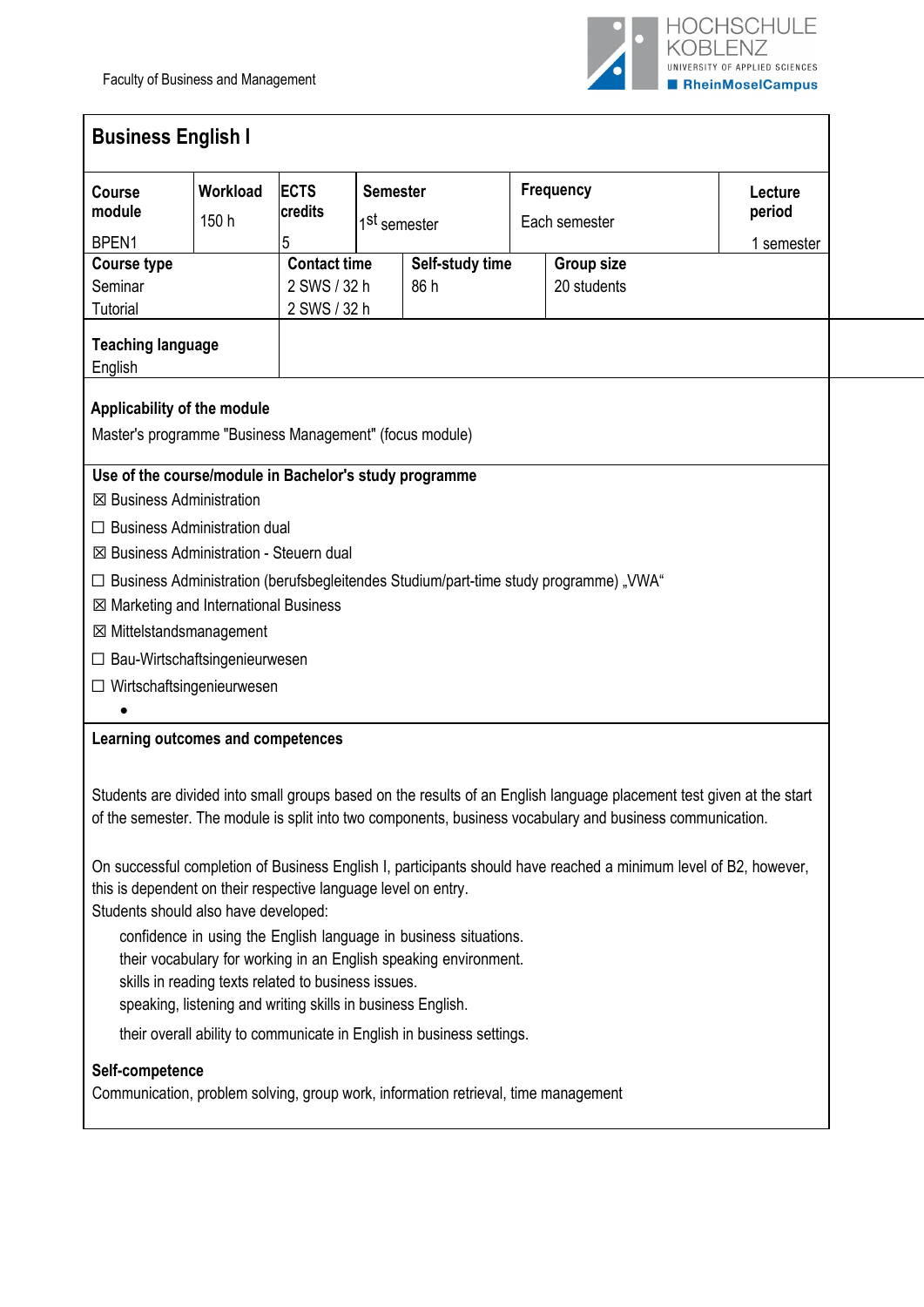

## **Content**

- 1. Company culture, departments and organisational structures
- 2. Successful businesses- examples of, factors affecting
- 3. Successful management
- 4. Number work Interpreting statistics, describing trends
- 5. Teamwork
- 6. Business reports & emails
- 7. Suitable register for business situations

## **Teaching methods**

Case studies, group work, exercises, online study course

## **Preliminary requirements**

**Formal:** 7 to 9 years school English **By Content:** No requirements

## **Form of assesment**

Written exam or written assignment/report

## **Necessary conditions for ECTS credits**

Passed exam

**Weight of grading** According to ECTS credits

**Module coordinator** 

Ellen Rana **Lecturer**

Ellen Rana

## **Literature (current edition)**

Murphy: Essential Grammar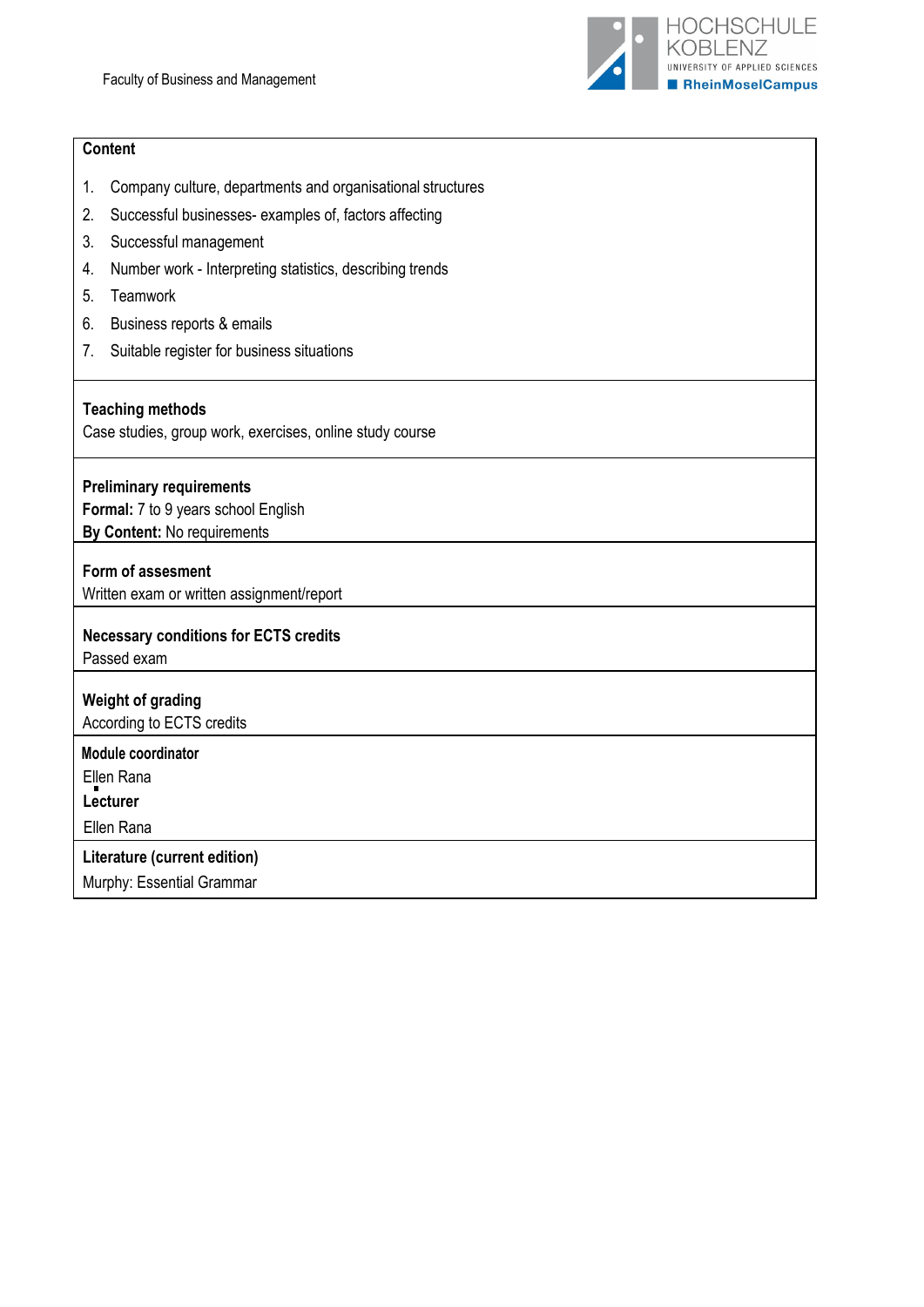

| <b>Business English II</b>                             |                                               |                                                      |                                                                                                 |                   |                                                                                                                  |
|--------------------------------------------------------|-----------------------------------------------|------------------------------------------------------|-------------------------------------------------------------------------------------------------|-------------------|------------------------------------------------------------------------------------------------------------------|
| <b>Course module</b>                                   | Workload                                      | <b>ECTS credits</b>                                  | <b>Semester</b>                                                                                 | <b>Frequency</b>  | Lecture period                                                                                                   |
| BEEN <sub>2</sub>                                      | 150 h                                         | 5                                                    | 3 <sup>rd</sup> or 4 <sup>th</sup> semester                                                     | Each semester     | 1 Semester                                                                                                       |
| <b>Course type</b>                                     |                                               | <b>Contact time</b>                                  | Self-study time                                                                                 | <b>Group size</b> |                                                                                                                  |
| Lecture/educational discussion                         |                                               | 4 SWS / 64 h                                         | 86 h                                                                                            | No restriction    |                                                                                                                  |
| <b>Teaching language</b><br>English                    |                                               |                                                      |                                                                                                 |                   |                                                                                                                  |
|                                                        |                                               |                                                      |                                                                                                 |                   |                                                                                                                  |
| Use of the course/module in Bachelor's study programme |                                               |                                                      |                                                                                                 |                   |                                                                                                                  |
| $\bowtie$                                              | <b>Business Administration</b>                |                                                      |                                                                                                 |                   |                                                                                                                  |
| ⊠                                                      | <b>Business Administration dual</b>           |                                                      |                                                                                                 |                   |                                                                                                                  |
| $\bowtie$                                              | <b>Business Administration - Steuern dual</b> |                                                      |                                                                                                 |                   |                                                                                                                  |
| $\boxtimes$                                            |                                               |                                                      | Business Administration (berufsbegleitendes Studium/part-time study programme "VWA"             |                   |                                                                                                                  |
| $\boxtimes$                                            | Marketing and International Business          |                                                      |                                                                                                 |                   |                                                                                                                  |
| $\boxtimes$                                            | Mittelstandsmanagement                        |                                                      |                                                                                                 |                   |                                                                                                                  |
| $\boxtimes$                                            |                                               | Bau-Wirtschaftsingenieurwesen (Compulsory module)    |                                                                                                 |                   |                                                                                                                  |
| $\boxtimes$                                            |                                               | Wirtschaftsingenieurwesen (Compulsory module)        |                                                                                                 |                   |                                                                                                                  |
| <b>Learning outcomes</b>                               |                                               |                                                      |                                                                                                 |                   |                                                                                                                  |
| п                                                      |                                               |                                                      |                                                                                                 |                   | Participants will learn how to present ideas, arguments and information with clarity and reasonable accuracy     |
|                                                        |                                               |                                                      | both orally and in written form using appropriate register and conventions                      |                   |                                                                                                                  |
| П                                                      |                                               |                                                      |                                                                                                 |                   | They will learn how to discuss business related topics using appropriate register, select and organise suitable  |
|                                                        |                                               |                                                      | information, plan the structure, highlights and delivery of both written and oral presentations |                   |                                                                                                                  |
| Е                                                      |                                               | collect appropriate data from a range of sources     | On successful completion of this module, participants should be able to:                        |                   |                                                                                                                  |
| ٠                                                      |                                               | undertake a simple research task with guidance       |                                                                                                 |                   |                                                                                                                  |
| ٠                                                      |                                               |                                                      | work effectively with others as a member of a team                                              |                   |                                                                                                                  |
| ٠                                                      |                                               | take responsibility for their own learning           |                                                                                                 |                   |                                                                                                                  |
| <b>Competences</b>                                     |                                               |                                                      |                                                                                                 |                   |                                                                                                                  |
|                                                        |                                               |                                                      | Language skills - groupwork, negotiating, communication, problem solving                        |                   |                                                                                                                  |
| <b>Content</b>                                         |                                               |                                                      |                                                                                                 |                   |                                                                                                                  |
| Presenting in English<br>1.                            |                                               |                                                      |                                                                                                 |                   |                                                                                                                  |
| 2.                                                     |                                               | Differences between written and spoken language      |                                                                                                 |                   |                                                                                                                  |
| 3.                                                     | Presenting ideas- written                     |                                                      |                                                                                                 |                   |                                                                                                                  |
| 4.                                                     | Presenting ideas- spoken                      |                                                      |                                                                                                 |                   |                                                                                                                  |
| 5.                                                     |                                               | Oral presentations- structure, language and register |                                                                                                 |                   |                                                                                                                  |
| 6.                                                     | Techniques to aid oral presentations          |                                                      |                                                                                                 |                   |                                                                                                                  |
| 7.                                                     |                                               |                                                      | Software tools: SPSS, PPT, Prezi and interactive presentations                                  |                   |                                                                                                                  |
| Forms of teaching                                      |                                               |                                                      |                                                                                                 |                   |                                                                                                                  |
|                                                        |                                               |                                                      |                                                                                                 |                   | Seminar-style teaching (depending on the number of participants) with lecture, discussion and exercise elements. |
| <b>Participation requirements</b>                      |                                               |                                                      |                                                                                                 |                   |                                                                                                                  |
| Formal: Admission to Bachelor's programme              |                                               |                                                      |                                                                                                 |                   |                                                                                                                  |
| By content: None                                       |                                               |                                                      |                                                                                                 |                   |                                                                                                                  |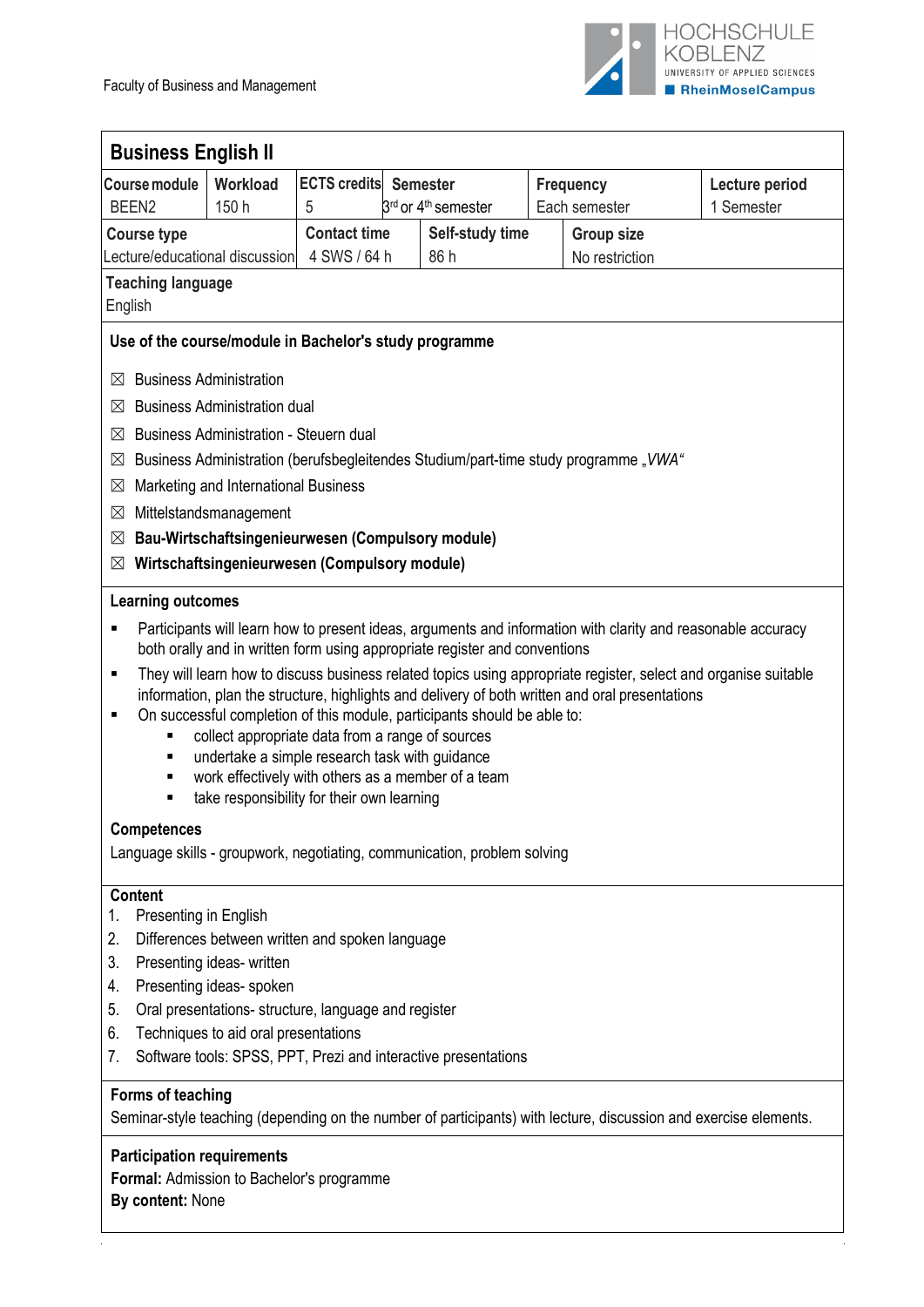

# **Form of assesment**

Exam or paper

## **Necessary conditions for ECTS credits** Passed exam

**Weight of grading** 

According to ECTS credits

#### **Module coordinator**

Language lecturer: Ellen Rana **Lecturer**

Language lecturer: Ellen Rana

## **References (current edition)**

Will be provided throughout the module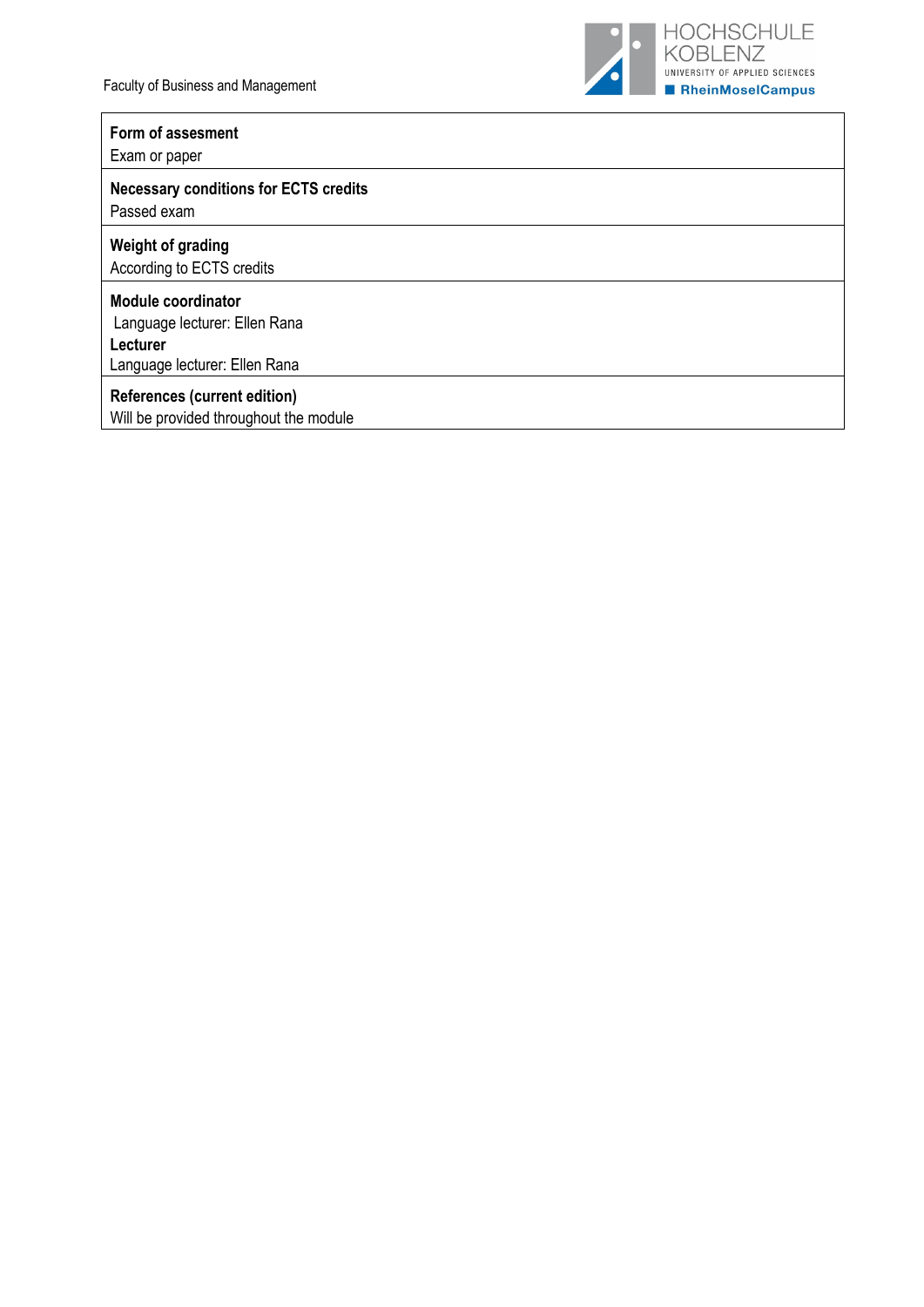

| <b>Business English III</b>                                                                                                                                                                                                                                                                                                                                                                                                                                                                                                                                                                |                                                                                                                                                                                                                                                                                                                                                                                                                                                                                                                                                                                    |                     |  |                                 |  |                                                                                        |            |  |
|--------------------------------------------------------------------------------------------------------------------------------------------------------------------------------------------------------------------------------------------------------------------------------------------------------------------------------------------------------------------------------------------------------------------------------------------------------------------------------------------------------------------------------------------------------------------------------------------|------------------------------------------------------------------------------------------------------------------------------------------------------------------------------------------------------------------------------------------------------------------------------------------------------------------------------------------------------------------------------------------------------------------------------------------------------------------------------------------------------------------------------------------------------------------------------------|---------------------|--|---------------------------------|--|----------------------------------------------------------------------------------------|------------|--|
|                                                                                                                                                                                                                                                                                                                                                                                                                                                                                                                                                                                            | Course module   Workload   ECTS credits  <br><b>Semester</b><br><b>Frequency</b><br>Lecture period                                                                                                                                                                                                                                                                                                                                                                                                                                                                                 |                     |  |                                 |  |                                                                                        |            |  |
| BEEN <sub>3</sub>                                                                                                                                                                                                                                                                                                                                                                                                                                                                                                                                                                          | 150 h                                                                                                                                                                                                                                                                                                                                                                                                                                                                                                                                                                              | 5                   |  | 3 <sup>th</sup> or 4th semester |  | Each semester                                                                          | 1 semester |  |
| <b>Course type</b>                                                                                                                                                                                                                                                                                                                                                                                                                                                                                                                                                                         |                                                                                                                                                                                                                                                                                                                                                                                                                                                                                                                                                                                    | <b>Contact time</b> |  | Self-study                      |  | <b>Group size</b>                                                                      |            |  |
| Lecture                                                                                                                                                                                                                                                                                                                                                                                                                                                                                                                                                                                    |                                                                                                                                                                                                                                                                                                                                                                                                                                                                                                                                                                                    | 4 SWS / 64 h        |  | 86 h                            |  | keine Beschränkung                                                                     |            |  |
| <b>Teaching language</b>                                                                                                                                                                                                                                                                                                                                                                                                                                                                                                                                                                   |                                                                                                                                                                                                                                                                                                                                                                                                                                                                                                                                                                                    |                     |  |                                 |  |                                                                                        |            |  |
| English                                                                                                                                                                                                                                                                                                                                                                                                                                                                                                                                                                                    |                                                                                                                                                                                                                                                                                                                                                                                                                                                                                                                                                                                    |                     |  |                                 |  |                                                                                        |            |  |
|                                                                                                                                                                                                                                                                                                                                                                                                                                                                                                                                                                                            | Use of the course/module in Bachelor's study programme<br><b>⊠ Business Administration</b>                                                                                                                                                                                                                                                                                                                                                                                                                                                                                         |                     |  |                                 |  |                                                                                        |            |  |
| $\boxtimes$ Business Administration dual                                                                                                                                                                                                                                                                                                                                                                                                                                                                                                                                                   |                                                                                                                                                                                                                                                                                                                                                                                                                                                                                                                                                                                    |                     |  |                                 |  |                                                                                        |            |  |
| ⊠ Business Administration - Steuern dual                                                                                                                                                                                                                                                                                                                                                                                                                                                                                                                                                   |                                                                                                                                                                                                                                                                                                                                                                                                                                                                                                                                                                                    |                     |  |                                 |  |                                                                                        |            |  |
|                                                                                                                                                                                                                                                                                                                                                                                                                                                                                                                                                                                            |                                                                                                                                                                                                                                                                                                                                                                                                                                                                                                                                                                                    |                     |  |                                 |  | ■ Business Administration (berufsbegleitendes Studium/part-time study programme) "VWA" |            |  |
| $\boxtimes$ Marketing and International Business                                                                                                                                                                                                                                                                                                                                                                                                                                                                                                                                           |                                                                                                                                                                                                                                                                                                                                                                                                                                                                                                                                                                                    |                     |  |                                 |  |                                                                                        |            |  |
| ⊠ Mittelstandsmanagement                                                                                                                                                                                                                                                                                                                                                                                                                                                                                                                                                                   |                                                                                                                                                                                                                                                                                                                                                                                                                                                                                                                                                                                    |                     |  |                                 |  |                                                                                        |            |  |
| $\Box$ Bau-Wirtschaftsingenieurwesen                                                                                                                                                                                                                                                                                                                                                                                                                                                                                                                                                       |                                                                                                                                                                                                                                                                                                                                                                                                                                                                                                                                                                                    |                     |  |                                 |  |                                                                                        |            |  |
| $\Box$ Wirtschaftsingenieurwesen                                                                                                                                                                                                                                                                                                                                                                                                                                                                                                                                                           |                                                                                                                                                                                                                                                                                                                                                                                                                                                                                                                                                                                    |                     |  |                                 |  |                                                                                        |            |  |
| <b>Learning outcomes</b>                                                                                                                                                                                                                                                                                                                                                                                                                                                                                                                                                                   |                                                                                                                                                                                                                                                                                                                                                                                                                                                                                                                                                                                    |                     |  |                                 |  |                                                                                        |            |  |
| П<br>٠<br>п<br><b>Competences</b>                                                                                                                                                                                                                                                                                                                                                                                                                                                                                                                                                          | On successful completion of this module, participants should:<br>understand how the English speaking, international recruitment process works<br>be able to successfully complete various application methods<br>be confident about presenting themselves to potential employers<br>realize the importance of interview training<br>be prepared to apply for internships and/or jobs in English speaking companies<br>Transferable skills: planning, written communication, meeting deadlines<br>Language competence - Communication, problem solving, group work, time management |                     |  |                                 |  |                                                                                        |            |  |
|                                                                                                                                                                                                                                                                                                                                                                                                                                                                                                                                                                                            |                                                                                                                                                                                                                                                                                                                                                                                                                                                                                                                                                                                    |                     |  |                                 |  |                                                                                        |            |  |
| <b>Content</b><br>1.<br>Identifying my qualities and skills, strengths and weaknesses<br>Creating 'My Profile'<br>2.<br>3.<br>Understanding job adverts- specifications and descriptions<br>Filling in application forms- paper-based and online<br>4.<br>An English Curriculum Vitae & Letter of Application<br>5.<br>Assessment Centres - what to expect and the different tests<br>6.<br>Giving presentations in the recruitment process<br>7.<br>Interviews-face to face<br>8.<br>Interviews - Telephone / online interviews<br>9.<br>10. Job contracts-identifying important features |                                                                                                                                                                                                                                                                                                                                                                                                                                                                                                                                                                                    |                     |  |                                 |  |                                                                                        |            |  |
|                                                                                                                                                                                                                                                                                                                                                                                                                                                                                                                                                                                            | <b>Teaching methods</b><br>Seminar-style teaching (depending on the number of participants) with lecture, discussion and exercise elements.                                                                                                                                                                                                                                                                                                                                                                                                                                        |                     |  |                                 |  |                                                                                        |            |  |
| <b>Preliminary requirements</b><br>Formal: access to the bachelor programme<br>By content: none                                                                                                                                                                                                                                                                                                                                                                                                                                                                                            |                                                                                                                                                                                                                                                                                                                                                                                                                                                                                                                                                                                    |                     |  |                                 |  |                                                                                        |            |  |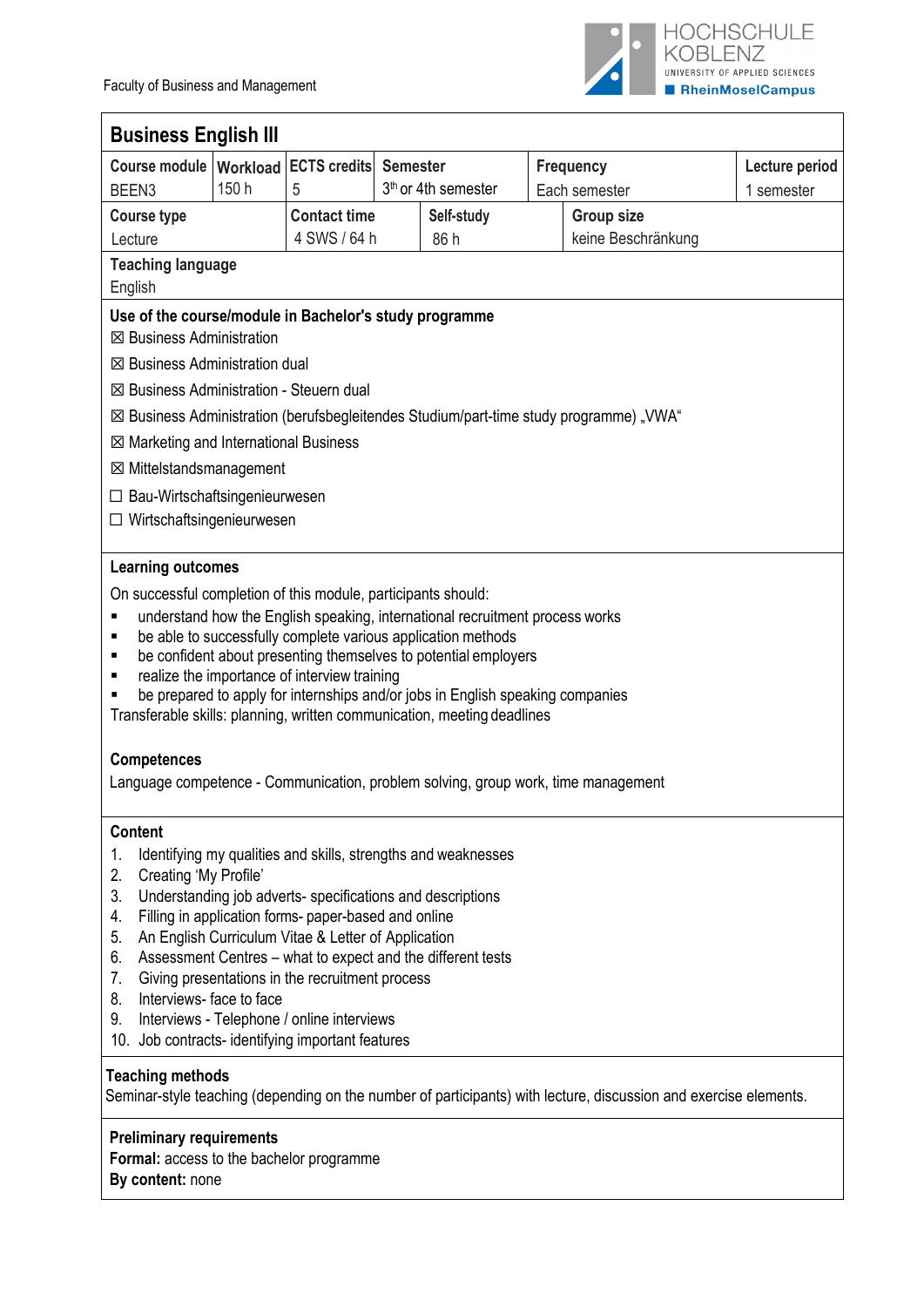

# **Form of assesment**

Exam/Portfolio examination

## **Necessary conditions for ECTS credits** Passed exam

## **Weight of the grading**

According to the ECTS points

## **Module coordinator**

Ellen Rana

**Lecturer**

Ellen Rana

#### **Literature**

Will be provided throughout the module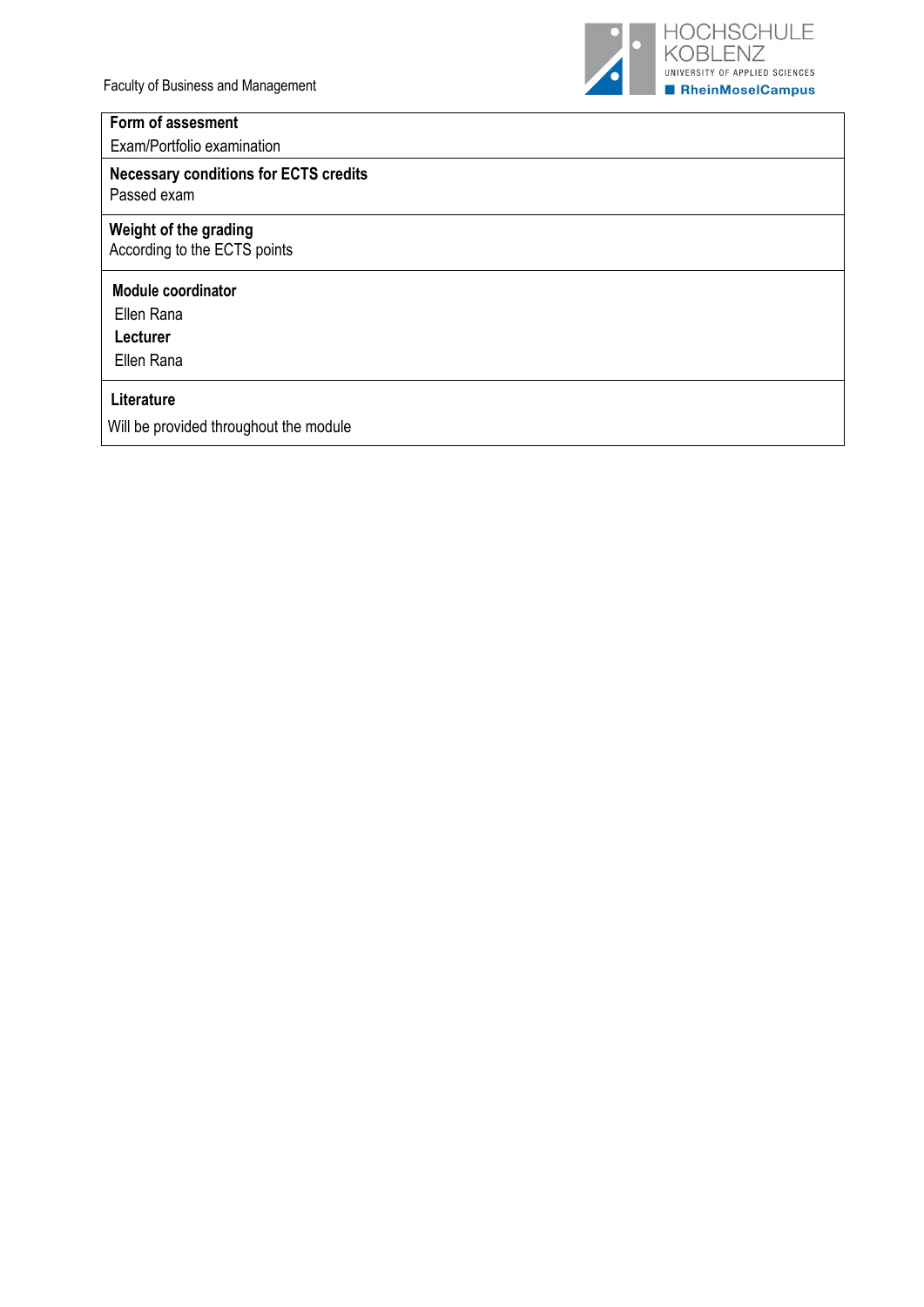

#### **Diversity in Marketing Course module Workload**  150 h **ECTS 5 Semester** 3<sup>th</sup> or 4<sup>th</sup> semester **Frequency** Each semester **Lecture period** 1 semester **Course type** Seminar **Contact time** 4 SWS / 64 h **Self-study** 86 h **Group size** 30 students **Teaching language** English **Use of the course/module in Bachelor's study programme** ☐ Business Administration ☐ Business Administration dual ☐ Business Administration - Steuern dual  $\Box$  Business Administration (berufsbegleitendes Studium/part-time study programme) "VWA" ☒ **Marketing and International Business** ☐ Mittelstandsmanagement ☐ Bau-Wirtschaftsingenieurwesen ☐ Wirtschaftsingenieurwesen ☐ Keramik-Wirtschaftsingenieurwesen **Learning outcomes** Upon the successful completion of this module, students should have detailed knowledge and understanding of diversity in the marketing management process. The course has been designed to provide students with the opportunity to practically apply theory on a selection of business scenarios in practice. At the same time, course participants will learn how to solve problems through responsible decision-making and critical or creative thinking. Course participants will learn how to work effectively with others, e.g., as a member of a team or group. To organise and manage oneself, e.g., through effective time management. Collect, analyse, organise, and critically evaluate information. To communicate effectively in visual, oral and/or written presentation. To use scientific resources and technology such as computers effectively and responsibly. To show understanding of systems and those problems cannot be solved in isolation. **Content** Customers are increasingly opting for brands based upon how diverse and inclusive they are in their marketing. Research has proven that consumers want diversity in marketing and yet many brands struggle to achieve this and do not know how to fix it. Customers who feel that they belong to and feel included in the marketing of their favourite brands or products will become loyal which will fuel business growth and offer improved customer experiences. This course will look at how diversity is incorporated in the workplace as well as in practice from a marketing perspective. In this course students are introduced to racial diversity, inclusion, and representation in marketing. Throughout the course, participants will be provided with an introduction to the theories, strategies, and practices of diversity in marketing in different contexts. Topics that will be included: ▪ How brands and marketers speak to and through diversity ▪ The rewards that diversity in marketing offers The risk of executing diversity in marketing **•** Diversity in marketing in the 21<sup>st</sup> century The role of online pressure groups Diversifying demographics in targeting Media regulations ▪ Diversity in retail

Responding to diverse marketing environments and managing diversity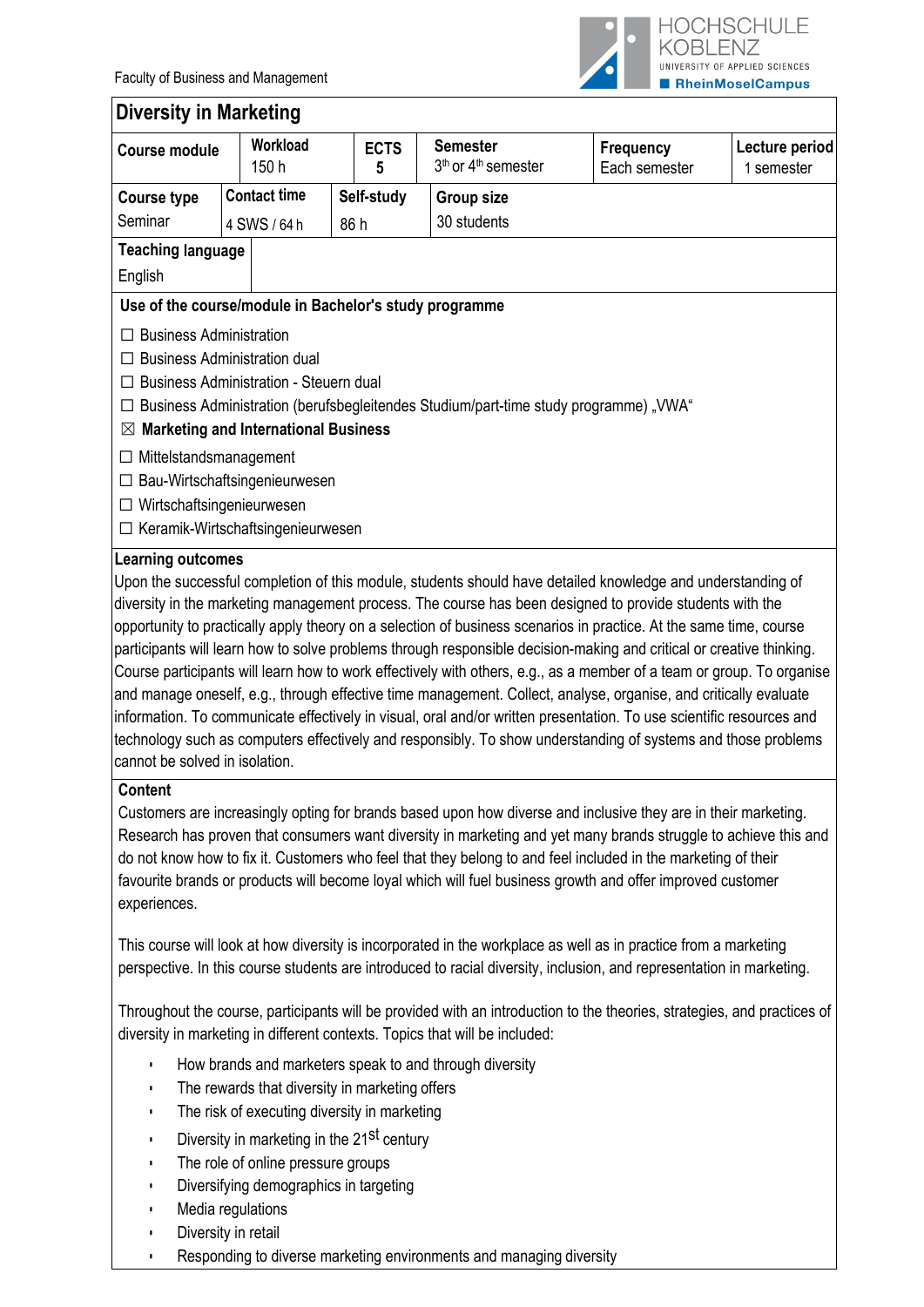

The module includes an introduction to diversity marketing. In an increasingly complex global marketing environment, marketers are continuously challenged to develop inclusive brands. This module introduces students to address the contemporary consumer. Finally, the students will develop an understanding of how to analyse how brands adapt to the mercurial conditions of media today and how to respond.

## **Learning approach**

The module will draw upon a mixture of activities including lectures, case study analysis, group work, presentations, and discussions. Learning support material will be provided in OLAT.

## **Course participants**

Students enrolled to the "BSc Marketing and International Business" programme and students from international partner institutions.

## **Form of assesment**

In this course, students must take a written exam and complete a group assignment/project.

## **Module coordinator**

Ms. Simone Thomas **Lecturer** Ms. Simone Thomas

## **Course materials**

Course participants will be provided with case studies, articles, and lecture notes during the course. In addition, it´s recommended using the following textbooks to deepen the understanding of marketing theory and practice.

- Fulp, C. (2018). Success Through Diversity: Why the Most Inclusive Companies Will Win. Beacon Press: Massachusetts. New York.
- Khamis, S. (2020). Branding Diversity: New Advertising and Cultural Strategies. Routledge:
- Rudolph, T., Schlegelmilch, B.B. & Bauer, A. (2012). Diversity in European Marketing: Text and Cases. Springer Gabler: Germany.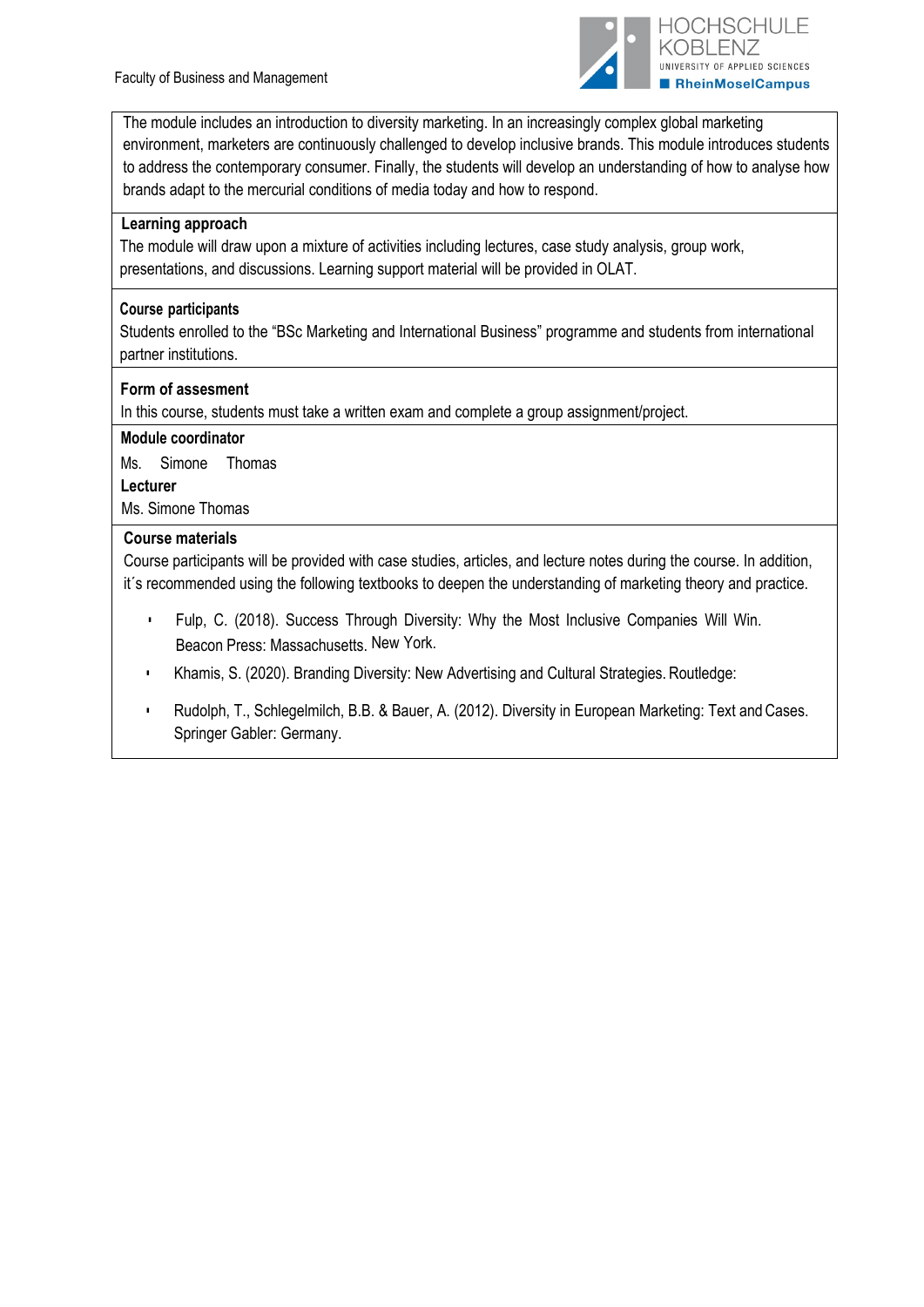

# **Finance and Investment I**

| Course module Workload              |     | <b>ECTS credits</b>                                       | <b>Semester</b>                                                            | <b>Frequency</b>                                                                                                                                                                                                                         | Lecture period |
|-------------------------------------|-----|-----------------------------------------------------------|----------------------------------------------------------------------------|------------------------------------------------------------------------------------------------------------------------------------------------------------------------------------------------------------------------------------------|----------------|
| BPF <sub>11</sub>                   | 150 | 5                                                         | 3 <sup>rd</sup> Semester                                                   | Each Semester                                                                                                                                                                                                                            | 1 Semester     |
| <b>Course type</b><br>Lecture       |     | <b>Contact time</b><br>4 SWS / 64 h                       | Self-Study<br>86 h                                                         | Group size<br>unlimited                                                                                                                                                                                                                  |                |
| <b>Teaching language</b><br>English |     |                                                           |                                                                            |                                                                                                                                                                                                                                          |                |
|                                     |     | Use of the course/module in Bachelor's study programme    |                                                                            |                                                                                                                                                                                                                                          |                |
|                                     |     | $\boxtimes$ Business Administration/Mandatory module      |                                                                            |                                                                                                                                                                                                                                          |                |
|                                     |     | $\boxtimes$ Business Administration dual/Mandatory module |                                                                            |                                                                                                                                                                                                                                          |                |
|                                     |     | ⊠ Business Administration Steuern dual/Mandatory module   |                                                                            |                                                                                                                                                                                                                                          |                |
|                                     |     |                                                           | ⊠ Business Administration (part-time study program) "VWA"/Mandatory module |                                                                                                                                                                                                                                          |                |
|                                     |     | ⊠ Marketing and International Business/Mandatory module   |                                                                            |                                                                                                                                                                                                                                          |                |
|                                     |     | ⊠ Mittelstandsmanagement/Mandatory module                 |                                                                            |                                                                                                                                                                                                                                          |                |
|                                     |     | ⊠ Bau-Wirtschaftsingenieurwesen/Mandatory module          |                                                                            |                                                                                                                                                                                                                                          |                |
|                                     |     | ⊠ Industrial Engineering Management/Mandatory module      |                                                                            |                                                                                                                                                                                                                                          |                |
| <b>Learning outcomes</b>            |     |                                                           |                                                                            |                                                                                                                                                                                                                                          |                |
| partially.                          |     |                                                           |                                                                            | Students should have a basic understanding of the basics of financial calculations and financial economics used in<br>business. In addition, students should be able to follow and discuss conversations on the subject matter, at least |                |

#### **Skills**

Students should have formed the foundation to further develop self-confidence in the subject matter, methods and social competencies. The contents of the module should be able to be applied in easy practical situations.

## **Content**

The basics of:

- Methods of financial investment calculations
- Corporate Finance and Financial instruments
- Financial planning and accounting
- Bank Management

## **Teaching methods**

Lectures / seminars (depending on group size), Presentations-, Discussion-, practice elements.

#### *Key competencies:*

Working independently, group work, discussions, individual understanding of financial subject matter and discussions in groups.

## *Knowledge transfer via:*

Lectures, Practical exercises, presentations, group work, discussions, self-study.

## **Preliminary Requirements**

**Formal:** access to the bachelor programme **By content:** none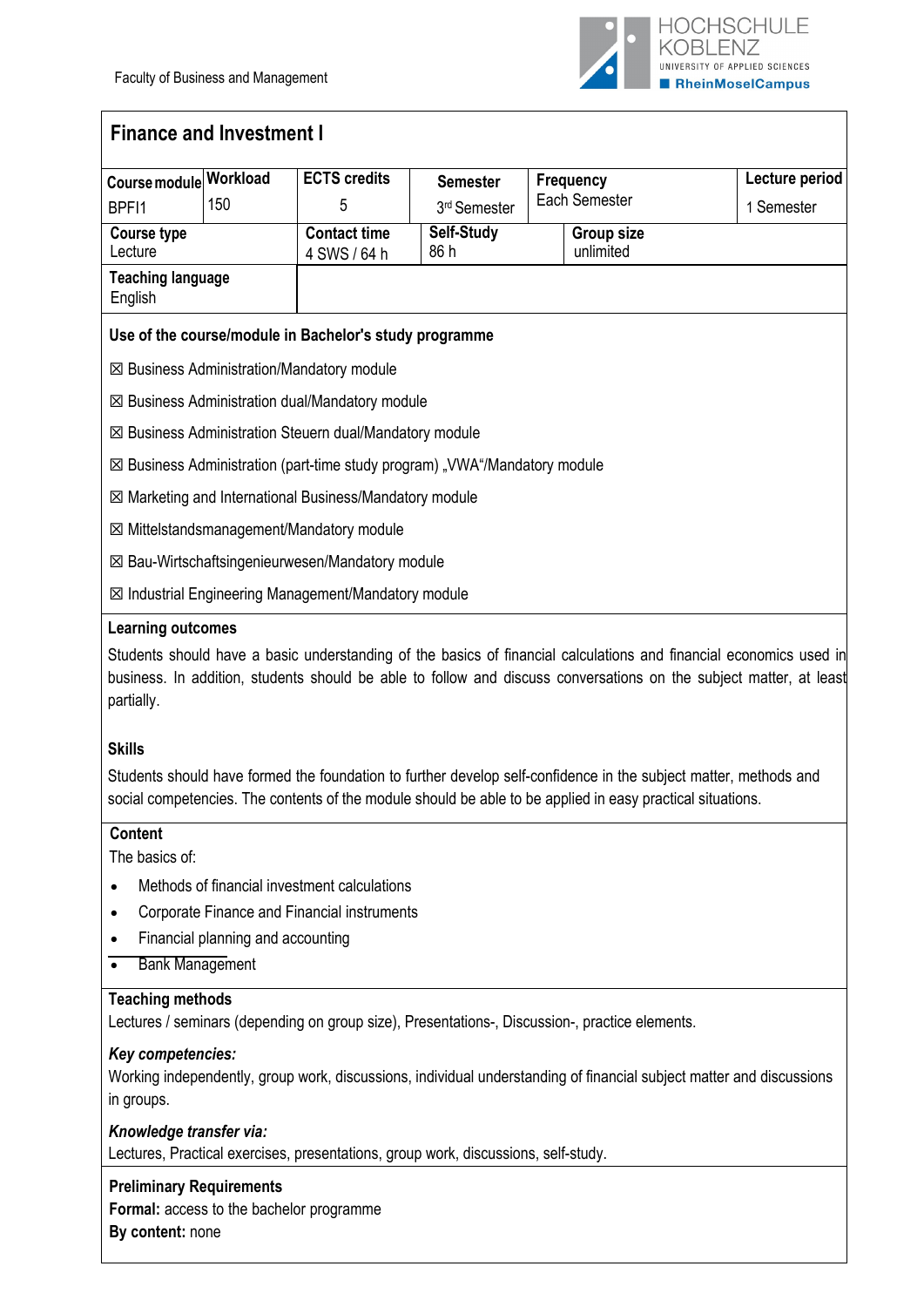Faculty of Business and Management

#### **Form of assesment**

Exam

## **Necessary conditions for ECTS credits**

Successful completion of the course/passed exam

# **Weight of the grading**

## According to the ECTS cedits

#### **Module representative**

Prof. Dr. Michael Kaul

## **Lecturers**

Marc Frost; Prof. Dr. Michael Kaul, lecturers, research associates, guest lecturers

## **Additional Information Literature (current edition)**

- Blohm H.; Lüder, K.; Schäfer, C.: Investition, München.
- Brealey, M.; Meyers, S; Allen, F: Principles of Corporate Finance, McGraw-Hill
- Caprano E.; Wimmer, K.: Finanzmathematik, München.
- Däumler K.-D.; Grabe, J.: Betriebliche Finanzwirtschaft, Herne.
- Helbaek, M; Lindset, L; Mclellan, B: Corporate Finance, McGraw-Hill
- Hillier, D.; et al: Corporate Finance; McGraw-Hill
- Hull J. C.: Options, Futures, and Other Derivatives
- Peppmeier A.: Bankbetriebslehre, Herne.
- Zantow R., Dinauer J., Schäffler C.: Finanzwirtschaft des Unternehmens, Hallbergmoos.

Additional Literature will be given as needed during the lecture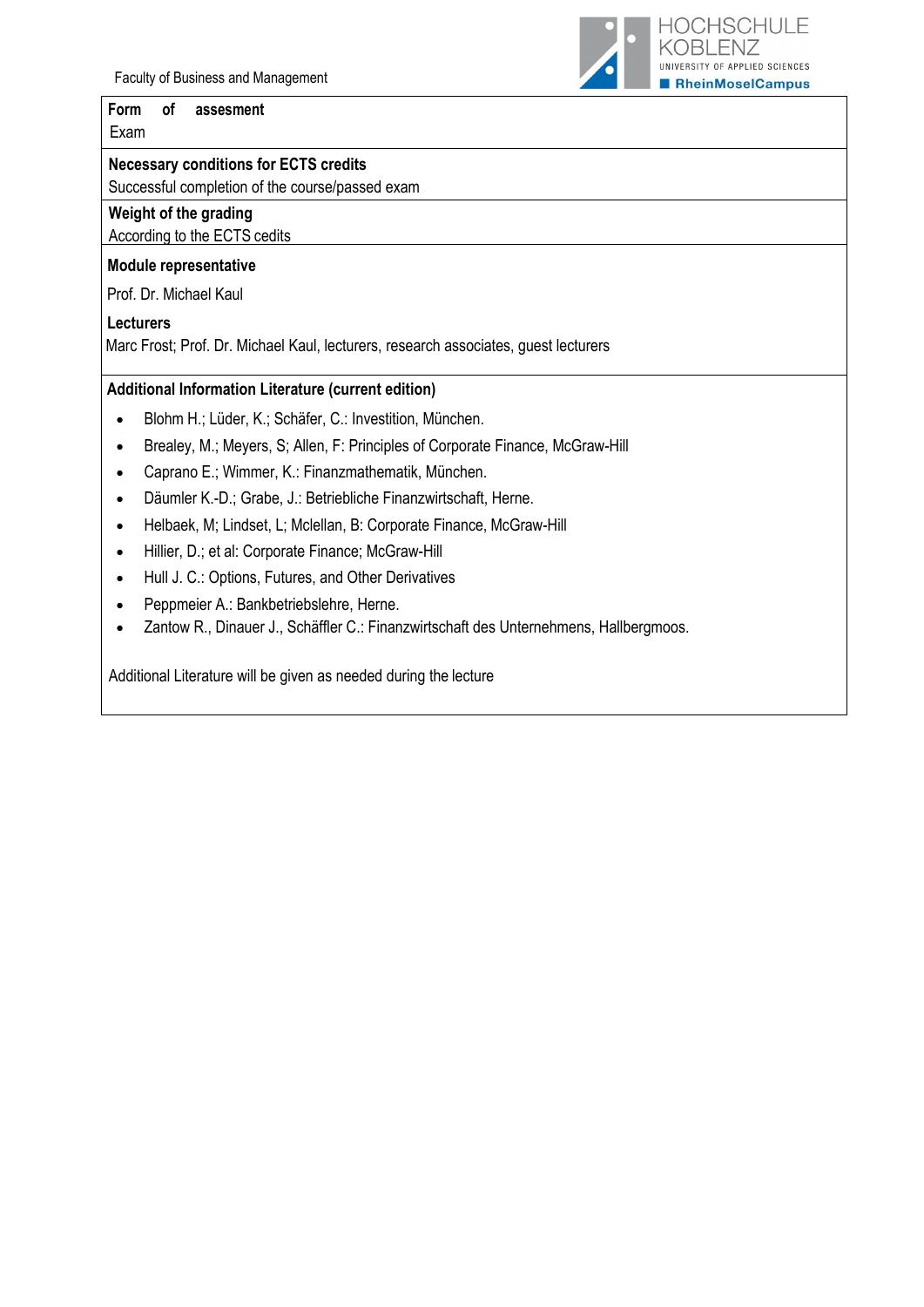

| <b>International Business</b>                          |          |                                        |  |                                                                      |                  |                                                                                      |                |  |
|--------------------------------------------------------|----------|----------------------------------------|--|----------------------------------------------------------------------|------------------|--------------------------------------------------------------------------------------|----------------|--|
| Course module                                          | Workload | <b>ECTS</b> credits                    |  | <b>Semester</b>                                                      | <b>Frequency</b> |                                                                                      | Lecture period |  |
| <b>BSINB</b>                                           | 300 h    | 10                                     |  | 4 <sup>th</sup> semester/2 <sup>nd</sup> year                        |                  | At least once an academic year                                                       | 1 semester     |  |
| Course type                                            |          | <b>Contact time</b>                    |  | Self-study                                                           |                  | <b>Group size</b>                                                                    |                |  |
| Lecture                                                |          | 8 SWS / 128 h                          |  | 172 hours                                                            |                  | max. 40 students                                                                     |                |  |
| <b>Teaching language</b><br>English                    |          |                                        |  |                                                                      |                  |                                                                                      |                |  |
| Use of the course/module in Bachelor's study programme |          |                                        |  |                                                                      |                  |                                                                                      |                |  |
| <b>Business Administration</b>                         |          |                                        |  |                                                                      |                  |                                                                                      |                |  |
| <b>Business Administration dual</b>                    |          |                                        |  |                                                                      |                  |                                                                                      |                |  |
|                                                        |          | Business Administration - Steuern dual |  |                                                                      |                  |                                                                                      |                |  |
|                                                        |          |                                        |  |                                                                      |                  | Business Administration (berufsbegleitendes Studium/part-time study programme), VWA" |                |  |
| $\boxtimes$                                            |          |                                        |  | Marketing and International Business (Mandatory focus module/course) |                  |                                                                                      |                |  |
| Mittelstandsmanagement                                 |          |                                        |  |                                                                      |                  |                                                                                      |                |  |
| Bau-Wirtschaftsingenieurwesen                          |          |                                        |  |                                                                      |                  |                                                                                      |                |  |
| Wirtschaftsingenieurwesen                              |          |                                        |  |                                                                      |                  |                                                                                      |                |  |
|                                                        |          |                                        |  |                                                                      |                  |                                                                                      |                |  |

## **Learning outcome**

Upon successful completion of this module, students should have gathered deeper insights into strategic and operative key issues with Marketing and International Business. The course has been designed to give students a chance to apply theory on a selection of real-life business scenarios. At the same time, course participants will improve presentation skills, the ability to work in teams as well as critical investigation, and self-motivating study skills.

## **Content**

With an increasing importance of international exchange and transactions, businesses, regardless of size, have to direct their attention to the international market place. In order to compete effectively in foreign markets, not only to fill incoming orders from abroad every now and then, a well-focused international marketing strategy based on a thorough understanding of target markets is indispensable.

This course introduces students to a range of international marketing topics and the various challenges that international marketers are facing, i.e. the complexity of the international marketing environment, cultural diversity, newly emerging markets, the need to balance adaption and standardization of international marketing campaigns, the many facets of customer relationship management in international markets, consumer behaviour issues including digital consumer behaviour.

## **Learning approach**

A successful completion of the module requires students to commit about 300 learning hours. The workload is composed of 128 hours of class sessions, 160 - 180 hours of independent and self-directed learning activities outside of class and an exam.

The module will draw upon a mixture of activities including lectures, case study analysis, group work, presentations and discussions.

Learning support material will be provided in OLAT.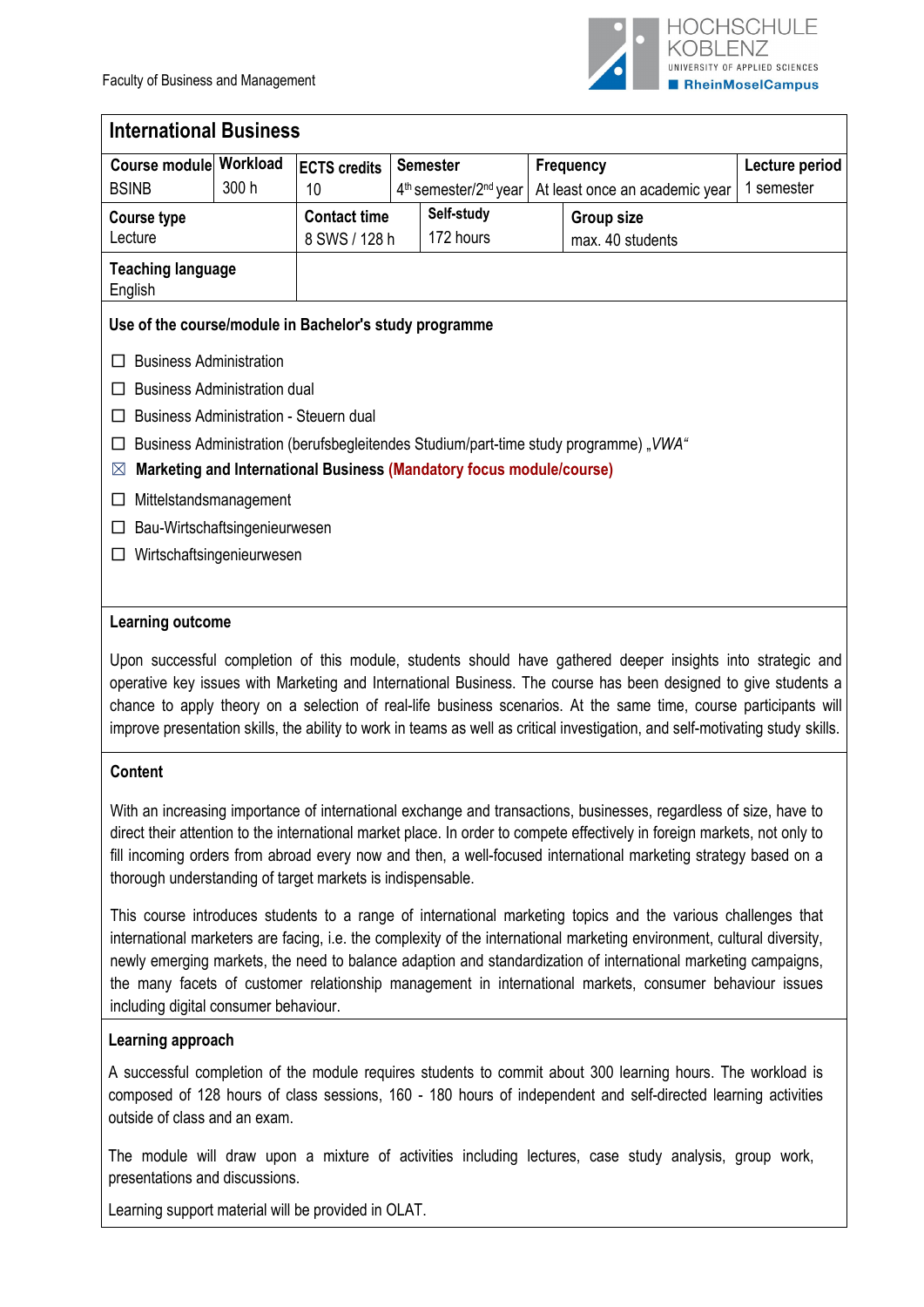

## **Course participants**

Students enrolled to the "BSc Marketing and International Business" programme and students from international partner institutions.

#### **Form of assesment**

The course assignment is designed as a **project work** which has to be completed in teams. Each team has the task is to develop an **international marketing plan** for a project company of their choice.

Students should work in teams of 3-4 persons at most. The teams are asked to choose their **project company** during the **first course session**.

Each team is asked to deliver altogether **four presentations** on the different steps of the international marketing planning process, i.e.

| Phase 1: | Marketing audit                |
|----------|--------------------------------|
| Phase 2: | Market information             |
| Phase 3: | Strategies and objectives      |
| Phase 4: | Operative marketing management |

- As a first step of the strategic planning process, the management has to evaluate the firm's overall competitive position as well as the international marketing environment. In order to do so, the company has to be examined - possibly benchmarked with a key competitor.
- Foreign target markets can be selected according to their attractiveness and the anticipated country risk. The former is mainly determined by the market and sales potential, which have to be reliably estimated. In doing so, marketing executives have to handle a bundle of market data delivered by field or desk research in order to discover the (un-) articulated customer needs.
- Business mission and corporate objectives give orientation to all stakeholders. Furthermore, a properly designed hierarchy of objectives is indispensable for both keeping the employees motivated and the company on track. After the objectives have been set, the marketing management has to decide about appropriate strategies to achieve them.
- Finally, the marketing mix has to be designed to implement the marketing plan. It should be taken into consideration that efficiency has the absolute priority for marketing decision makers in this regard.

Each team will be given an **opponent team**, which implies that those two teams will have to work together intensively by reading each other's reports and presentation materials, giving feedback and sharing ideas for improvement.

Furthermore, the teams are asked to submit an **executive report** in order to briefly summarize the results. The reports have to be in-line with common standards of academic writing and should not exceed 8 - 10 pages.The reports have to be submitted latest one week after the last presentation.

## **Weight of grading**

The final grade for each student will be a weighted average score composed of both a team (1 and 2) and an individual grade (3):

- presentations  $(60\%) (1)$
- written report  $(20\%) (2)$
- class-room based indicators, such as attendance and participation  $(20%) (3)$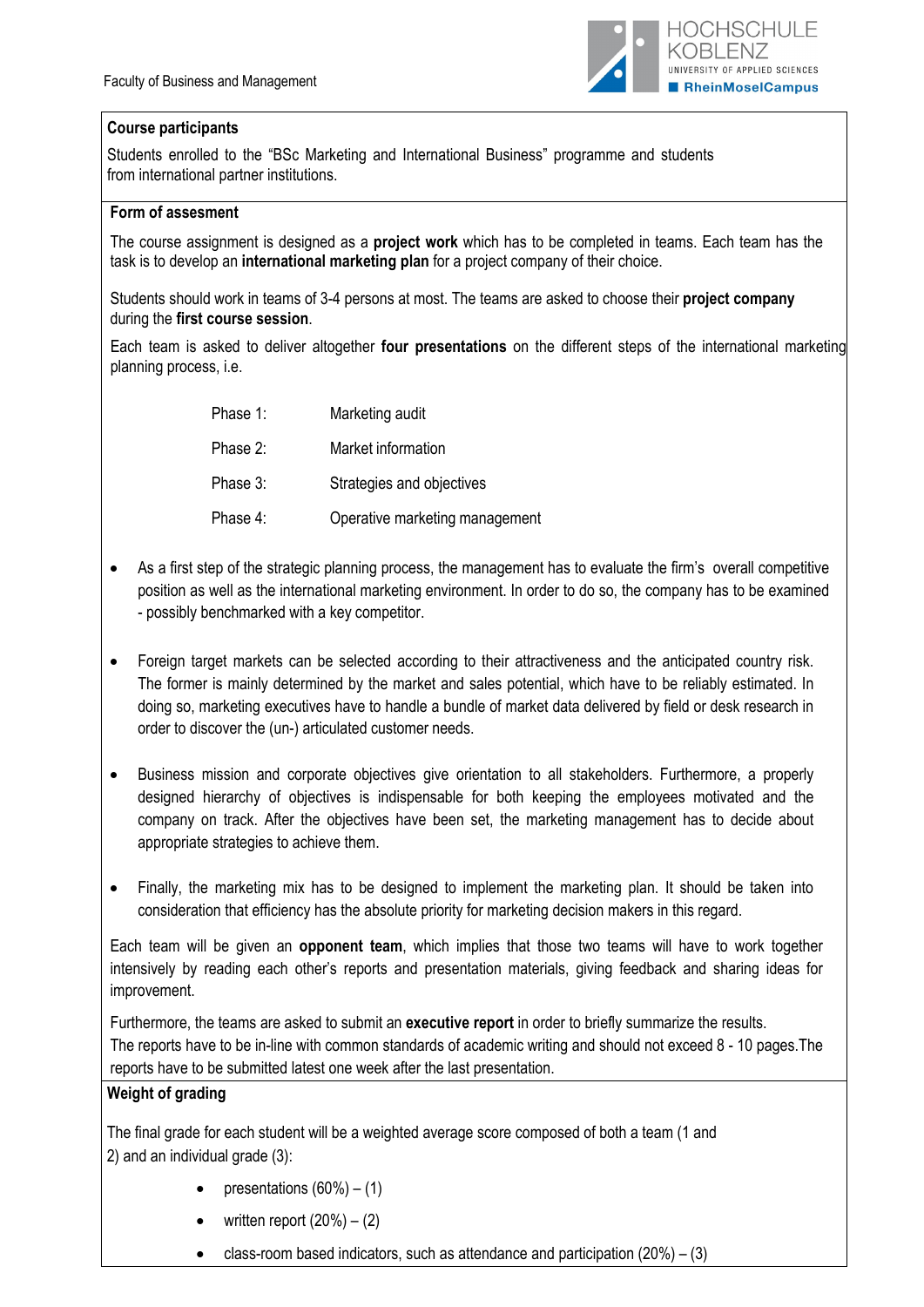

The students performance will be graded on a scale from 1 to 5 whereas "1" is the best possible grade and indicates an "outstanding performance" and "5" is a "fail".

In order to reward above-average performing students, the teams will be given the possibility to evaluate each team member individually (**peer-to-peer**).

#### **Module representative**

Prof. Dr. Axel Schlich **Lecturers** Prof. Dr. Axel Schlich Prof. Dr. Andreas Hesse

#### **Course materials and liturature (current edition)**

Course participants will be provided with a selection of case studies, articles and lecture notes during the course. In addition, students may use the following textbooks in order to deepen their understanding of international marketing issues.

Czinkota, M. R. / Ronkainen, I. A. (2013): International Marketing, 10<sup>th</sup> edition, international edition, Cengage Learning.

Grafers, H.W./ Schlich, A. W. (2006): Strategic Export Management, Helsinki: WSOY. Hollensen,

S. / Opresnik, M. (2010): Marketing – A Relationship Perspective, Munich. Kotabe, M. & Helsen, K. (2014): Global Marketing Management,  $6<sup>th</sup>$  edition New York. Usunier, Jean-Claude/Lee, Julie Anne (2013): Marketing Across Cultures, 6th edition, Harlow.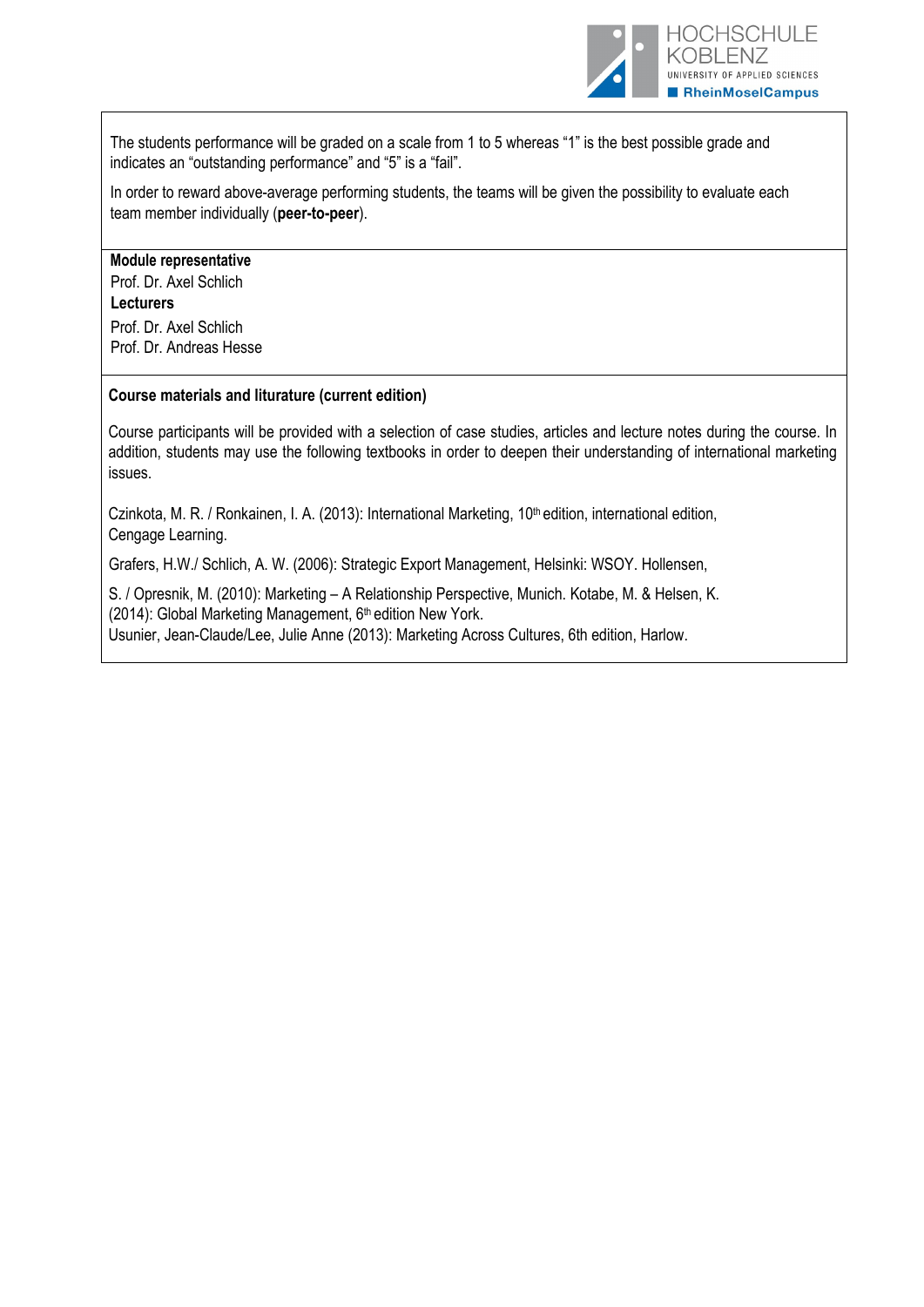

| <b>Intercultural Communications</b> |                                                             |                                                    |                                                                            |  |                                                                                                                  |                |  |  |  |
|-------------------------------------|-------------------------------------------------------------|----------------------------------------------------|----------------------------------------------------------------------------|--|------------------------------------------------------------------------------------------------------------------|----------------|--|--|--|
| <b>Course module Workload</b>       |                                                             | <b>ECTS credits</b>                                | <b>Semester</b>                                                            |  | <b>Frequency</b>                                                                                                 | Lecture period |  |  |  |
| <b>BEUIC</b>                        | 150 h                                                       | 5                                                  | 3rd or 4 <sup>th</sup> semester                                            |  | Each Semester                                                                                                    | 1 semester     |  |  |  |
| <b>Course type</b>                  | <b>Contact time</b><br>Self-study time<br><b>Group size</b> |                                                    |                                                                            |  |                                                                                                                  |                |  |  |  |
| Lecture/educational discussion      |                                                             | 4 SWS / 64 h                                       | 86 h                                                                       |  | keine Beschränkung                                                                                               |                |  |  |  |
| <b>Teaching language</b><br>English |                                                             |                                                    |                                                                            |  |                                                                                                                  |                |  |  |  |
|                                     |                                                             | Use of course/module in Bachelor's study programme |                                                                            |  |                                                                                                                  |                |  |  |  |
| $\boxtimes$                         | <b>Business Administration</b>                              |                                                    |                                                                            |  |                                                                                                                  |                |  |  |  |
| ⋈                                   | <b>Business Administration dual</b>                         |                                                    |                                                                            |  |                                                                                                                  |                |  |  |  |
| ⋈                                   | <b>Business Administration - Steuern dual</b>               |                                                    |                                                                            |  |                                                                                                                  |                |  |  |  |
| $\boxtimes$                         |                                                             |                                                    |                                                                            |  | Business Administration (berufsbegleitendes Studium/part-time study programme), VWA"                             |                |  |  |  |
| ⊠                                   | Marketing and International Business                        |                                                    |                                                                            |  |                                                                                                                  |                |  |  |  |
| ⊠                                   | Mittelstandsmanagement                                      |                                                    |                                                                            |  |                                                                                                                  |                |  |  |  |
|                                     | Bau-Wirtschaftsingenieurwesen                               |                                                    |                                                                            |  |                                                                                                                  |                |  |  |  |
|                                     | Wirtschaftsingenieurwesen                                   |                                                    |                                                                            |  |                                                                                                                  |                |  |  |  |
|                                     |                                                             |                                                    |                                                                            |  |                                                                                                                  |                |  |  |  |
| Learning outcomes and competences   |                                                             |                                                    |                                                                            |  |                                                                                                                  |                |  |  |  |
| The aims of this module are to:     |                                                             |                                                    |                                                                            |  |                                                                                                                  |                |  |  |  |
|                                     |                                                             |                                                    |                                                                            |  | equip students with knowledge and understanding of concepts relating to intercultural communication              |                |  |  |  |
| ٠                                   |                                                             |                                                    |                                                                            |  | provide students with a range of specific skills needed to study and work in an international setting            |                |  |  |  |
| concise way                         |                                                             |                                                    |                                                                            |  | develop transferable skills including: co-operative learning, critical thinking and expressing ideas in a clear, |                |  |  |  |
|                                     |                                                             |                                                    | demonstrate the importance of being 'mindful' in international situations  |  |                                                                                                                  |                |  |  |  |
|                                     |                                                             |                                                    |                                                                            |  |                                                                                                                  |                |  |  |  |
| <b>Learning outcomes</b>            |                                                             |                                                    |                                                                            |  |                                                                                                                  |                |  |  |  |
|                                     |                                                             |                                                    | Participants should have gained knowledge and understanding of:            |  |                                                                                                                  |                |  |  |  |
| ٠                                   | their own personal culture                                  |                                                    |                                                                            |  |                                                                                                                  |                |  |  |  |
| ٠                                   |                                                             |                                                    | how culture influences our behaviour and understanding of the world        |  |                                                                                                                  |                |  |  |  |
| ٠                                   |                                                             |                                                    | how the communication process works- both verbally and non-verbally        |  |                                                                                                                  |                |  |  |  |
| ٠                                   |                                                             |                                                    | how to minimise misunderstandings in an multicultural context              |  |                                                                                                                  |                |  |  |  |
| ٠<br>٠                              |                                                             | how to engage in analytical and critical thinking  | how to find and synthesise key information from written and spoken sources |  |                                                                                                                  |                |  |  |  |
| ٠                                   |                                                             |                                                    | how to present ideas and information to multicultural audiences            |  |                                                                                                                  |                |  |  |  |
| ٠                                   | how to think and work independently                         |                                                    |                                                                            |  |                                                                                                                  |                |  |  |  |
| <b>Competences</b>                  |                                                             |                                                    |                                                                            |  |                                                                                                                  |                |  |  |  |

Language skills - communication, problem solving, group work, time management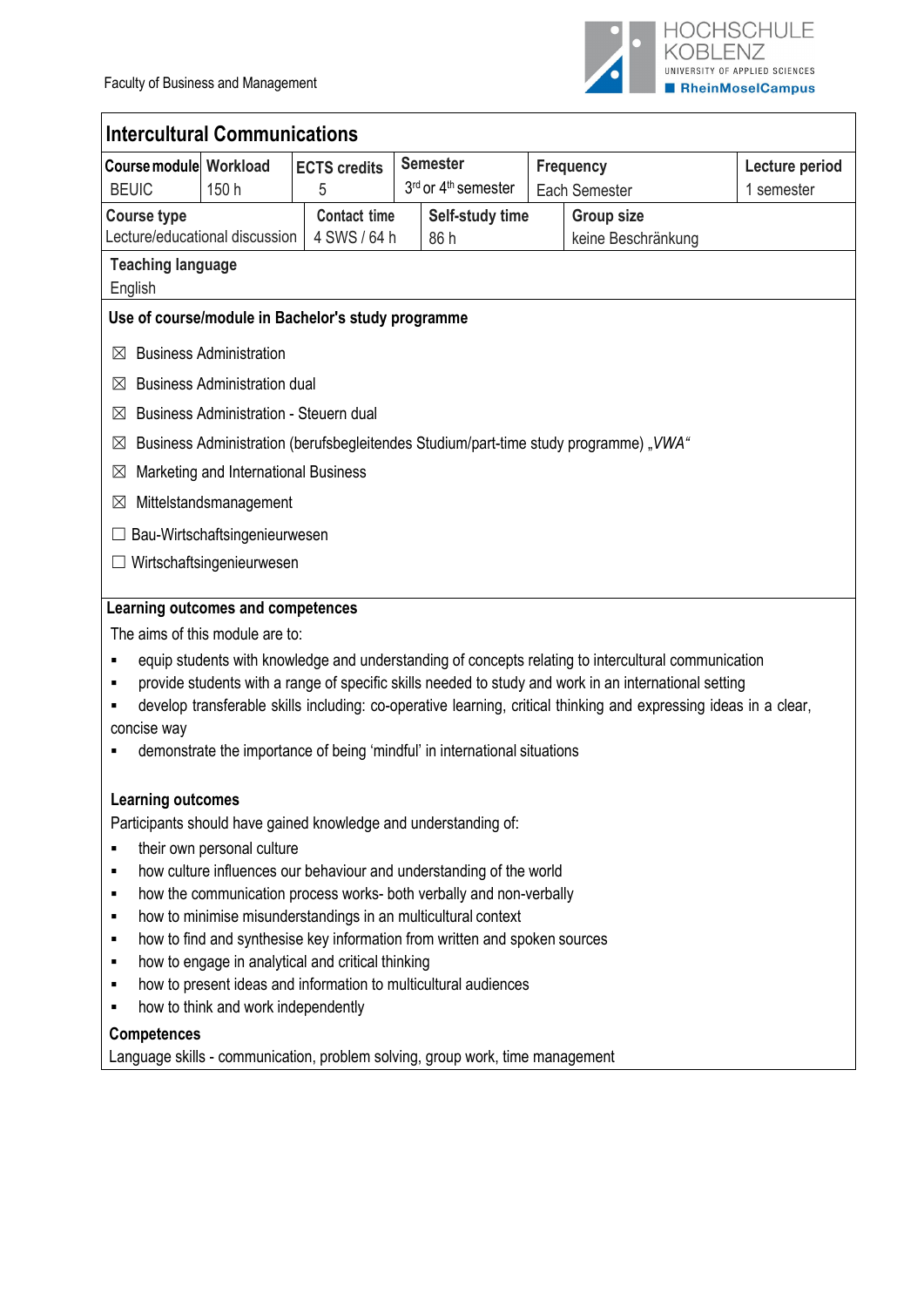#### Faculty of Business and Management **Content**

- 1. What is culture?
- 2. Discovering your own cultural traits
- 3. Stereotypes and generalisations
- 4. What is communication
- 5. Non-verbal communication
- 6. Models of Intercultural communication
- 7. High and low context cultures
- 8. Uses of time globally

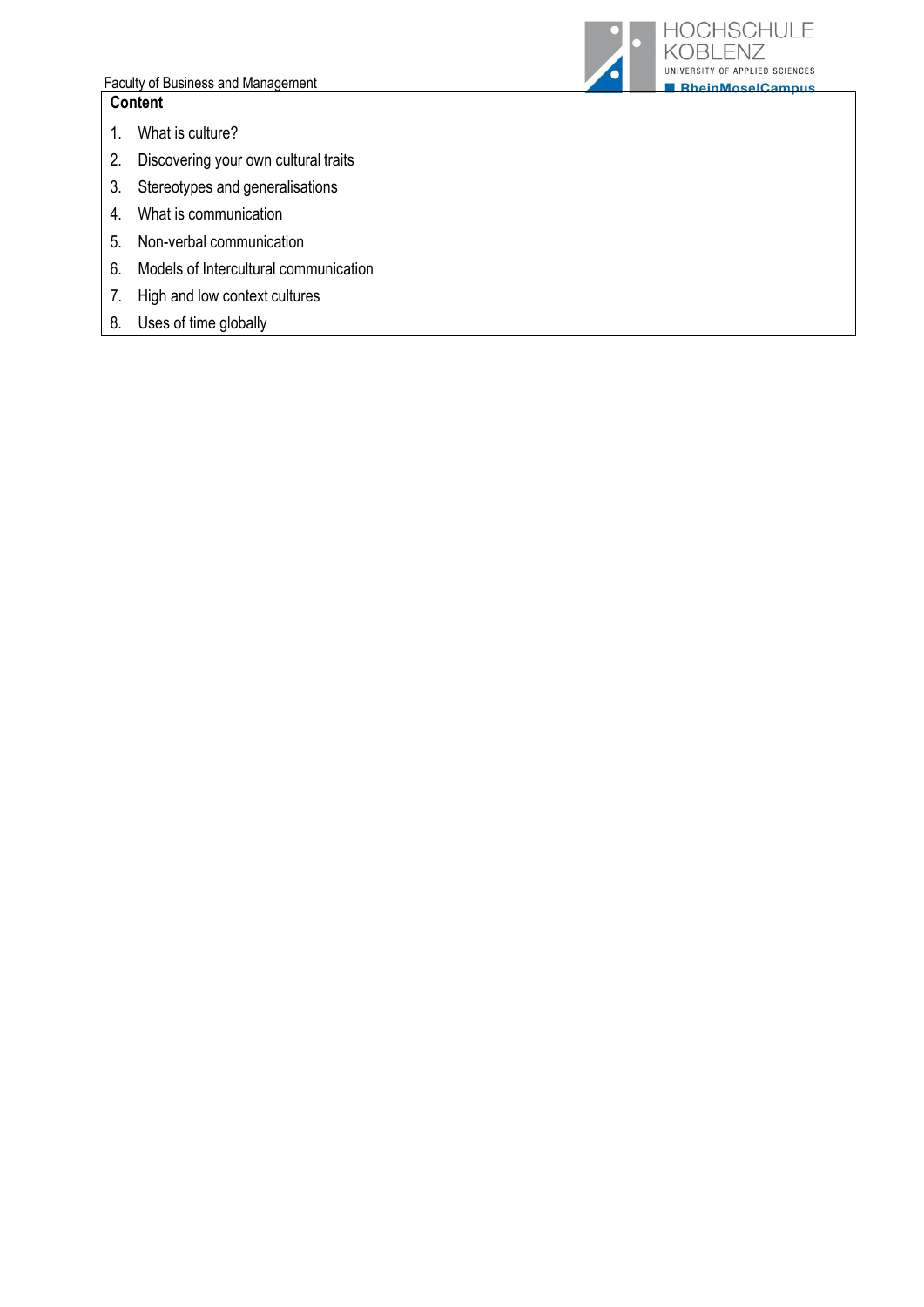

| 9. | Relationship building |  |
|----|-----------------------|--|
|----|-----------------------|--|

- 10. Working in a culturally diverse team
- 11. English as the Lingua Franca for international meetings and negotiations

#### **Teaching methods**

Lectures- live and recorded, student presentations, student-led discussions, synchronous and asynchronous online activities

Students are expected to conduct a considerable amount of independent reading/research/international team activities in addition to classroom based teaching.

#### **Preliminary requirements**

**Formal:** English language level minimum **B2**

**By content:** None

## **Form of assesment**

Exam or paper

#### **Necessary conditions for ECTS credits**  Passed exam

# **Weight of grading**

According to ECTS credits

#### **Module coordinator**

Language lecturer: Ellen Rana

**Lecturer**

Language lecturer: Ellen Rana

#### **References (current edition):**

Holliday, A., Hyde, M. and Kullman, J. Intercultural Communication. An Advanced Resource Book. London and New York: Routledge.

Piller, I. Intercultural Communication. A Critical Introduction. Edinburgh: Edinburgh University Press.

Additional sources will be provided throughout the semester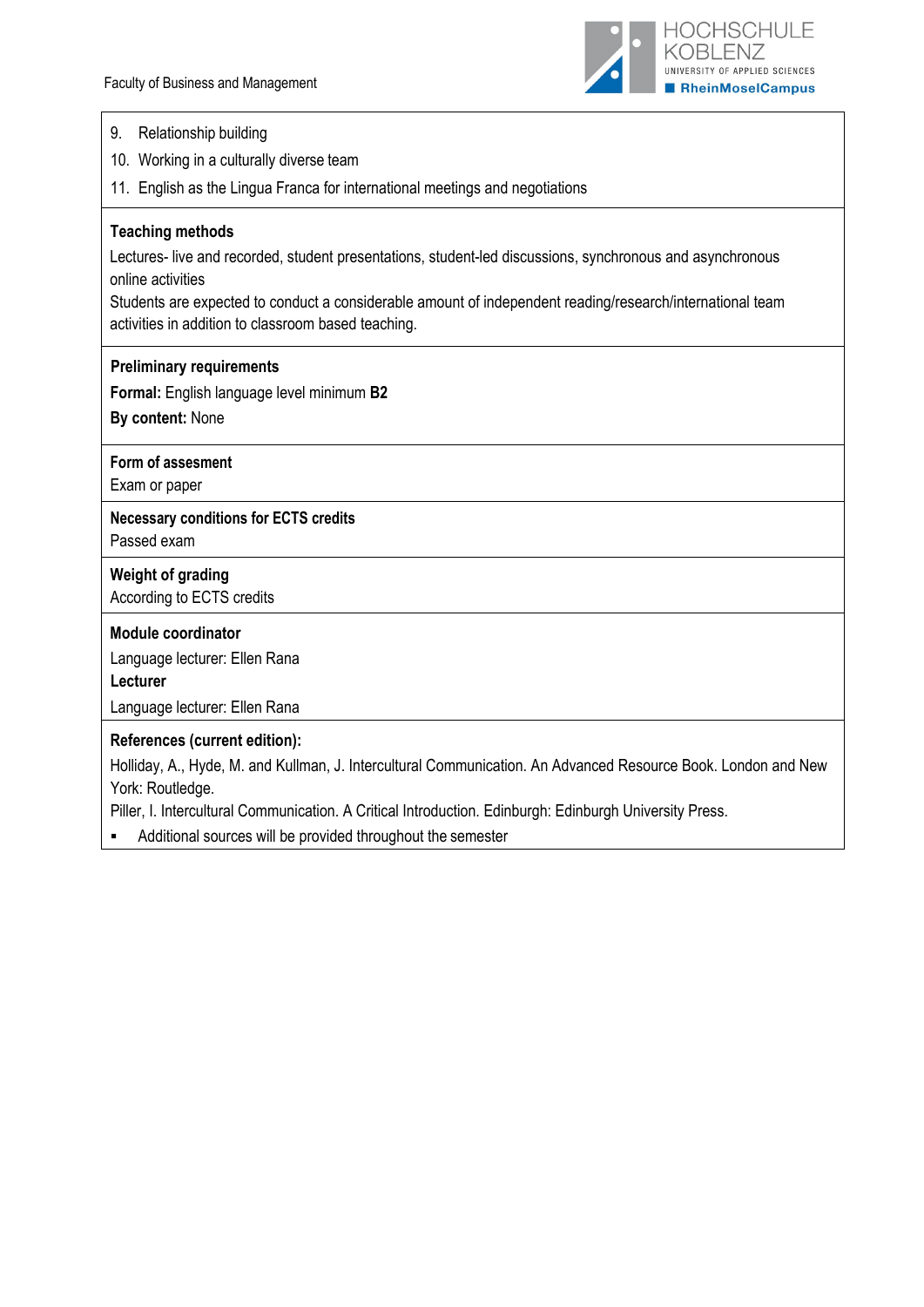

# **Intercultural Management**

| <b>Course</b><br>module<br>Intercult                                                                                                                                                                                                                                                                                                                                                                    | Workload<br>180 h | <b>ECTS</b><br>credits<br>5            | <b>Semester</b> | 1st/2nd Semester        | Frequency<br>Each<br>Semester |                              | Lecture<br>period<br>I Semester |
|---------------------------------------------------------------------------------------------------------------------------------------------------------------------------------------------------------------------------------------------------------------------------------------------------------------------------------------------------------------------------------------------------------|-------------------|----------------------------------------|-----------------|-------------------------|-------------------------------|------------------------------|---------------------------------|
| Course type<br>Lecture                                                                                                                                                                                                                                                                                                                                                                                  |                   | <b>Contact</b><br>time 4 SWS<br>′ 64 h |                 | Self-<br>study<br>116 h |                               | Group size<br>No restriction |                                 |
| <b>Teaching language</b><br>Master-Course "Business Management" and "HRM" (Compulsory elective module)                                                                                                                                                                                                                                                                                                  |                   |                                        |                 |                         |                               |                              |                                 |
| Learning outcomes and competences<br>Successful completion of this module will provide students with an understanding of the way management is<br>approached in different areas of the world. By applying theoretical knowledge to case studies and discussing real<br><u>Re situations, students, will lasse more about their sum sultive and ha mode sugges of the importance of interestinguilty</u> |                   |                                        |                 |                         |                               |                              |                                 |

life situations, students will learn more about their own culture and be made aware of the importance of intercultural communication in their future roles as international managers.

## **Content**

The fundamentals of culture

Drivers and consequences of globalisation

National Culture.

The typologies of Hofstede, Trompenaars and Hall.

Cultural Intelligence and its importance for management and leadership.

Cultural communication styles

Non-verbal communication

The GLOBE Report and its impact on business working in multi-cultural groups and teams

The international manager in different cultures Country specific information

## **Teaching methods**

Lectures, group work, discussion and presentation of academic papers, case studies, critical incidents.

Language of instruction:

English

## Key Competencies:

responding appropriately to others, listening carefully to what others say, developing points and ideas, encouraging others to contribute, responding perceptively to contributions from others, peer evaluations, presenting information.

## **Preliminary requirements**

**Formal**: Admission to the Master's programme

**By content:** None

## **Form of assesment**

Exam or paper

## **Necessary conditions for ECTS credits**

Successful completion of the course/passed exam

## **Weight of grading**

Weighting according to the number of ECTS credits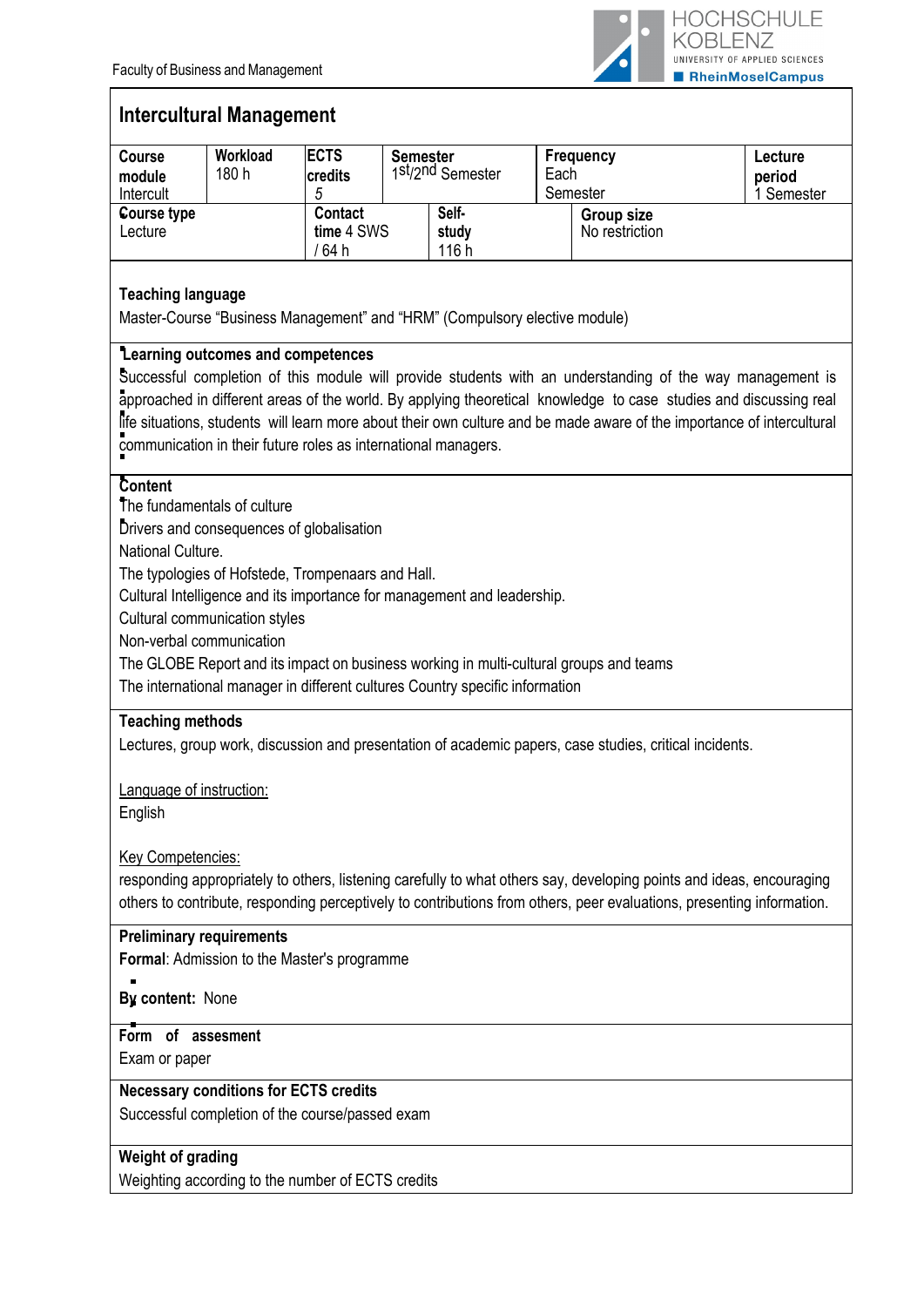Faculty of Business and Management **Module coordinator**  Ellen Rana PGCE

**Lecturer** Ellen Rana PGCE

## **Literature (current edition)**

Culture, Leadership, and Organizations by RJ House et al. Intercultural Communication: An Advanced Resource Book for Students by A Holliday. Intercultural Management MBA Masterclass by N Jacob.

Further literature will be given during the semester.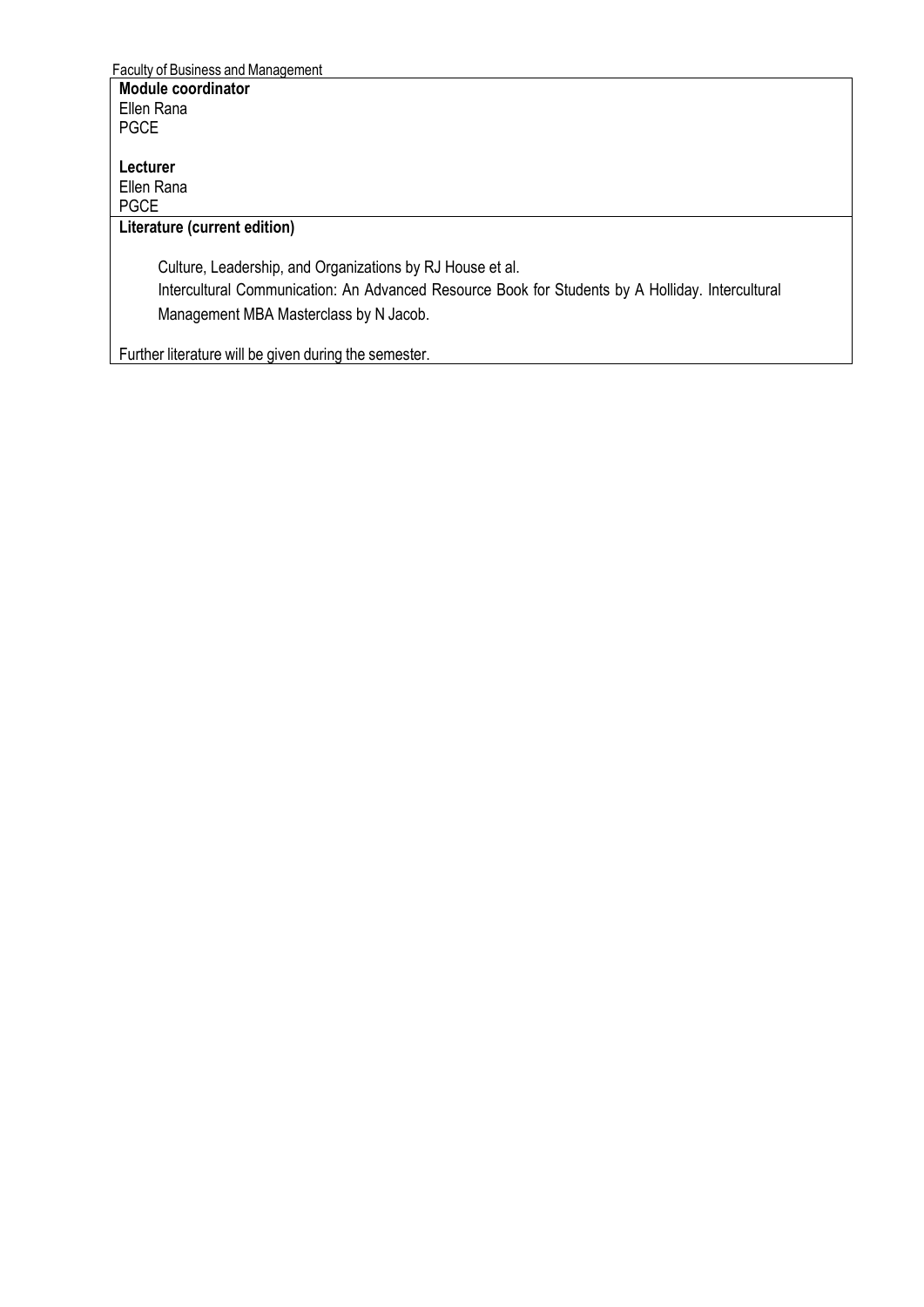

| Course module                                           | Workload                                    | <b>ECTS credits</b>                                                                                          | <b>Semester</b>          |                                | Frequency     | Lecture period                                                                                                    |
|---------------------------------------------------------|---------------------------------------------|--------------------------------------------------------------------------------------------------------------|--------------------------|--------------------------------|---------------|-------------------------------------------------------------------------------------------------------------------|
| <b>BPBWL</b>                                            | 150 h                                       | 5                                                                                                            | 1 <sup>st</sup> semester |                                | Each semester | 1 Semester                                                                                                        |
| <b>Course type</b><br>Lecture                           |                                             | <b>Contact time</b><br>4 SWS/64 h                                                                            | Self-study<br>86 h       | <b>Group size</b><br>unlimited |               |                                                                                                                   |
| <b>Teaching language</b><br>English                     |                                             |                                                                                                              |                          |                                |               |                                                                                                                   |
|                                                         |                                             | Use of the course/module in Bachelor's study programme                                                       |                          |                                |               |                                                                                                                   |
| п                                                       | <b>Business Administration</b>              |                                                                                                              |                          |                                |               |                                                                                                                   |
| П                                                       | <b>Business Administration dual</b>         |                                                                                                              |                          |                                |               |                                                                                                                   |
| □                                                       | <b>Business Administration Steuern dual</b> |                                                                                                              |                          |                                |               |                                                                                                                   |
| ப                                                       |                                             | Business Administration (berufsbegleitendes Studium/part-time study programme) "VWA"                         |                          |                                |               |                                                                                                                   |
| $\boxtimes$ Marketing and International Business        |                                             |                                                                                                              |                          |                                |               |                                                                                                                   |
|                                                         | Mittelstandsmanagement                      |                                                                                                              |                          |                                |               |                                                                                                                   |
| ப                                                       | Bau-Wirtschaftsingenieurwesen               |                                                                                                              |                          |                                |               |                                                                                                                   |
| ப                                                       | Wirtschaftsingenieurwesen                   |                                                                                                              |                          |                                |               |                                                                                                                   |
|                                                         |                                             |                                                                                                              |                          |                                |               |                                                                                                                   |
| <b>Learning Outcomes</b><br><b>Professional skills:</b> |                                             |                                                                                                              |                          |                                |               |                                                                                                                   |
|                                                         |                                             |                                                                                                              |                          |                                |               |                                                                                                                   |
|                                                         |                                             | Students are able to illustrate basic business decisions and adequate research methods.                      |                          |                                |               | Students are able to define and describe business functions and disciplines as well as the interplay of such.     |
| -                                                       |                                             | Students are able to identify and analyze business problems and develop proposals for solutions.             |                          |                                |               |                                                                                                                   |
| ٠                                                       |                                             | Students are aware of the challenges of theory-to-practice transfer.                                         |                          |                                |               |                                                                                                                   |
|                                                         |                                             |                                                                                                              |                          |                                |               |                                                                                                                   |
| <b>Methodological skills:</b>                           |                                             | Students are enabled to improve their abilities in problem-solving, academic transfer and analysis.          |                          |                                |               |                                                                                                                   |
|                                                         |                                             | Student know the specific epistemological framework and methods.                                             |                          |                                |               |                                                                                                                   |
| Social skills:                                          |                                             |                                                                                                              |                          |                                |               |                                                                                                                   |
|                                                         |                                             |                                                                                                              |                          |                                |               |                                                                                                                   |
|                                                         |                                             | Students develop their competencies in collaboration and teamwork.                                           |                          |                                |               |                                                                                                                   |
|                                                         |                                             | Students build skills in arguing and discussing about given topics.                                          |                          |                                |               |                                                                                                                   |
| Self-competence:                                        |                                             |                                                                                                              |                          |                                |               |                                                                                                                   |
|                                                         |                                             | The module encourages students in their capabilities of self-management. For instance, in regard to self-    |                          |                                |               |                                                                                                                   |
|                                                         |                                             | studying and time-management of the exam preparation process.                                                |                          |                                |               |                                                                                                                   |
| $\overline{\phantom{0}}$                                |                                             | market players, in particular companies and consumers.                                                       |                          |                                |               | The module contributes to the development of ethical consciousness in regard to the social responsibility of      |
|                                                         |                                             |                                                                                                              |                          |                                |               |                                                                                                                   |
| Content:                                                |                                             |                                                                                                              |                          |                                |               |                                                                                                                   |
| Selection of topics:                                    |                                             |                                                                                                              |                          |                                |               |                                                                                                                   |
| ٠                                                       |                                             |                                                                                                              |                          |                                |               | Business Administration as a science (theoretical and practical perspectives, theoretical foundations, history of |
| BWL)                                                    |                                             |                                                                                                              |                          |                                |               |                                                                                                                   |
| ٠<br>forms)                                             |                                             |                                                                                                              |                          |                                |               | Key terms, components and objectives of business administration (e.g., economic principle, competition, market    |
| ٠                                                       |                                             |                                                                                                              |                          |                                |               | Overview of basic business functions (in particular, finance, investment, organization, HR, marketing,            |
|                                                         |                                             | procurement, production, logistics, accounting, controlling).                                                |                          |                                |               |                                                                                                                   |
| ٠                                                       |                                             | Initial management decision (e.g., location decisions, objectives, legal forms of organizations)             |                          |                                |               |                                                                                                                   |
| ٠                                                       |                                             | Management basics (e.g., planning process, strategic management)                                             |                          |                                |               |                                                                                                                   |
| ٠                                                       |                                             | Introduction of business and corporate ethics                                                                |                          |                                |               |                                                                                                                   |
| $\blacksquare$                                          |                                             | Schools of thought and theories of BWL (e.g., production factors, institutionalization, behavioral theories) |                          |                                |               |                                                                                                                   |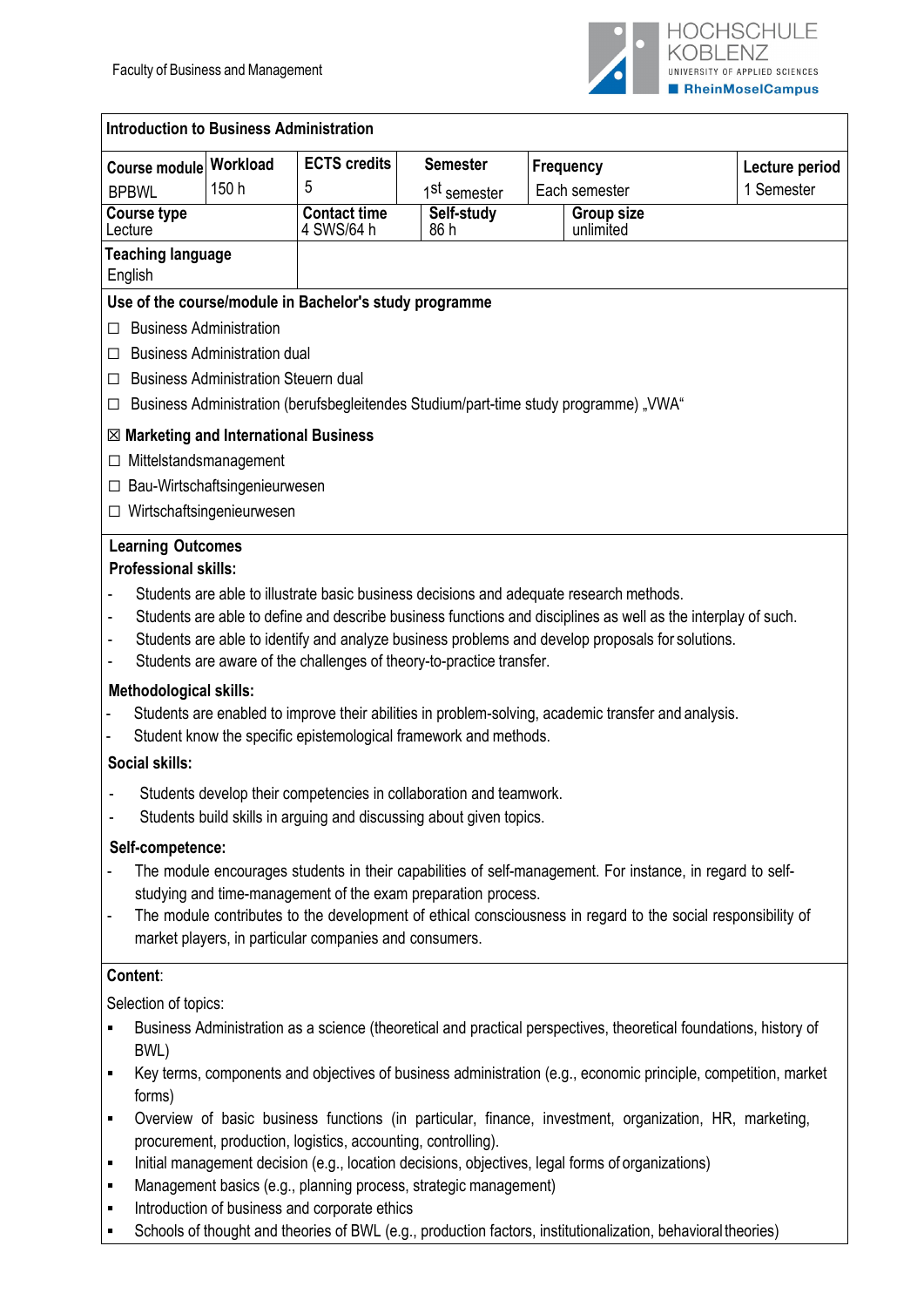## **Teaching methods**

Lecturing incl. seminaristic elements (according to the number of participants) with speeches, presentations, discussions and working tasks

## **Knowledge transfer**

by wall board, presentations, scripts, text-based information, tasks, case studies, discussions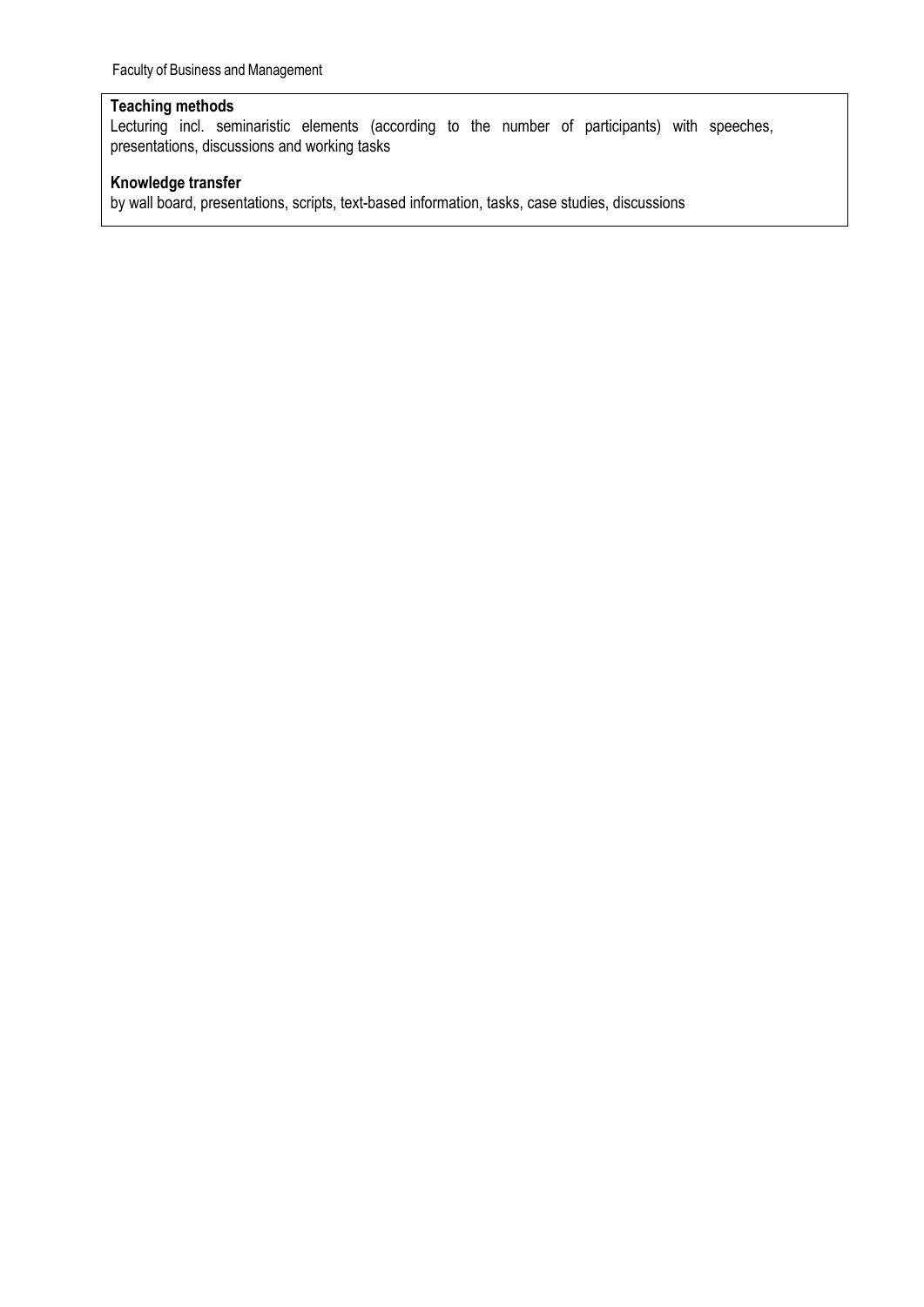

#### **Preliminary requirements**

**Formal:** Students of Bachelor programme (MIB) **By content**: No requirements

#### **Form of assesment**

Written exam or written assignment/report

#### **Necessary conditions for ECTS credits**

Successful completion of the course/passed exam

**Weight of the grading**  According to the ECTS credits

#### **Module coordinator**

Prof. Dr. Sibylle Treude

#### **Lecturers:**

Prof. Dr. Andreas Hesse Teaching staff of the faculty

#### **Literature (current edition)**

- Capaul, Roman; Steingruber, Daniel: Betriebswirtschaft verstehen. Das St. Galler Management-Modell.
- Hutzschenreuter, Thomas: Allgemeine Betriebswirtschaftslehre. Grundlagen mit zahlreichen Praxisbeispielen.
- Kornmeier, Martin: Wissenschaftliches Schreiben leicht gemacht für Bachelor, Master und Dissertation.
- Kornmeier, Martin: Wissenschaftstheorie und wissenschaftliches Arbeiten. Eine Einführung für Wirtschaftswissenschaftler.
- Schierenbeck, Henner; Wöhle, Claudia B.: Grundzüge der Betriebswirtschaftslehre.
- Thommen, Jean-Paul; Achleitner, Ann-Kristin: Allgemeine Betriebswirtschaftslehre. Umfassende Einführung aus managementorientierter Sicht.
- Wöhe, Günter; Döring, Ulrich: Einführung in die Allgemeine Betriebswirtschaftslehre.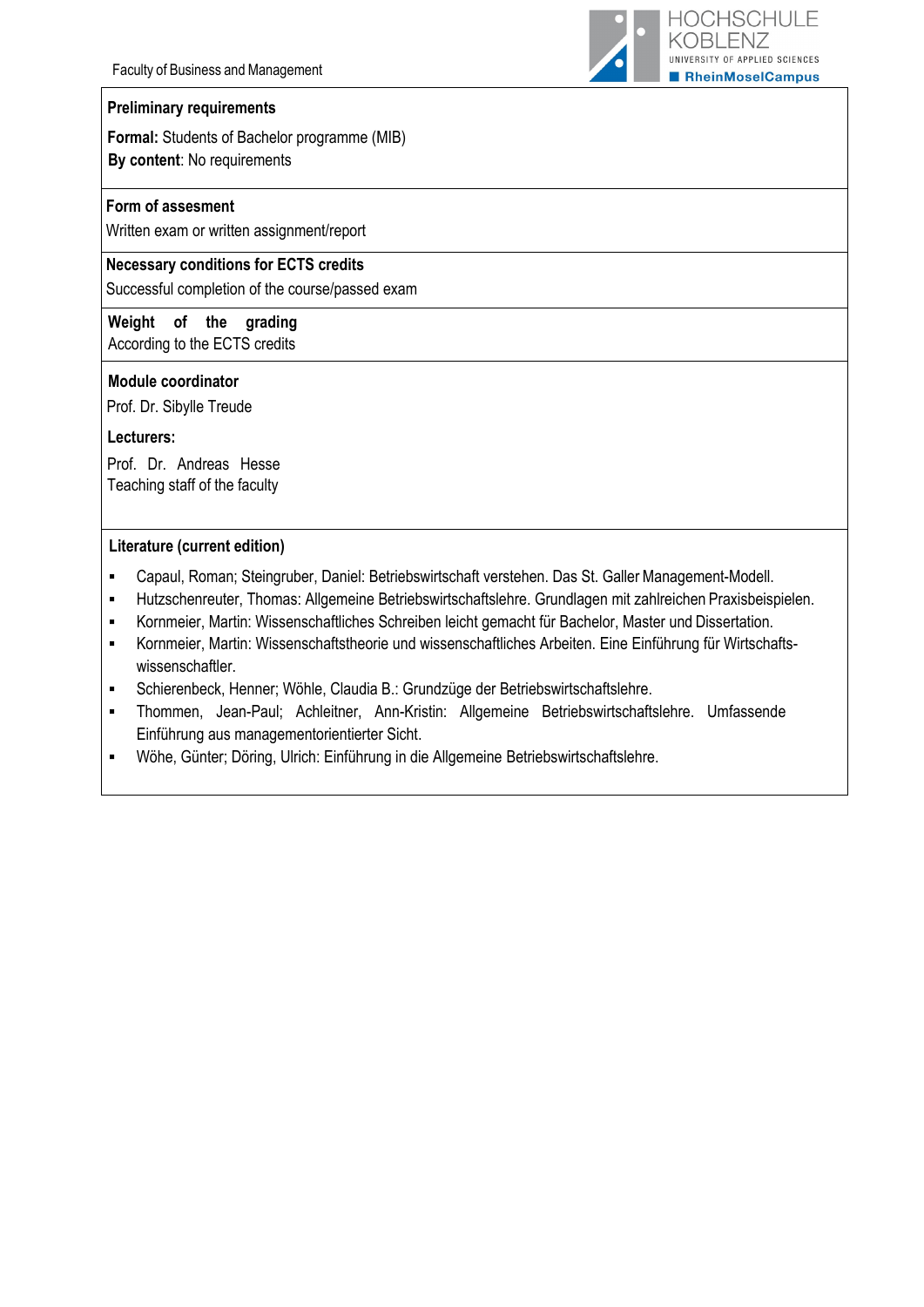

|                                                                                                                                                                                                                                                                                                                                                                                                                                                                                                                                                                                                                                                                                                                                                                                                                                                                                                                                                                                                                                                                                                                                                                                            |                                              | <b>Marketing and Consumer Behaviour</b>                              |  |                          |                  |                                                                                                             |                                                                                                                                                                                                                                                                                                                                                                                                                                                                    |  |  |  |
|--------------------------------------------------------------------------------------------------------------------------------------------------------------------------------------------------------------------------------------------------------------------------------------------------------------------------------------------------------------------------------------------------------------------------------------------------------------------------------------------------------------------------------------------------------------------------------------------------------------------------------------------------------------------------------------------------------------------------------------------------------------------------------------------------------------------------------------------------------------------------------------------------------------------------------------------------------------------------------------------------------------------------------------------------------------------------------------------------------------------------------------------------------------------------------------------|----------------------------------------------|----------------------------------------------------------------------|--|--------------------------|------------------|-------------------------------------------------------------------------------------------------------------|--------------------------------------------------------------------------------------------------------------------------------------------------------------------------------------------------------------------------------------------------------------------------------------------------------------------------------------------------------------------------------------------------------------------------------------------------------------------|--|--|--|
| Course module   Workload                                                                                                                                                                                                                                                                                                                                                                                                                                                                                                                                                                                                                                                                                                                                                                                                                                                                                                                                                                                                                                                                                                                                                                   |                                              | <b>ECTS</b> credits                                                  |  | <b>Semester</b>          | <b>Frequency</b> |                                                                                                             | Lecture period                                                                                                                                                                                                                                                                                                                                                                                                                                                     |  |  |  |
| <b>BSMCB</b>                                                                                                                                                                                                                                                                                                                                                                                                                                                                                                                                                                                                                                                                                                                                                                                                                                                                                                                                                                                                                                                                                                                                                                               | 300 h                                        | 10                                                                   |  | 3 <sup>rd</sup> semester |                  | once an academic year                                                                                       | 1 semester                                                                                                                                                                                                                                                                                                                                                                                                                                                         |  |  |  |
| <b>Course type</b>                                                                                                                                                                                                                                                                                                                                                                                                                                                                                                                                                                                                                                                                                                                                                                                                                                                                                                                                                                                                                                                                                                                                                                         |                                              |                                                                      |  |                          |                  |                                                                                                             |                                                                                                                                                                                                                                                                                                                                                                                                                                                                    |  |  |  |
| Lecture                                                                                                                                                                                                                                                                                                                                                                                                                                                                                                                                                                                                                                                                                                                                                                                                                                                                                                                                                                                                                                                                                                                                                                                    |                                              |                                                                      |  |                          |                  |                                                                                                             |                                                                                                                                                                                                                                                                                                                                                                                                                                                                    |  |  |  |
|                                                                                                                                                                                                                                                                                                                                                                                                                                                                                                                                                                                                                                                                                                                                                                                                                                                                                                                                                                                                                                                                                                                                                                                            | <b>Teaching language</b><br>German / English |                                                                      |  |                          |                  |                                                                                                             |                                                                                                                                                                                                                                                                                                                                                                                                                                                                    |  |  |  |
|                                                                                                                                                                                                                                                                                                                                                                                                                                                                                                                                                                                                                                                                                                                                                                                                                                                                                                                                                                                                                                                                                                                                                                                            |                                              | Use of the course/module in Bachelor's study programme               |  |                          |                  |                                                                                                             |                                                                                                                                                                                                                                                                                                                                                                                                                                                                    |  |  |  |
| $\Box$ Business Administration                                                                                                                                                                                                                                                                                                                                                                                                                                                                                                                                                                                                                                                                                                                                                                                                                                                                                                                                                                                                                                                                                                                                                             |                                              |                                                                      |  |                          |                  |                                                                                                             |                                                                                                                                                                                                                                                                                                                                                                                                                                                                    |  |  |  |
| $\Box$ Business Administration dual                                                                                                                                                                                                                                                                                                                                                                                                                                                                                                                                                                                                                                                                                                                                                                                                                                                                                                                                                                                                                                                                                                                                                        |                                              |                                                                      |  |                          |                  |                                                                                                             |                                                                                                                                                                                                                                                                                                                                                                                                                                                                    |  |  |  |
| $\Box$ Business Administration - Steuern dual                                                                                                                                                                                                                                                                                                                                                                                                                                                                                                                                                                                                                                                                                                                                                                                                                                                                                                                                                                                                                                                                                                                                              |                                              |                                                                      |  |                          |                  |                                                                                                             |                                                                                                                                                                                                                                                                                                                                                                                                                                                                    |  |  |  |
| $\Box$ Business Administration (berufsbegleitendes Studium), VWA"                                                                                                                                                                                                                                                                                                                                                                                                                                                                                                                                                                                                                                                                                                                                                                                                                                                                                                                                                                                                                                                                                                                          |                                              |                                                                      |  |                          |                  |                                                                                                             |                                                                                                                                                                                                                                                                                                                                                                                                                                                                    |  |  |  |
| $\boxtimes$ Marketing and International Business (compulsory elective module)                                                                                                                                                                                                                                                                                                                                                                                                                                                                                                                                                                                                                                                                                                                                                                                                                                                                                                                                                                                                                                                                                                              |                                              |                                                                      |  |                          |                  |                                                                                                             |                                                                                                                                                                                                                                                                                                                                                                                                                                                                    |  |  |  |
| $\Box$ Mittelstandsmanagement                                                                                                                                                                                                                                                                                                                                                                                                                                                                                                                                                                                                                                                                                                                                                                                                                                                                                                                                                                                                                                                                                                                                                              |                                              |                                                                      |  |                          |                  |                                                                                                             |                                                                                                                                                                                                                                                                                                                                                                                                                                                                    |  |  |  |
| $\Box$ Bau-Wirtschaftsingeniuerswesen                                                                                                                                                                                                                                                                                                                                                                                                                                                                                                                                                                                                                                                                                                                                                                                                                                                                                                                                                                                                                                                                                                                                                      |                                              |                                                                      |  |                          |                  |                                                                                                             |                                                                                                                                                                                                                                                                                                                                                                                                                                                                    |  |  |  |
| Wirtschaftsingeniuerwesen                                                                                                                                                                                                                                                                                                                                                                                                                                                                                                                                                                                                                                                                                                                                                                                                                                                                                                                                                                                                                                                                                                                                                                  |                                              |                                                                      |  |                          |                  |                                                                                                             |                                                                                                                                                                                                                                                                                                                                                                                                                                                                    |  |  |  |
|                                                                                                                                                                                                                                                                                                                                                                                                                                                                                                                                                                                                                                                                                                                                                                                                                                                                                                                                                                                                                                                                                                                                                                                            |                                              |                                                                      |  |                          |                  | improve their ability to work in teams as well as critical investigation, and self-motivating study skills. | Upon successful completion of this module, students should have gathered deeper insights into strategic and<br>operative key issues with Marketing and Consumer Behaviour. The course has been designed to give students a<br>chance to apply theory on a selection of real-life business scenarios. At the same time, course participants will                                                                                                                    |  |  |  |
| <b>Content</b><br>The marketplace isn't any more what it used to be, major societal forces have challenged marketers to develop new<br>strategies and instruments. These major societal forces include information technology, globalization, deregulation,<br>retail transformation, consumer information and integration, but also increasing consumer resistance and less<br>tolerance about undesired marketing. In this course students are introduced to the principal changes in the marketing<br>environment.<br>Throughout the course, participants will be provided with an introduction to the theories, strategies and practices of<br>marketing in different contexts. Typical strategic and operative marketing challenges dealt with include e.g.:<br>How can we spot and choose the right market segments?<br>How can we differentiate our offerings?<br>How should we respond to customers who buy on price?<br>How far can we go in customizing our offering for each customer?<br>How can we grow our business?<br>How can we build stronger brands?<br>How can we keep our customers loyal?<br>How can we establish multiple channels and yet manage channel conflict? |                                              |                                                                      |  |                          |                  |                                                                                                             |                                                                                                                                                                                                                                                                                                                                                                                                                                                                    |  |  |  |
|                                                                                                                                                                                                                                                                                                                                                                                                                                                                                                                                                                                                                                                                                                                                                                                                                                                                                                                                                                                                                                                                                                                                                                                            |                                              | students to the determinants involved in consumers' decision making. |  |                          |                  |                                                                                                             | Furthermore, the module includes an introduction to the analysis of consumer behaviour. In an increasingly complex<br>marketing environment, marketers are continuously challenged to develop a profound understanding of how<br>consumers or groups of consumers select, buy, and use products, services, or ideas. This module introduces<br>Lost but not legal tha students will develop an understanding of both the methods used in market research and their |  |  |  |

Last but not least, the students will develop an understanding of both the methods used in market research and their role in supporting marketing decision-making.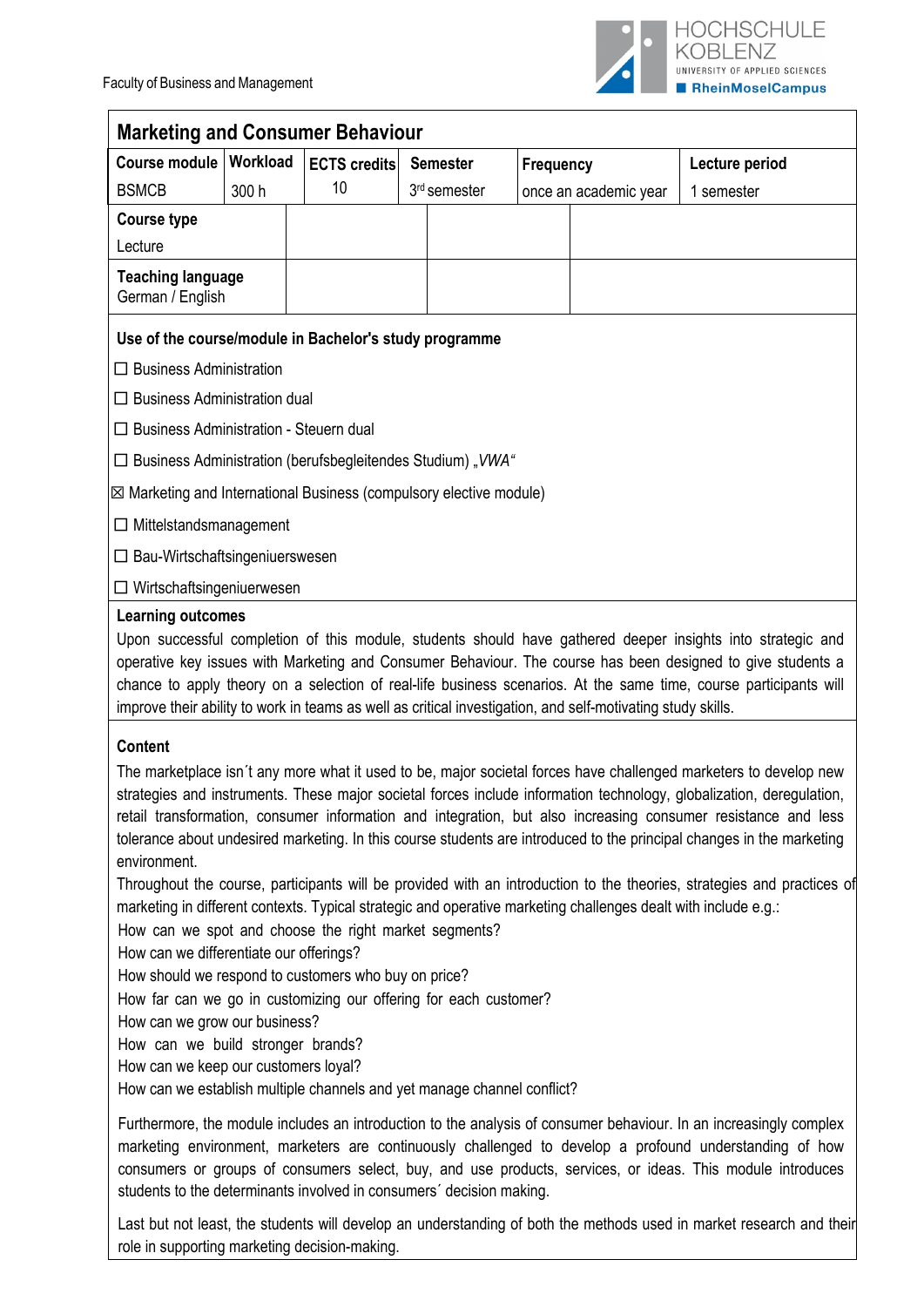Faculty of Business and Management



Market research is the interface between an organization and its target publics used to identify marketing opportunities, to improve understanding of customers and to monitor marketing performance. The module addresses all stages of the market research process from definition of the research objectives over choice of research design, data collection, data analysis, to presentation of findings.

## **Teaching methods**

Lecture with discussion and exercise elements

## **Form of assesment**

Written exam of 180 minutes length

## **Weight of grading**

According to ECTS credits

## **Module coordinator**

Prof. Dr. Axel Schlich

**Lecturer**

Prof. Dr. Axel Schlich N.N.

## **Literature (current edition)**

Course participants will be provided with case studies, articles and lecture notes during the course.

In addition, it's recommended to use the following textbooks in order to deepen the understanding of marketing theory and practice.

- Dibb, S./Simkin, L./Pride, W.M./Ferrell, O.C. (2012): Marketing concepts & strategies, 6th edition. Hollensen,

- S. / Opresnik, M. (2010): Marketing – A Relationship Perspective, Munich. Homburg,

- C./Krohmer, H./Kuester, S. (2009): Marketing management – a contemporary perspective.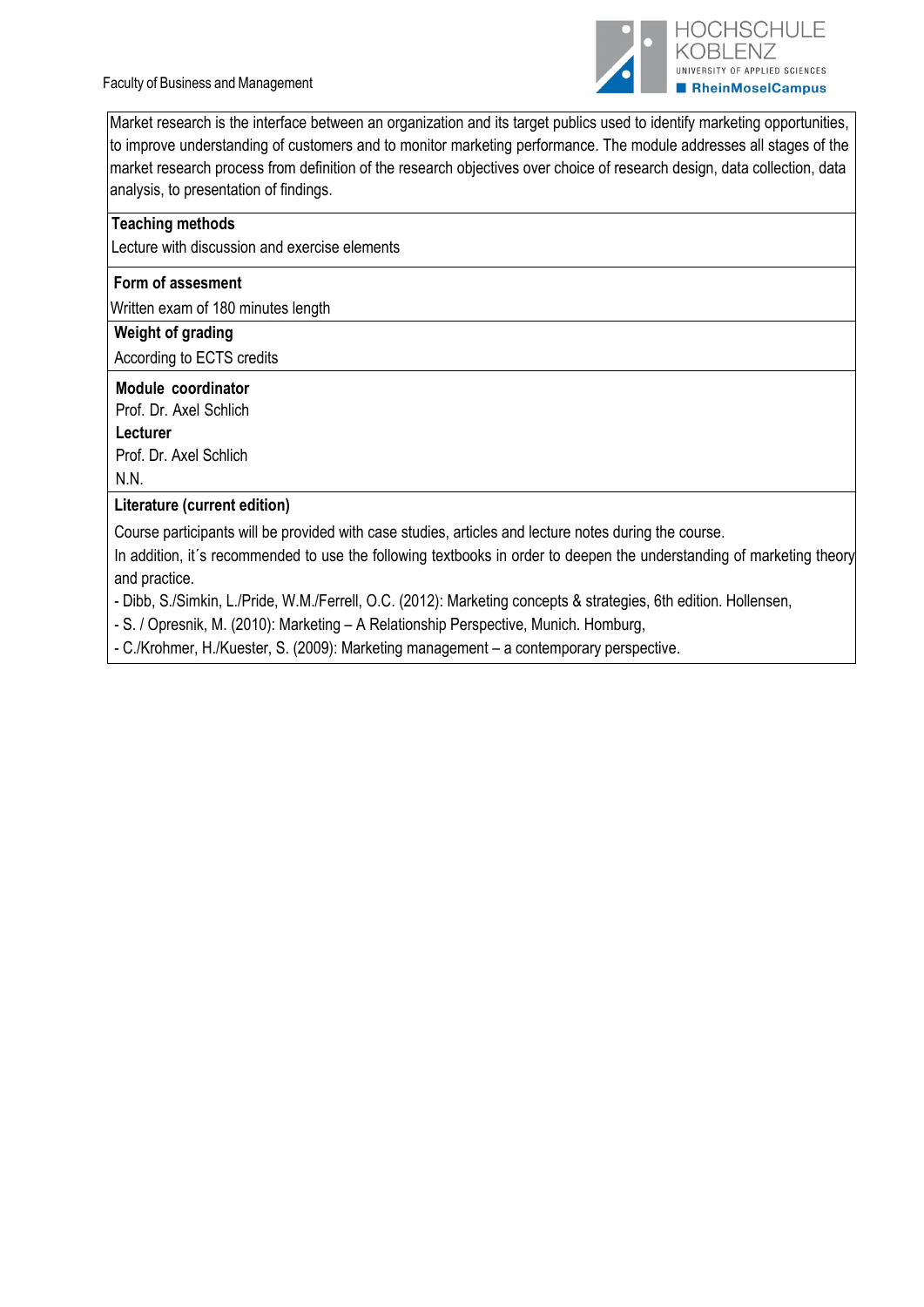

| <b>Marketing Basics</b>                                                                                                                                                                                                                                                                                                                                                                                                                |                                                                           |                                                                                                                                                                                                     |                          |               |                                                                                                                                                                                                 |                                                                                                                                                                                                                                                                                                                                                                                                                                                                                                                                                                                              |  |
|----------------------------------------------------------------------------------------------------------------------------------------------------------------------------------------------------------------------------------------------------------------------------------------------------------------------------------------------------------------------------------------------------------------------------------------|---------------------------------------------------------------------------|-----------------------------------------------------------------------------------------------------------------------------------------------------------------------------------------------------|--------------------------|---------------|-------------------------------------------------------------------------------------------------------------------------------------------------------------------------------------------------|----------------------------------------------------------------------------------------------------------------------------------------------------------------------------------------------------------------------------------------------------------------------------------------------------------------------------------------------------------------------------------------------------------------------------------------------------------------------------------------------------------------------------------------------------------------------------------------------|--|
| Course module                                                                                                                                                                                                                                                                                                                                                                                                                          | Workload                                                                  | <b>ECTS</b> credits                                                                                                                                                                                 | <b>Semester</b>          |               | Frequency                                                                                                                                                                                       | Lecture period                                                                                                                                                                                                                                                                                                                                                                                                                                                                                                                                                                               |  |
| <b>BPMAG</b>                                                                                                                                                                                                                                                                                                                                                                                                                           | 150 h                                                                     | 5                                                                                                                                                                                                   | 2 <sup>nd</sup> Semester | Each semester |                                                                                                                                                                                                 | 1 Semester                                                                                                                                                                                                                                                                                                                                                                                                                                                                                                                                                                                   |  |
| <b>Course type</b><br>Lecture                                                                                                                                                                                                                                                                                                                                                                                                          |                                                                           | <b>Contact time</b>                                                                                                                                                                                 | Self-study               |               | <b>Group size</b>                                                                                                                                                                               |                                                                                                                                                                                                                                                                                                                                                                                                                                                                                                                                                                                              |  |
| <b>Teaching language</b>                                                                                                                                                                                                                                                                                                                                                                                                               |                                                                           | 4 SWS/64 h                                                                                                                                                                                          | 86 h                     |               | unlimited                                                                                                                                                                                       |                                                                                                                                                                                                                                                                                                                                                                                                                                                                                                                                                                                              |  |
| English                                                                                                                                                                                                                                                                                                                                                                                                                                |                                                                           |                                                                                                                                                                                                     |                          |               |                                                                                                                                                                                                 |                                                                                                                                                                                                                                                                                                                                                                                                                                                                                                                                                                                              |  |
| Use of the course/module in Bachelor's study programme<br><b>Business Administration</b><br>$\Box$<br><b>Business Administration dual</b><br>$\Box$<br><b>Business Administration Steuern dual</b><br>$\Box$<br>Business Administration (berufsbegleitendes Studium/part-time study programme) "VWA"<br>□                                                                                                                              |                                                                           |                                                                                                                                                                                                     |                          |               |                                                                                                                                                                                                 |                                                                                                                                                                                                                                                                                                                                                                                                                                                                                                                                                                                              |  |
| $\boxtimes$ Marketing and International Business                                                                                                                                                                                                                                                                                                                                                                                       |                                                                           |                                                                                                                                                                                                     |                          |               |                                                                                                                                                                                                 |                                                                                                                                                                                                                                                                                                                                                                                                                                                                                                                                                                                              |  |
| $\Box$ Mittelstandsmanagement                                                                                                                                                                                                                                                                                                                                                                                                          |                                                                           |                                                                                                                                                                                                     |                          |               |                                                                                                                                                                                                 |                                                                                                                                                                                                                                                                                                                                                                                                                                                                                                                                                                                              |  |
| $\Box$                                                                                                                                                                                                                                                                                                                                                                                                                                 | Bau-Wirtschaftsingenieurwesen                                             |                                                                                                                                                                                                     |                          |               |                                                                                                                                                                                                 |                                                                                                                                                                                                                                                                                                                                                                                                                                                                                                                                                                                              |  |
| □                                                                                                                                                                                                                                                                                                                                                                                                                                      | Wirtschaftsingenieurwesen                                                 |                                                                                                                                                                                                     |                          |               |                                                                                                                                                                                                 |                                                                                                                                                                                                                                                                                                                                                                                                                                                                                                                                                                                              |  |
| <b>Professional skills:</b><br>$\overline{a}$<br>$\qquad \qquad \blacksquare$<br>$\blacksquare$<br>$\overline{a}$<br>$\overline{\phantom{a}}$                                                                                                                                                                                                                                                                                          | in consideration of the business press                                    | making challenges and are able to develop proposals with appropriate methods.<br>placement) as well as online marketing activities<br>At a first glance, students get an insight to market research |                          |               | Students get to know specific challenges and implications of B2B, B2C and service marketing<br>In addition, to that, students are enabled to present results of their studies within the group. | The teaching module is a basic introduction of marketing as a business function. Students learn how companies may<br>use marketing strategies and marketing activities in competitive markets. Students know important marketing decision<br>Students get to know various marketing strategies and are methodologically enabled to develop such strategies<br>Students get a solid knowledge to interpret and apply marketing mix activities (e.g. price, product, promotions,<br>Students get to know topical marketing issues and trends and examine marketing-specific business decisions |  |
| Methodological skills:                                                                                                                                                                                                                                                                                                                                                                                                                 |                                                                           |                                                                                                                                                                                                     |                          |               |                                                                                                                                                                                                 |                                                                                                                                                                                                                                                                                                                                                                                                                                                                                                                                                                                              |  |
|                                                                                                                                                                                                                                                                                                                                                                                                                                        |                                                                           | Self-studying, team work, discussions, application of strategic marketing methods                                                                                                                   |                          |               |                                                                                                                                                                                                 |                                                                                                                                                                                                                                                                                                                                                                                                                                                                                                                                                                                              |  |
| Content:                                                                                                                                                                                                                                                                                                                                                                                                                               |                                                                           |                                                                                                                                                                                                     |                          |               |                                                                                                                                                                                                 |                                                                                                                                                                                                                                                                                                                                                                                                                                                                                                                                                                                              |  |
| Selection of topics:                                                                                                                                                                                                                                                                                                                                                                                                                   |                                                                           |                                                                                                                                                                                                     |                          |               |                                                                                                                                                                                                 |                                                                                                                                                                                                                                                                                                                                                                                                                                                                                                                                                                                              |  |
| Key terms of marketing: market, market players, marketing, marketing instruments, strategic marketing<br>-<br>B2B, B2C, service marketing<br>Introduction to consumer behavior<br>٠<br>Marketing strategies and tools to develop marketing strategies<br>$\overline{\phantom{a}}$<br>Product policies, product marketing focused on innovation and brand management<br>$\overline{\phantom{a}}$<br>Pricing<br>$\overline{\phantom{a}}$ |                                                                           |                                                                                                                                                                                                     |                          |               |                                                                                                                                                                                                 |                                                                                                                                                                                                                                                                                                                                                                                                                                                                                                                                                                                              |  |
| $\overline{\phantom{a}}$                                                                                                                                                                                                                                                                                                                                                                                                               | Promotion, marketing communication<br>Placement, sales channel management |                                                                                                                                                                                                     |                          |               |                                                                                                                                                                                                 |                                                                                                                                                                                                                                                                                                                                                                                                                                                                                                                                                                                              |  |
| $\overline{\phantom{a}}$                                                                                                                                                                                                                                                                                                                                                                                                               |                                                                           |                                                                                                                                                                                                     |                          |               |                                                                                                                                                                                                 |                                                                                                                                                                                                                                                                                                                                                                                                                                                                                                                                                                                              |  |
| $\overline{\phantom{a}}$<br>٠                                                                                                                                                                                                                                                                                                                                                                                                          | Examination of marketing trends                                           | Introduction to online-marketing and e-commerce                                                                                                                                                     |                          |               |                                                                                                                                                                                                 |                                                                                                                                                                                                                                                                                                                                                                                                                                                                                                                                                                                              |  |
| $\blacksquare$                                                                                                                                                                                                                                                                                                                                                                                                                         |                                                                           |                                                                                                                                                                                                     |                          |               | Introduction to market research (objectives, methods to gather data, methods of data analysis)                                                                                                  |                                                                                                                                                                                                                                                                                                                                                                                                                                                                                                                                                                                              |  |
|                                                                                                                                                                                                                                                                                                                                                                                                                                        |                                                                           |                                                                                                                                                                                                     |                          |               |                                                                                                                                                                                                 |                                                                                                                                                                                                                                                                                                                                                                                                                                                                                                                                                                                              |  |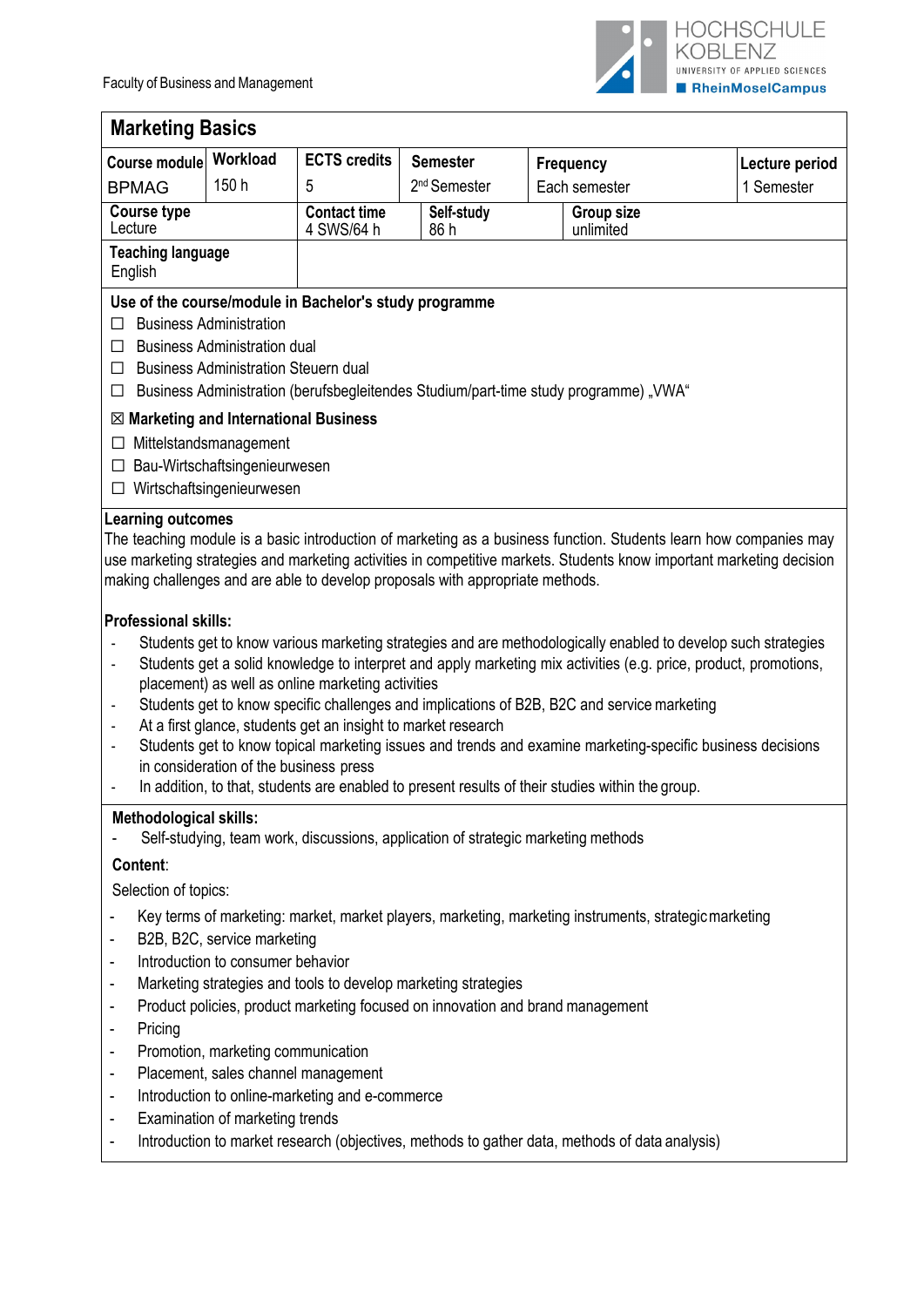

#### **Teaching methods**

Lecturing incl. seminaristic elements (according to the number of participants) with speeches, presentations, discussions and working tasks. Consideration of topical business news magazines.

#### **Knowledge transfer**

by wall board, presentations, scripts, text-based information, tasks, case studies, discussions

#### **Requirements**

**Formal:** Students of Bachelor programme (MIB) **By content**: No requirements

## **Form of assesment**

Written exam

#### **Necessary conditions for ECTS credits** Passed examination

**Weight of grading**

According to the ECTS credits

#### **Module coordinator**

Bernhard Boeffgen

#### **Lecturers**

Prof. Dr. Andreas Hesse Teaching staff of the faculty

#### **Additional information / Literature (current edition)**

- Scharf, A./Schubert, B./Hehn, P.: Marketing. Einführung in Theorie und Praxis<br>
Homburg, Christian: Marketingmanagement, Strategie Instrumente Umsetz
- Homburg, Christian: Marketingmanagement. Strategie Instrumente Umsetzung Unternehmensführung
- **Becker, Jochen: Marketing-Konzeption**
- Internetauftritt des Handelsblattes (Premium-Account der Hochschule)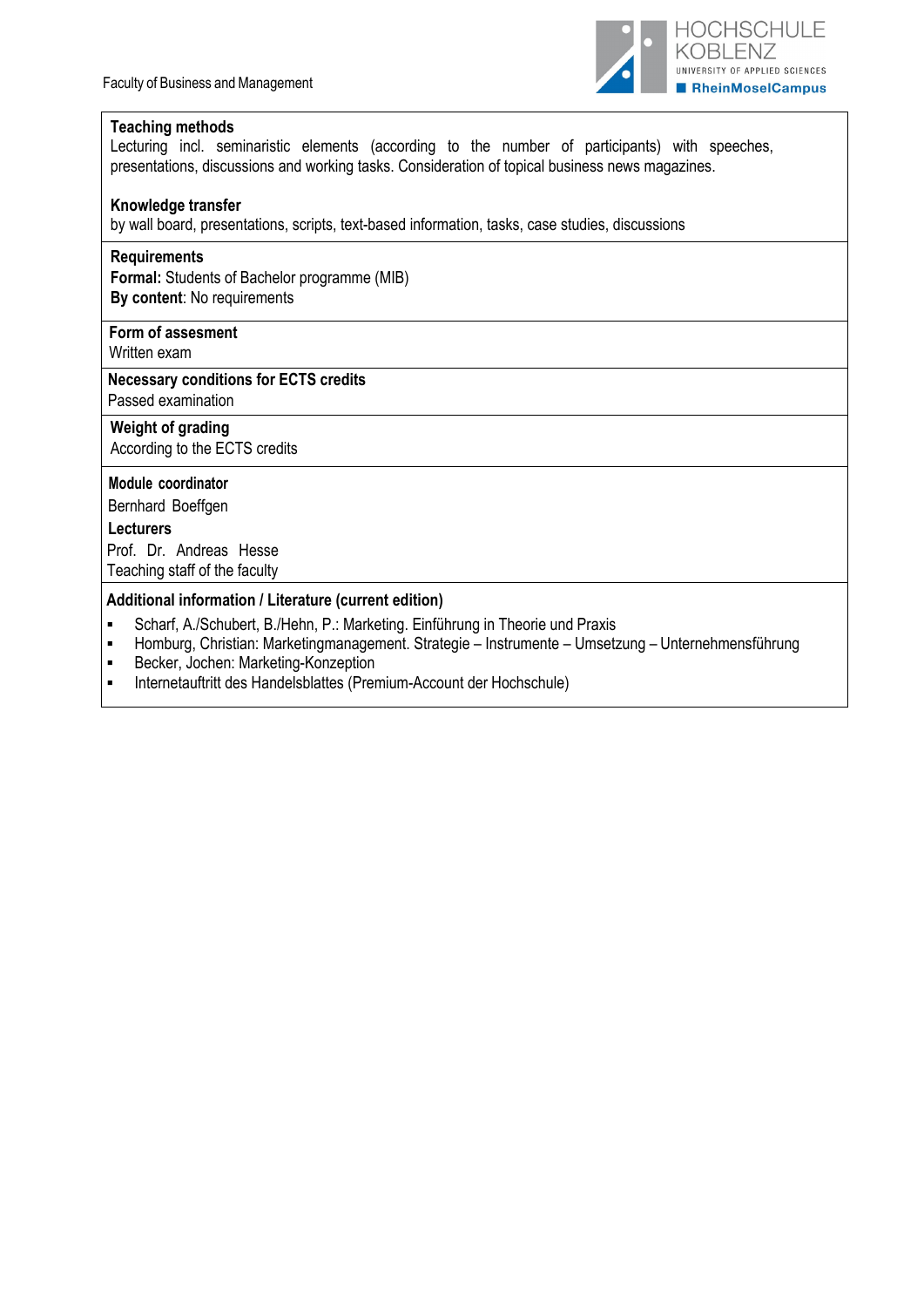

| <b>Microeconomics</b>                                                                                                                                                                                                                      |  |                       |                          |                                                                                      |                                                                                                                                                                                                                          |                |
|--------------------------------------------------------------------------------------------------------------------------------------------------------------------------------------------------------------------------------------------|--|-----------------------|--------------------------|--------------------------------------------------------------------------------------|--------------------------------------------------------------------------------------------------------------------------------------------------------------------------------------------------------------------------|----------------|
| <b>Course module</b><br>150 h                                                                                                                                                                                                              |  | Workload              | <b>ECTS</b> credits<br>5 | <b>Semester</b>                                                                      | Frequency                                                                                                                                                                                                                | Lecture period |
| BPVW1                                                                                                                                                                                                                                      |  |                       |                          | 1 <sup>st</sup> semester                                                             | Every semester                                                                                                                                                                                                           | 1 semester     |
| <b>Course type</b>                                                                                                                                                                                                                         |  | <b>Contact time 4</b> |                          | Self-study time                                                                      | <b>Group size</b>                                                                                                                                                                                                        |                |
| Lecture                                                                                                                                                                                                                                    |  | SWS / 64 h            |                          | 86 h                                                                                 | 60 students                                                                                                                                                                                                              |                |
| <b>Teaching language</b><br>English                                                                                                                                                                                                        |  |                       |                          |                                                                                      |                                                                                                                                                                                                                          |                |
| Use of the course/module in Bachelor's study programme                                                                                                                                                                                     |  |                       |                          |                                                                                      |                                                                                                                                                                                                                          |                |
| ⊠ Business Administration                                                                                                                                                                                                                  |  |                       |                          |                                                                                      |                                                                                                                                                                                                                          |                |
| ⊠ Business Administration dual                                                                                                                                                                                                             |  |                       |                          |                                                                                      |                                                                                                                                                                                                                          |                |
| ⊠ Business Administration - Steuern dual                                                                                                                                                                                                   |  |                       |                          |                                                                                      |                                                                                                                                                                                                                          |                |
| ⊔                                                                                                                                                                                                                                          |  |                       |                          | Business Administration (berufsbegleitendes Studium/part-time study programme) "VWA" |                                                                                                                                                                                                                          |                |
| $\boxtimes$ Marketing and International Business                                                                                                                                                                                           |  |                       |                          |                                                                                      |                                                                                                                                                                                                                          |                |
| ⊠ Mittelstandsmanagement                                                                                                                                                                                                                   |  |                       |                          |                                                                                      |                                                                                                                                                                                                                          |                |
| ⊠ Bau-Wirtschaftsingenieurwesen                                                                                                                                                                                                            |  |                       |                          |                                                                                      |                                                                                                                                                                                                                          |                |
| ⊠ Wirtschaftsingenieurwesen                                                                                                                                                                                                                |  |                       |                          |                                                                                      |                                                                                                                                                                                                                          |                |
| <b>Contents</b><br>I. Subject of microeconomics<br>II. The Economic Theory of the Household<br>III. The Theory of Business Enterprise IV. Market and market forms<br>V. Price formation in goods markets<br>VI. Labour and capital markets |  |                       |                          |                                                                                      | Basic questions of economics and the subject of microeconomics, household, enterprise, market and price theory.<br>Furthermore, they should be able to apply the models of microeconomics to cases of economic practice. |                |
| <b>Methodological skills:</b>                                                                                                                                                                                                              |  |                       |                          |                                                                                      |                                                                                                                                                                                                                          |                |
| Lecture with presentation, discussion and exercise elements                                                                                                                                                                                |  |                       |                          |                                                                                      |                                                                                                                                                                                                                          |                |
| <b>Requirements</b><br>Formal: No requirements<br>By content: No requirements                                                                                                                                                              |  |                       |                          |                                                                                      |                                                                                                                                                                                                                          |                |
| Form of assesment                                                                                                                                                                                                                          |  |                       |                          |                                                                                      |                                                                                                                                                                                                                          |                |
| Written exam                                                                                                                                                                                                                               |  |                       |                          |                                                                                      |                                                                                                                                                                                                                          |                |
| <b>Necessary conditions for ECTS credits</b><br>Passed examination                                                                                                                                                                         |  |                       |                          |                                                                                      |                                                                                                                                                                                                                          |                |
| Weight of grading<br>According to the ECTS credits                                                                                                                                                                                         |  |                       |                          |                                                                                      |                                                                                                                                                                                                                          |                |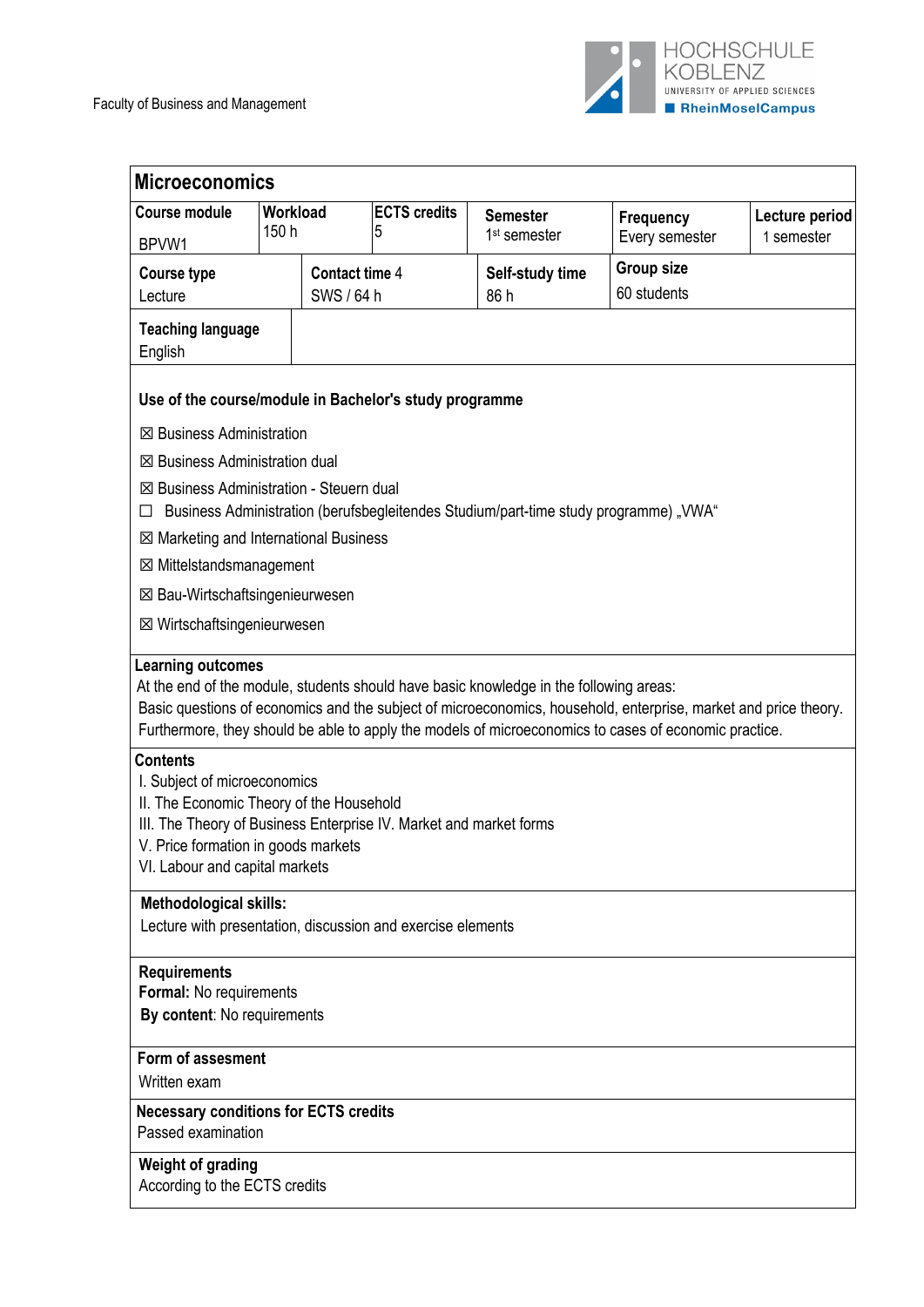# **Module coordinator**

Prof. Dr. Georg Schlichting

# **Lecturers**

Prof. Dr. Georg Schlichting Prof. Dr. Mark O. Sellenthin, Prof. Dr. Margareta Teodorescu

## **Additional information / Literature (current edition)**

- **Bartling, H. / Luzius, F., Grundzüge der Volkswirtschaftslehre.**
- Bofinger, P., Grundzüge der Volkswirtschaftslehre
- Mankiw, Taylor; Grundzüge der Volkswirtschaftslehre.
- Schumann, J./ Meyer, U./ Ströbele, W., Grundzüge der mikroökonomischen Theorie.
- Varian, H. R., Grundzüge der Mikroökonomik.
- Woll, A., Volkswirtschaftslehre.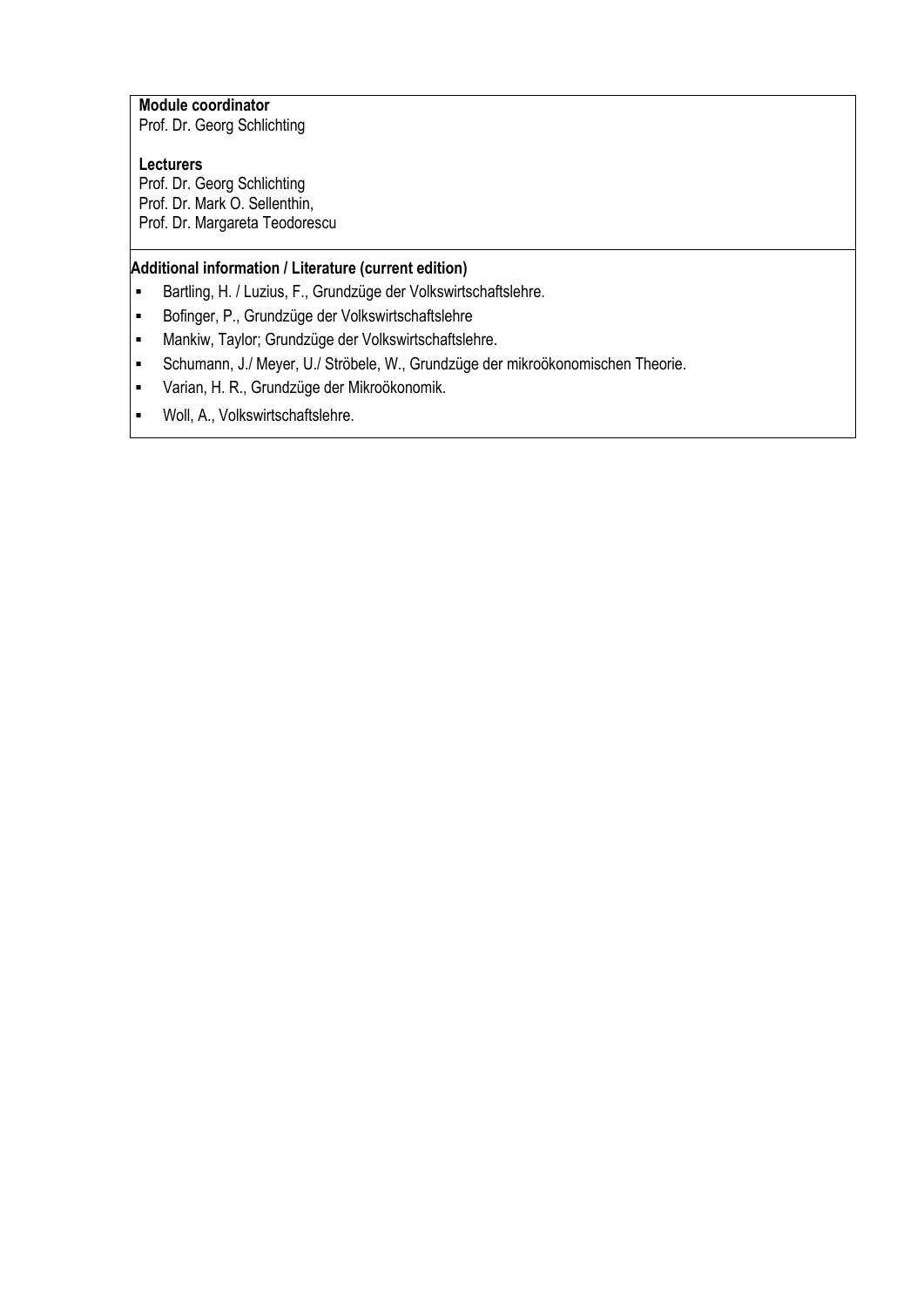| <b>Statistics</b>                                                                                                                                                                                                                          |     |                                                                                                       |                 |  |                                                                                                              |  |                                                                                                                            |  |
|--------------------------------------------------------------------------------------------------------------------------------------------------------------------------------------------------------------------------------------------|-----|-------------------------------------------------------------------------------------------------------|-----------------|--|--------------------------------------------------------------------------------------------------------------|--|----------------------------------------------------------------------------------------------------------------------------|--|
| Course module Workload                                                                                                                                                                                                                     |     | <b>ECTS</b> credits                                                                                   | <b>Semester</b> |  | Frequency                                                                                                    |  | Lecture period                                                                                                             |  |
| <b>BPSTA</b>                                                                                                                                                                                                                               | 150 | 5                                                                                                     | $2nd$ term      |  | 1 Semester<br>Every semester                                                                                 |  |                                                                                                                            |  |
| <b>Course type</b><br>Lecture                                                                                                                                                                                                              |     | <b>Contact time</b><br><b>Group size</b><br>Self-study time<br>4 SWS / 64 h<br>86 h<br>No restriction |                 |  |                                                                                                              |  |                                                                                                                            |  |
| <b>Teaching language</b><br>English                                                                                                                                                                                                        |     |                                                                                                       |                 |  |                                                                                                              |  |                                                                                                                            |  |
| Use of course/module in Bachelor's study programme<br>Marketing and International Business                                                                                                                                                 |     |                                                                                                       |                 |  |                                                                                                              |  |                                                                                                                            |  |
| <b>Learning outcomes</b>                                                                                                                                                                                                                   |     |                                                                                                       |                 |  | are able to demonstrate the ability of using methods of descriptive statistics to analyze empirical facts.   |  | After successfully completing the module, students know the areas of application of statistical methodology and            |  |
| <b>Skills</b><br>Specialized skills: oral presentation, arguing and moderating/ participating in discussions on statistical issues and<br>facts, scientific working methods, interpretation of quantitative data<br>Soft skills: team work |     |                                                                                                       |                 |  |                                                                                                              |  |                                                                                                                            |  |
| <b>Course content</b><br>dispersion)                                                                                                                                                                                                       |     |                                                                                                       |                 |  | II. Statistical multivariate analysis: multivariate distributions, regression analysis, correlation analysis |  | I. Statistical univariate analysis: frequency distributions, statistical parameters (mean, median, measures of statistical |  |
| <b>Teaching method</b>                                                                                                                                                                                                                     |     |                                                                                                       |                 |  |                                                                                                              |  |                                                                                                                            |  |
| Lecture/seminar (depending on the number of participants) with presentation, discussion and exercise elements<br><b>Preliminary requirements</b><br>Formal: Admission to the Bachelor's programme<br>By content: None                      |     |                                                                                                       |                 |  |                                                                                                              |  |                                                                                                                            |  |
| Form of assesment<br>Exam                                                                                                                                                                                                                  |     |                                                                                                       |                 |  |                                                                                                              |  |                                                                                                                            |  |
| <b>Necessary conditions for ECTS credits</b><br>Passed exam                                                                                                                                                                                |     |                                                                                                       |                 |  |                                                                                                              |  |                                                                                                                            |  |
| Weight of grading                                                                                                                                                                                                                          |     |                                                                                                       |                 |  |                                                                                                              |  |                                                                                                                            |  |
| According to the ECTS credits                                                                                                                                                                                                              |     |                                                                                                       |                 |  |                                                                                                              |  |                                                                                                                            |  |
| <b>Module coordinator</b><br>Prof. Dr. Georg Schlichting<br><b>Lecturers</b><br>Prof. Dr. Georg Schlichting<br>Prof. Dr. Margareta Teodorescu                                                                                              |     |                                                                                                       |                 |  |                                                                                                              |  |                                                                                                                            |  |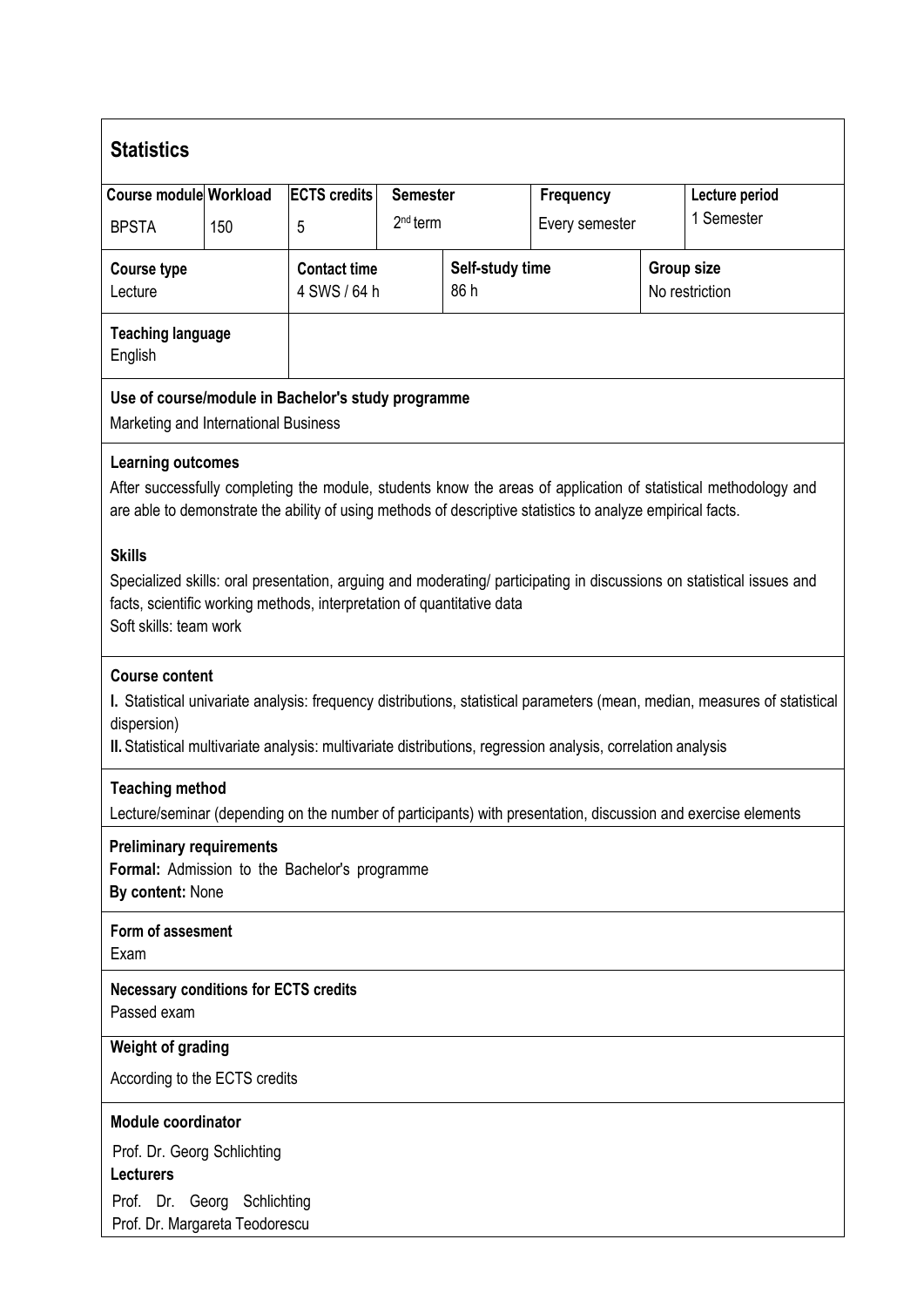## **Suggested references (latest editions)**

- Agresti, A./ Franklin, C. (2009): Statistics The Art and Science of Learning from Data
- Bleymüller, J./ Gehlert, G./ Gülicher, H.: Statistik für Wirtschaftswissenschaftler
- **Bourier, G.: Beschreibende Statistik**
- **Hippmann, H.-D.: Statistik für Wirtschafts- und Sozialwissenschaftler**
- Schwarze, J.: Grundlagen der Statistk I. Beschreibende Statistik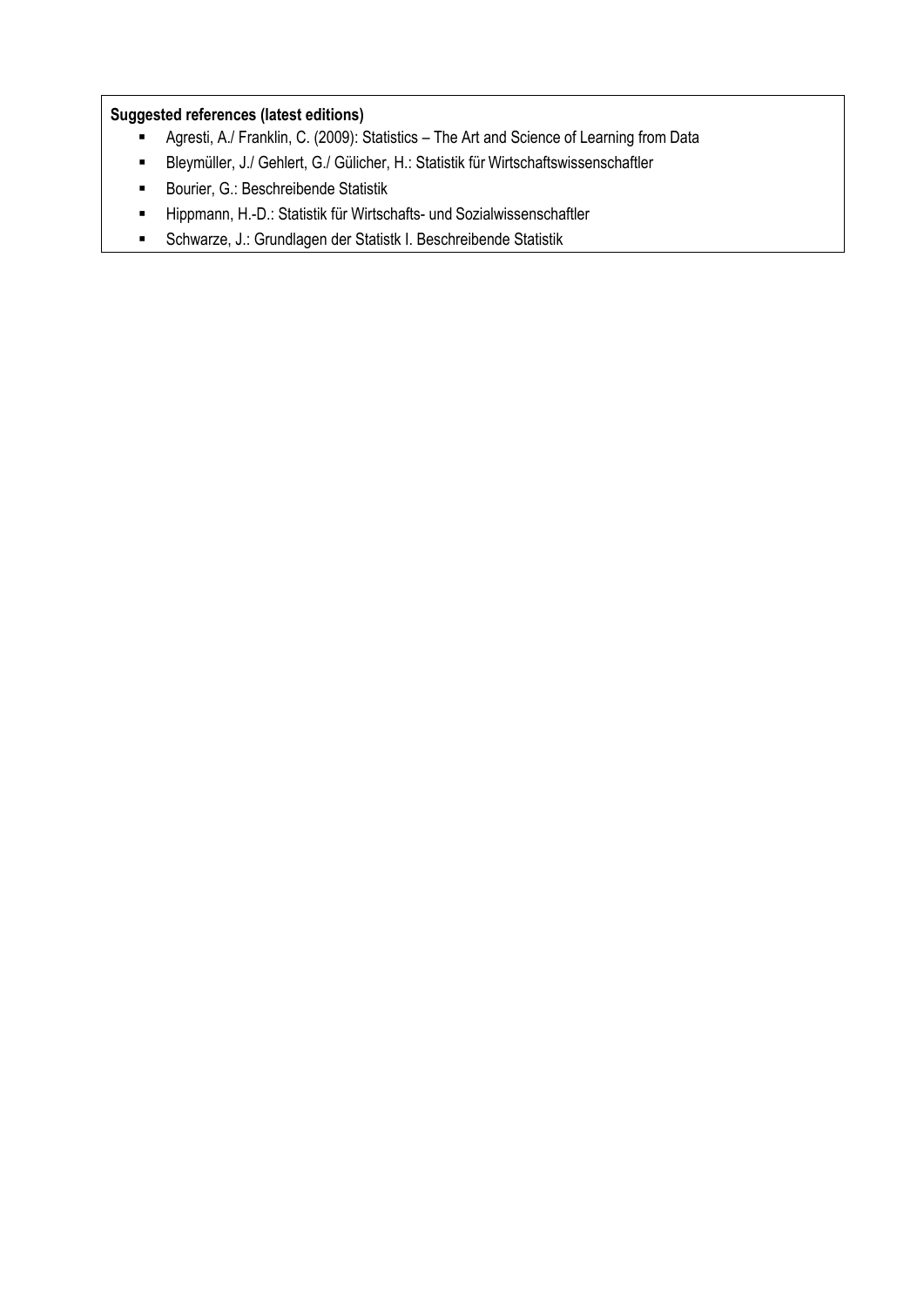

| <b>Strategic Management</b>                  |          |                     |                 |                       |                |                  |                  |  |  |
|----------------------------------------------|----------|---------------------|-----------------|-----------------------|----------------|------------------|------------------|--|--|
| Course module                                | Workload | <b>ECTS credits</b> |                 | <b>Study semester</b> |                | <b>Frequency</b> | Lecture period : |  |  |
| <b>STRATMAN</b>                              | 180 h    | 6                   | Master          |                       | Each semester  |                  | semester         |  |  |
| Course type                                  |          | <b>Contact time</b> | Self-study time |                       | Group size     |                  |                  |  |  |
| Lecture                                      |          | 4 SWS / 64 h        |                 | 86 h                  | No restriction |                  |                  |  |  |
| <b>Teaching language</b><br>German / English |          |                     |                 |                       |                |                  |                  |  |  |

## **Learning outcomes and competences**

## **Learning outcomes**

After completing the module, the students will be familiar with the questions of the strategic Managements. They are able to analyze concrete strategic questions independently. They are also familiar with the techniques and starting points for implementing strategies.

## **Contents**

- 1. nature of the strategy
- 2. goals, values and performance
- 3. basics of the industry analysis
- 4. further topics of industry and competition analysis
- 5. analysis of resources and capabilities
- 6. organisational structures and management systems
- 7. nature and sources of competitive advantage
- 8. cost advantages
- 9. differentiation advantages
- 10. industry evolution
- 11. technology-based industries and management of innovation
- 12. competitive advantages in mature industries
- 13. vertical integration and scope of the company's activities
- 14. global strategies
- 15. diversification strategies
- 16. management of companies with several business areas

#### **Teaching method**

Seminaristic lessons (depending on the number of participants) with lecture, discussion and exercise elements. Key competences:

- Teamwork (arguing about given contents, moderating team meetings)
- Conception of thesis papers
- Oral presentation of contents in presentation form
- Ability to communicate (written and oral)

#### Knowledge transfer via:

Beamer, blackboard, slide script and practical contributions on current topics strategic management

#### **Preliminary requirements**

**Formal:** Admission to the Master's programme

**By content:** None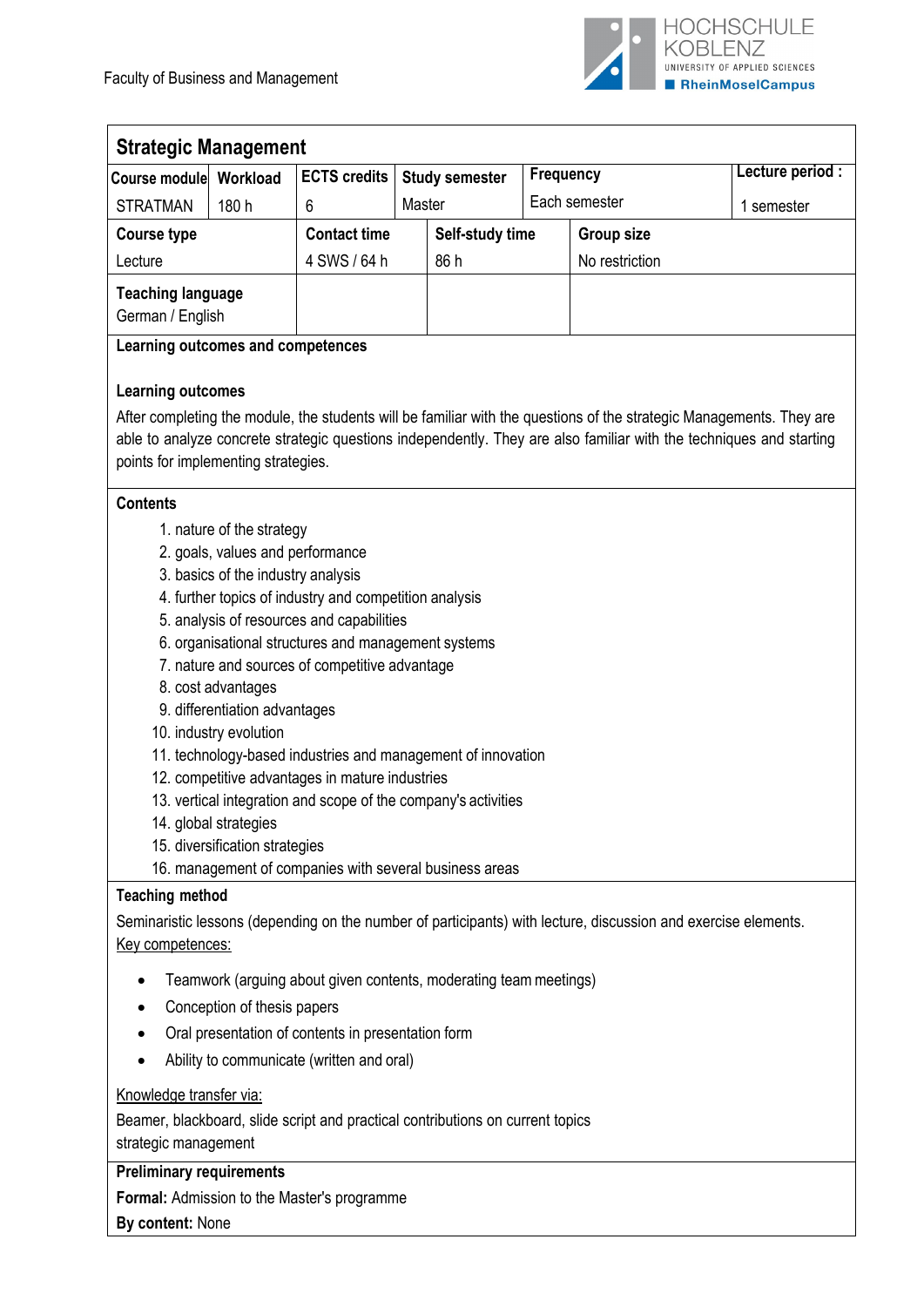

# **Form of assesment**

# Exam or paper

# **Necessary conditions for ECTS credits**

Passed exam

# **Weight of grading**

According to ECTS credits

## **Module coordinator**

Prof. Dr. Martin Kaschny

**Lecturer**

Prof. Dr. Martin Kaschny

## **Additional information**

## **Literature (current edition)**

- Grant, R. M., Nippa, M.: Strategisches Management.
- Grant, Robert: Contemporary Strategy.
- Porter, M. E.: Competitive Advantage, Creating and Sustaining Superior Performance.
- Lynch, Richard: Corporate Strategy.

Further literature will be mentioned in individual cases.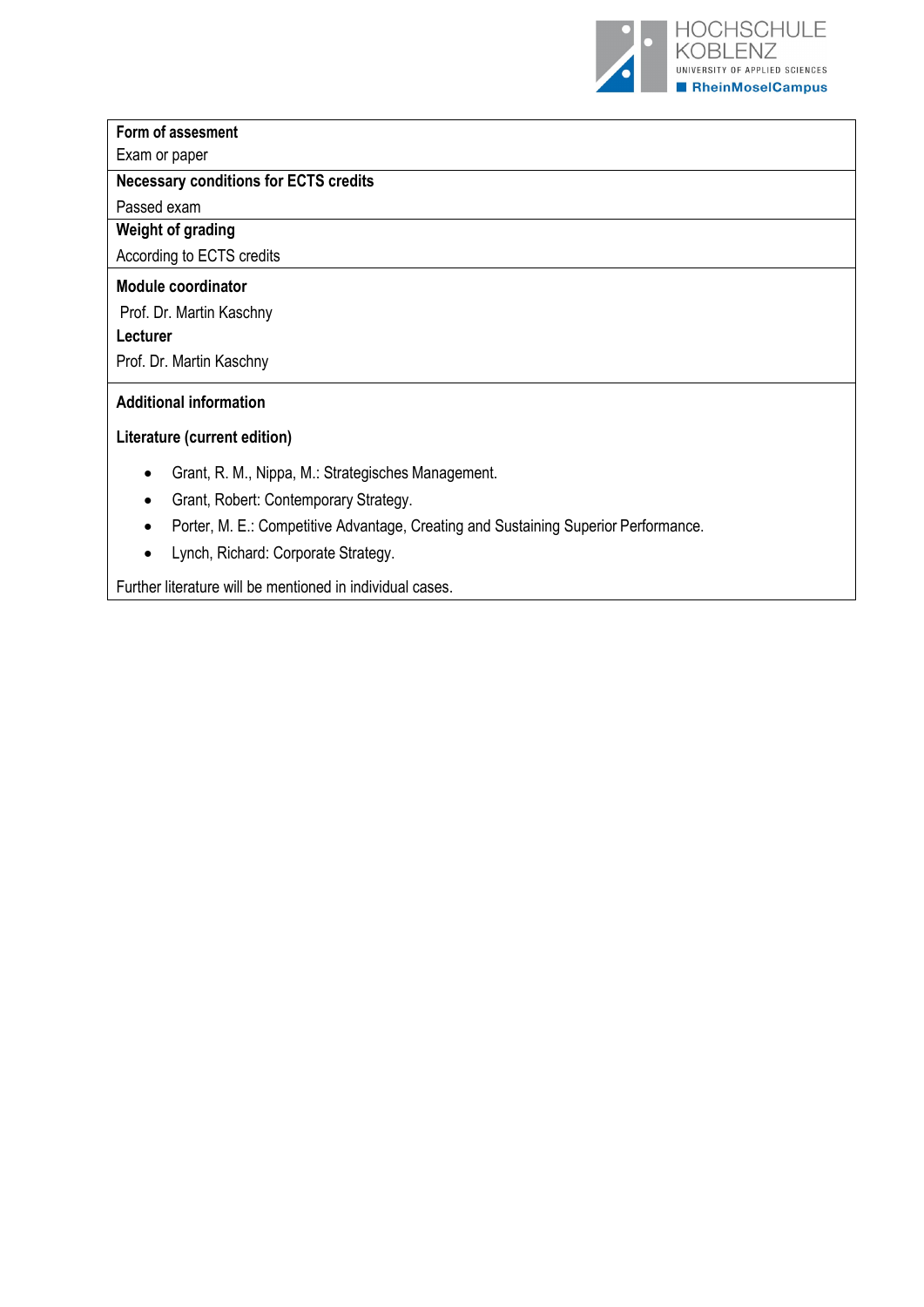

| Unternehmensführung (Corporate Management)                                                               |                                                              |                                               |  |                          |           |                   |                                                                                                                                                                                                                                                 |  |  |
|----------------------------------------------------------------------------------------------------------|--------------------------------------------------------------|-----------------------------------------------|--|--------------------------|-----------|-------------------|-------------------------------------------------------------------------------------------------------------------------------------------------------------------------------------------------------------------------------------------------|--|--|
| Course module   Workload                                                                                 |                                                              | <b>ECTS credits</b>                           |  | <b>Semester</b>          | Frequency |                   | Lecture period                                                                                                                                                                                                                                  |  |  |
| <b>BPMAN</b>                                                                                             | 150 h                                                        | 5                                             |  | 5 <sup>th</sup> semester |           | Each semester     | 1 semester                                                                                                                                                                                                                                      |  |  |
| <b>Course type</b>                                                                                       |                                                              | <b>Contact time</b>                           |  | Self-study time          |           | <b>Group size</b> |                                                                                                                                                                                                                                                 |  |  |
| Lecture                                                                                                  |                                                              | 4 SWS / 64 h                                  |  | 86 h                     |           | No restriction    |                                                                                                                                                                                                                                                 |  |  |
| <b>Teaching language</b><br>German / English                                                             |                                                              |                                               |  |                          |           |                   |                                                                                                                                                                                                                                                 |  |  |
| Use of the course/module in Bachelor's study programme                                                   |                                                              |                                               |  |                          |           |                   |                                                                                                                                                                                                                                                 |  |  |
| ⊠ Business Administration                                                                                |                                                              |                                               |  |                          |           |                   |                                                                                                                                                                                                                                                 |  |  |
| $\boxtimes$ Business Administration dual                                                                 |                                                              |                                               |  |                          |           |                   |                                                                                                                                                                                                                                                 |  |  |
| $\boxtimes$ Business Administration - Steuern dual                                                       |                                                              |                                               |  |                          |           |                   |                                                                                                                                                                                                                                                 |  |  |
| ⊠ Business Administration (berufsbegleitendes Studium/part-time study programme) "VWA"                   |                                                              |                                               |  |                          |           |                   |                                                                                                                                                                                                                                                 |  |  |
| ⊠ Marketing and International Business                                                                   |                                                              |                                               |  |                          |           |                   |                                                                                                                                                                                                                                                 |  |  |
| ⊠ Mittelstandsmanagement                                                                                 |                                                              |                                               |  |                          |           |                   |                                                                                                                                                                                                                                                 |  |  |
| Bau-Wirtschaftsingenieurwesen<br>□                                                                       |                                                              |                                               |  |                          |           |                   |                                                                                                                                                                                                                                                 |  |  |
| Wirtschaftsingenieurwesen<br>П.                                                                          |                                                              |                                               |  |                          |           |                   |                                                                                                                                                                                                                                                 |  |  |
| <b>Learning outcomes</b><br>one another.                                                                 |                                                              |                                               |  |                          |           |                   | After this module, students will be familiar with various analysis grids with which they can examine typical questions of<br>business administration or general management and relate various subareas and topics of business administration to |  |  |
| <b>Competences</b>                                                                                       |                                                              |                                               |  |                          |           |                   |                                                                                                                                                                                                                                                 |  |  |
|                                                                                                          |                                                              |                                               |  |                          |           |                   | The students are familiar with various management tools that they can use in a targeted manner. Social competence                                                                                                                               |  |  |
| is built up by working in groups.                                                                        |                                                              |                                               |  |                          |           |                   | Teamwork (arguing about given contents; moderating team meetings); conception of thesis papers; oral presentation                                                                                                                               |  |  |
| of contents in presentation form; ability to communicate in English (specialist terminology and idioms). |                                                              |                                               |  |                          |           |                   |                                                                                                                                                                                                                                                 |  |  |
| <b>Content</b>                                                                                           |                                                              |                                               |  |                          |           |                   |                                                                                                                                                                                                                                                 |  |  |
|                                                                                                          |                                                              | I. Fundamentals of corporate management       |  |                          |           |                   |                                                                                                                                                                                                                                                 |  |  |
|                                                                                                          | definitions                                                  |                                               |  |                          |           |                   |                                                                                                                                                                                                                                                 |  |  |
|                                                                                                          | corporate constitution<br>II. corporate governance functions |                                               |  |                          |           |                   |                                                                                                                                                                                                                                                 |  |  |
|                                                                                                          |                                                              | Areas of responsibility of the management     |  |                          |           |                   |                                                                                                                                                                                                                                                 |  |  |
|                                                                                                          |                                                              | III. support systems for corporate governance |  |                          |           |                   |                                                                                                                                                                                                                                                 |  |  |
|                                                                                                          | design concepts                                              |                                               |  |                          |           |                   |                                                                                                                                                                                                                                                 |  |  |
| ٠                                                                                                        | techniques                                                   |                                               |  |                          |           |                   |                                                                                                                                                                                                                                                 |  |  |
|                                                                                                          | information management                                       |                                               |  |                          |           |                   |                                                                                                                                                                                                                                                 |  |  |
|                                                                                                          | IV. Corporate environmental policy                           |                                               |  |                          |           |                   |                                                                                                                                                                                                                                                 |  |  |
| <b>Teaching methods</b>                                                                                  |                                                              |                                               |  |                          |           |                   |                                                                                                                                                                                                                                                 |  |  |
| Lecture with discussion and exercise elements.                                                           |                                                              |                                               |  |                          |           |                   |                                                                                                                                                                                                                                                 |  |  |